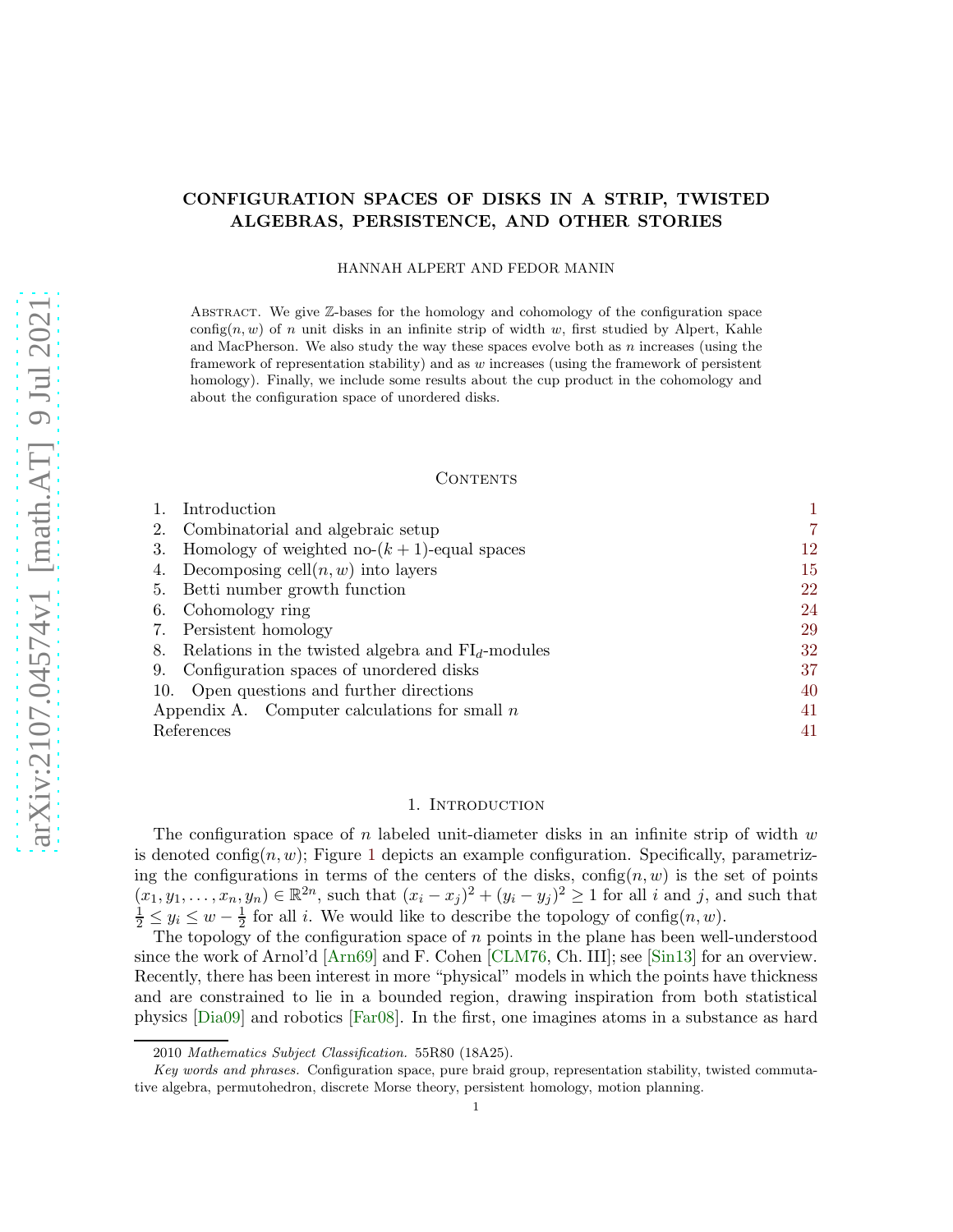

<span id="page-1-0"></span>FIGURE 1. The configuration space config $(n, w)$  is the set of ways to arrange n disjoint labeled disks of width 1 in  $\mathbb{R} \times [0, w]$ .

balls and extracts information about states of matter from the way they move past each other. In the latter, one can imagine a number of robots coordinating their movements so that they can travel to different points in a constrained region without bumping against each other; this amounts to a motion planning problem in a disk configuration space.

The topology of disk configuration spaces was first studied mathematically by Baryshnikov, Bubenik, and Kahle in [\[BBK14\]](#page-40-6) and experimentally by Carlsson et al. [\[CGKM12\]](#page-40-7). While these papers represent real progress, trying to fully understand even the connected components of these spaces seems daunting; see [\[Kah12\]](#page-41-0). Further work has taken two approaches to simplifying the question. One is to replace the disks by polygons, such as squares or hexagons, as in  $[A\bar{p}20]$  and  $[A\bar{B}K^+20]$ . The topology of the resulting configuration spaces is closely related to that of disk configuration spaces; in particular, it captures any of their topology that "survives for a long time" as disks grow or shrink. This observation can be formalized using persistent homology.

While it is simpler in some respects than that of disk configuration spaces, the topology of polygon configuration spaces still seems very difficult to understand. A more radical simplification, it turns out, is to remove the side walls of the rectangle, replacing it with the infinite strip, an idea introduced in [\[AKM19\]](#page-40-10). That paper defines the spaces config $(n, w)$  and computes the asymptotic growth of the dimension of  $H_i$  (config $(n, w)$ ) as n increases, up to a constant factor depending on  $j$  and  $w$ . This turns out to be exponential unless the strip is wide compared to *j*.

In this paper, we present a number of results about the topology of  $\text{config}(n, w)$  and related spaces. The majority of the paper seeks to understand  $H_*(\text{config}(n, w))$ , and its dependence on n and w, in greater resolution and from a more algebraic perspective. For fixed n and w, we find a geometrically motivated basis for this homology. All the classes in this basis can be assembled out of a small number of classes involving a small number of disks, depending only on w; we make this idea precise using some algebraic machinery due to Sam and Snowden. We also track the appearance and disappearance of homology classes as the width of the strip changes, using the machinery of persistent homology.

The paper includes several additional results proven using similar methods. We give a basis for the cohomology of config $(n, w)$  and make progress in understanding its cup product. We explore the possibility of  $FI<sub>d</sub>$ -module structures on the homology of hard disk configuration spaces and no- $(k + 1)$ -equal spaces. Finally, we discuss the topology of the configuration space of unordered disks in a strip.

1.1. Main results. We now discuss our main results in greater detail, starting with a description of the homology of config $(n, w)$  for fixed w and all n.

<span id="page-1-1"></span>**Theorem A.** For fixed w,  $H_*(\text{config}(-, w))$  forms a finitely generated, noncommutative twisted algebra whose generators live in  $H_{\leq \frac{3}{2}w-2}(\text{config}(\leq 3w/2,w)).$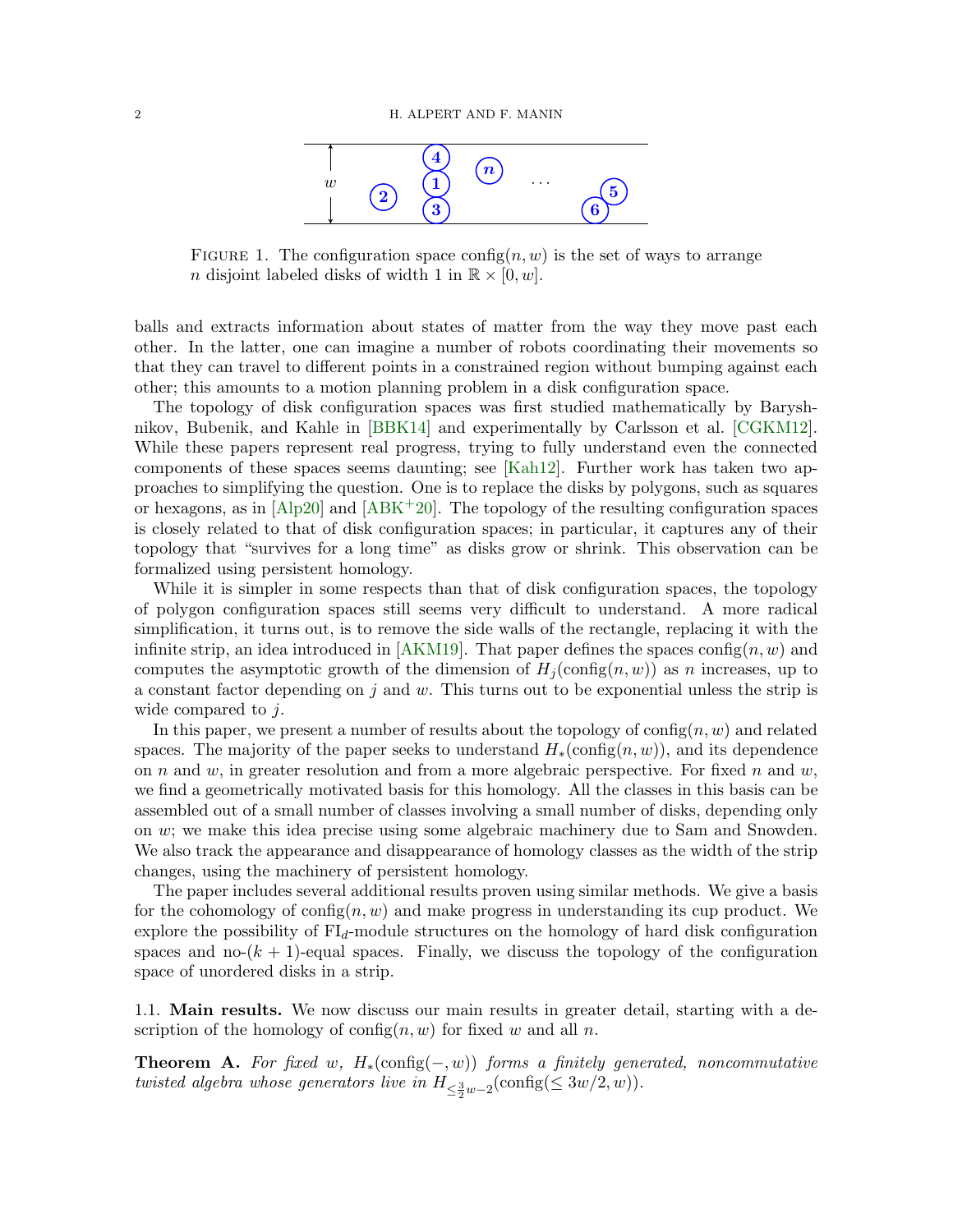This contrasts with the classical family of configuration spaces of points in the plane, which forms a commutative, but infinitely generated twisted algebra.

Informally, Theorem [A](#page-1-1) means that  $H_i(\text{config}(n, w))$  is spanned by cycles built as follows:

- (1) Separate the *n* disks into groups of at most  $3w/2$ .
- (2) Place the groups in some order along the strip.
- (3) Label the disks in some way using the numbers 1 through  $n$ .
- (4) Let each group do its own thing, without interacting with the others.

The things a group can do—elementary cycles—come in two types: 1 to w disks can form a wheel, and  $w + 1$  to  $3w/2$  disks can form a **filter**. If  $z_1$  and  $z_2$  are elementary cycles, we refer to the act of placing them next to each other as the *concatenation product*, denoted  $z_1 \mid z_2$ .

<span id="page-2-0"></span>A wheel of k disks has  $k - 1$  circular degrees of freedom generated by the rotation of concentric disks, making for a cycle represented by a  $T^{k-1}$ .



FIGURE 2. Some configurations of a wheel with 5 disks. The first configuration gives a canonical (up to switching the first two) ordering of the disks.

A filter consists of  $r \geq 3$  wheels with  $k > w$  disks total, such that each wheel is made of at least  $k - w$  disks; the wheels are ordered. The filter can move as follows. Every wheel can perform its rotations independently, for a total of  $k - r$  degrees of freedom; each wheel can also move back and forth along the strip, crossing over each other in order. Any  $r-1$ wheels can have the same x-coordinate (since they contain at most  $w$  disks total) but all  $r$ cannot. This creates an  $S^{r-2}$  inside the configuration space, thus the whole  $(k-2)$ -cycle is represented by an  $S^{r-2} \times T^{k-r}$ .



Figure 3. The wheels in a filter always cross over and under each other in the same order. This figure shows a filter with three wheels of size 1 and one wheel of size 3. The resulting cycle is an  $S^2 \times T^2$ .

For some purposes, it makes sense to consider filters with  $r = 2$ : such a filter consists of two wheels  $b_1$  and  $b_2$  that don't commute, and can be written as  $b_2 | b_1 - b_1 | b_2$ .

Our next theorem gives a basis from among the cycles generated in this way.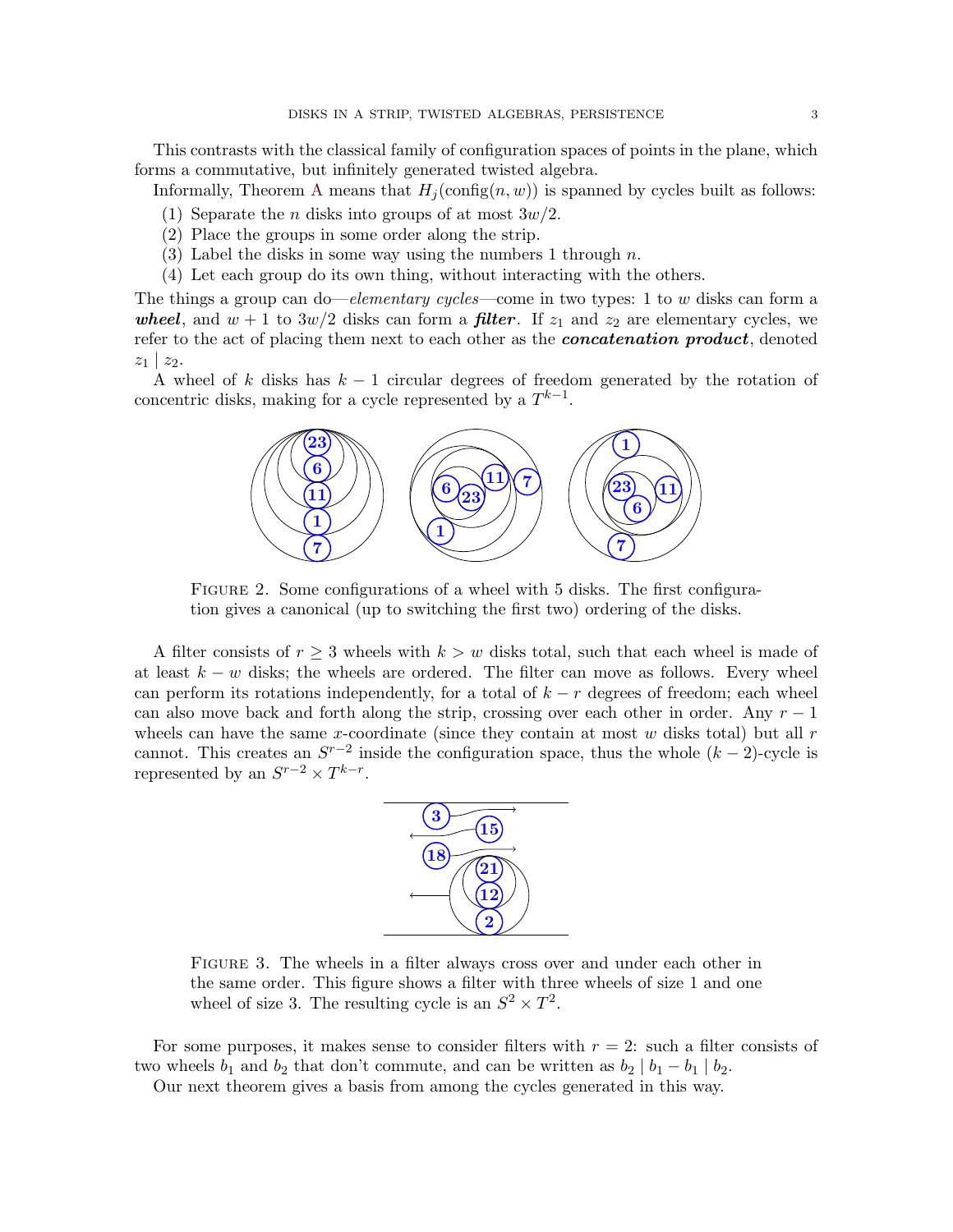

FIGURE 4. A basic 14-cycle in config(24,5) represented by an  $S^1 \times S^0 \times S^2 \times$  $T^{12}$ : the three red boxes are filters giving an  $S^1$ , an  $S^0$  and an  $S^2$  respectively, and there are 11 additional circular degrees of freedom from spinning the wheels (in black). We also remark:

- (a) If the disks  $(10)$  and  $(3)$  switched places, this would no longer represent a basic cycle, by property (iv) in Theorem [B.](#page-3-0)
- <span id="page-3-2"></span>(b) The single disk  $(10)$  can move freely past all the disks to its left. So in a basic cycle, it has to appear all the way on the right.

<span id="page-3-0"></span>**Theorem B.**  $H_*(\text{config}(n, w))$  is free abelian and has a basis consisting of concatenations of wheels and filters with  $r > 2$ . We say one wheel ranks above another if it has more disks, or has the same number of disks and its largest disk label is greater. A cycle is in the basis if and only if:

- (i) Each wheel is ordered so that the largest label comes first.
- (ii) The wheels inside each filter are in ascending order by largest label (regardless of the number of disks).
- (iii) Adjacent wheels not inside a filter are ordered from higher to lower rank.
- (iv) Every wheel immediately to the left of a filter ranks above the least wheel in the filter.

This combinatorial structure admits a natural interpretation via homotopical algebra. Notice that config $(n, w)$  naturally embeds in config $(n, w + 1)$ , forming a filtration. The union of this filtration is the classical configuration space config(n) of n points in the plane, which turns out to be homotopy equivalent to config $(n, n)$ . The algebraic structure of  $H_*(\text{config}(-))$ was considered by Arnol'd [\[Arn69\]](#page-40-2) and F. Cohen [\[CLM76,](#page-40-3) Ch. III], who showed (in our terms) that it is a commutative, but infinitely generated twisted algebra whose generators are wheels of all degrees.

For any two wheels in  $\text{config}(n)$ , we have a choice of commuting them "over" or "under". However, if all the wheels are ordered (for example, in ascending order by largest label) this gives a way of commuting them in a homotopy coherent way: informally, this means that concatenated cycles can be permuted in any sequence, or all at the same time, and that all such paths in the space of cycles in  $\text{config}(n)$  are homotopic<sup>[1](#page-3-1)</sup>. Just as filters with two wheels are commutators of wheels, other filters can then be thought of as nontrivial "higher commutators" that obstruct this homotopy coherence.

These higher commutators appear and disappear as we move up the filtration, increasing w, while wheels of size k are born when  $w = k$  and stay forever. This observation can be made precise by considering the filtration's persistent homology.

<span id="page-3-1"></span><sup>1</sup>Unfortunately, these choices cannot be made equivariantly with respect to relabeling, which underlies the seemingly unavoidable non-equivariance of many of our results.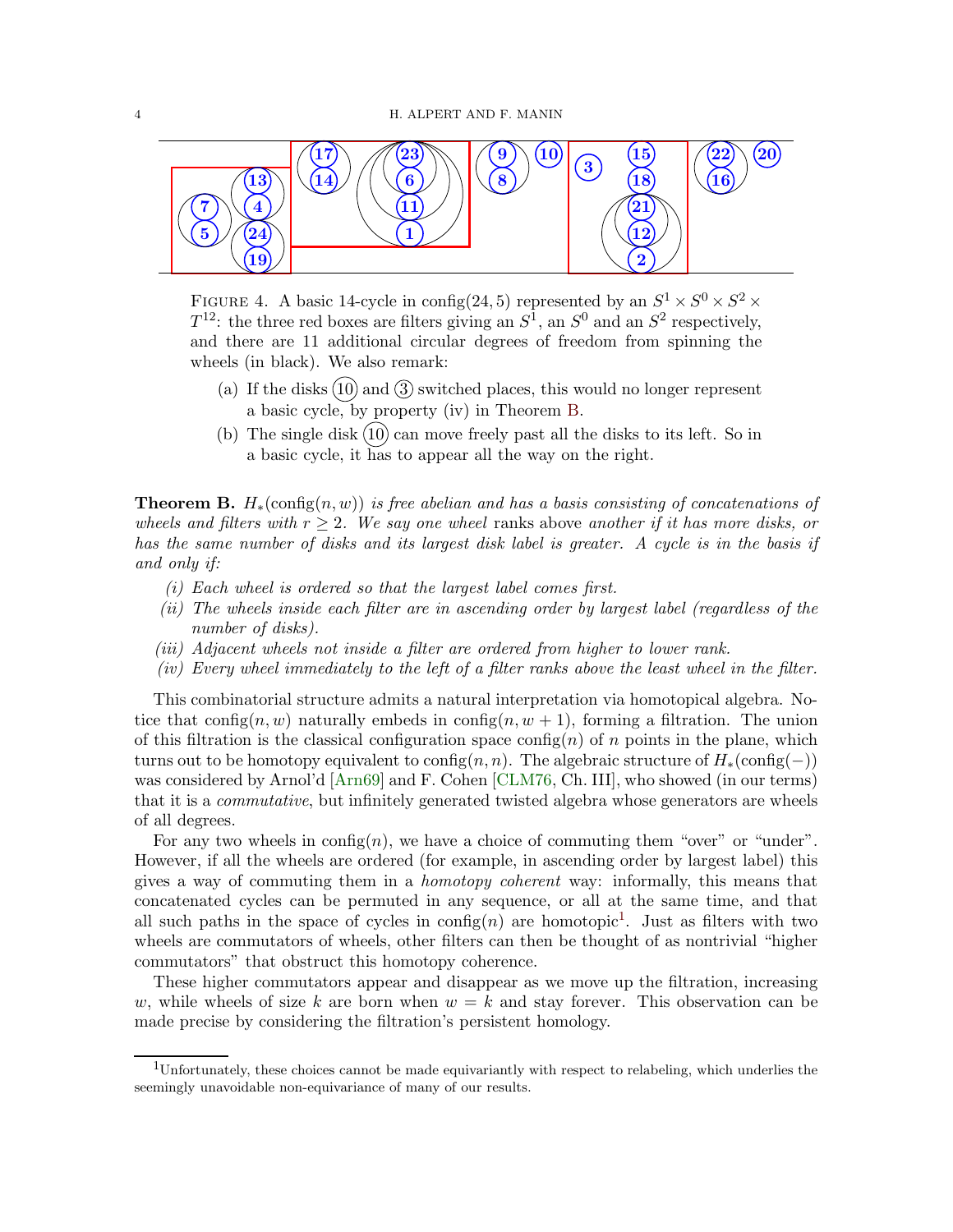<span id="page-4-0"></span>**Theorem C.** The basic cycles from Theorem [B](#page-3-0) form a  $\mathbb{Z}[t]$ -basis for  $PH_*(\text{config}(n,*))$ . Every bar born at time w is either infinite or dies by time 2w.

1.2. **Proof ideas.** We analyze  $\text{config}(n, w)$  by relating it to a class of simpler spaces. The no-(w+1)-equal space of n points in R, which we denote  $\text{no}_{w+1}(n,\mathbb{R})$ , is the subspace of  $\mathbb{R}^n$  in which at most w of the coordinates are the same. The topology of this space is fairly easy to understand, although it is related to more complicated questions about hyperplane arrangements; see [\[BW95\]](#page-40-11). The space config(n, w) projects onto  $\text{no}_{w+1}(n,\mathbb{R})$  by forgetting the y-coordinates of the disks. Conversely, for every ordering on the numbered disks, there is an injective map from the no- $(w + 1)$ -equal space to the configuration space of the strip in which the disks, when they meet, go around each other "in order" from top to bottom. Each subspace generated in this way is actually a retract of  $\text{config}(n, w)$ .

However, in many places, two such injections coincide. For example, if we transpose two neighboring disks  $(a)$  and  $(b)$ , then the two injections coincide everywhere except for an open neighborhood of the codimension-1 subspace of the no- $(w + 1)$ -equal space where  $\alpha$  and  $\beta$ coincide. Abstractly, we can think of this subspace as a "weighted" no- $(w + 1)$ -equal space with  $n-1$  symbols, of which one has weight 2. Write  $n\omega_{\nu+1}(n-1,\mathcal{W})$  for this space; W represents the set of weights of different points.

In the example, the subspace has codimension 1, so its neighborhood looks like  $no_{w+1}(n 1, \mathcal{W} \times (0, 1)$ ; we can decompose the union of the images of the two injections into a copy of  $n\omega_{w+1}(n-1,\mathcal{W})\times[0,1]$  glued onto  $n\omega_{w+1}(n)$ . We will see that we can model config $(n,w)$  by breaking it up into layers that similarly look like thickened weighted no- $(w + 1)$ -equal spaces.

To compute the homology of config $(n, w)$ , we write it as a direct sum of homology groups of weighted no- $(w + 1)$ -equal spaces. We use combinatorics (specifically, discrete Morse theory) to compute the homology of these spaces.

1.3. Additional results. Besides Theorems [A,](#page-1-1) [B,](#page-3-0) and [C,](#page-4-0) the paper includes a number of other results about  $\text{config}(n, w)$  and related spaces.

Counting the basis elements. Theorem [B](#page-3-0) gives us a way to compute formulas for the Betti numbers of config $(n, w)$ . We describe a finite computation for each j and w that gives a formula for dim  $H_i(\text{config}(n, w))$  as a function of n, and we show that this function is a sum of products of polynomial and exponential functions.

The cohomology of config $(n, w)$ . We can represent cohomology classes in  $H^j$ (config $(n, w)$ ) via Poincaré–Lefschetz duality as  $(2n-j)$ -dimensional compact submanifolds of the configuration space. We give a basis for the cohomology, showing that it is a basis by exploiting the pairing with homology. The main goal of the section is to gain some understanding of the cup product in the cohomology ring, which is fairly complicated and has many indecomposable elements—in contrast with  $H^*(\text{config}(n))$ , which is generated as a ring by one-dimensional classes whose pairing with homology measures the winding of two points around each other, see [\[Sin13\]](#page-43-0). All higher-dimensional classes are linear combinations of cup products of these.

On the other hand, in config $(n, w)$ , pairing with cup products often cannot distinguish between  $h \mid h'$  and  $h' \mid h$ , where h and h' are homology classes. In such cases, a cohomology class which pairs nontrivially with the commutator is perforce indecomposable. This observation allows us to prove Theorem [6.4:](#page-25-0)

**Theorem.** The ring  $H^*(\text{config}(n, w))$  has indecomposables:

(a) Only in degree 1, when  $w = 2$ .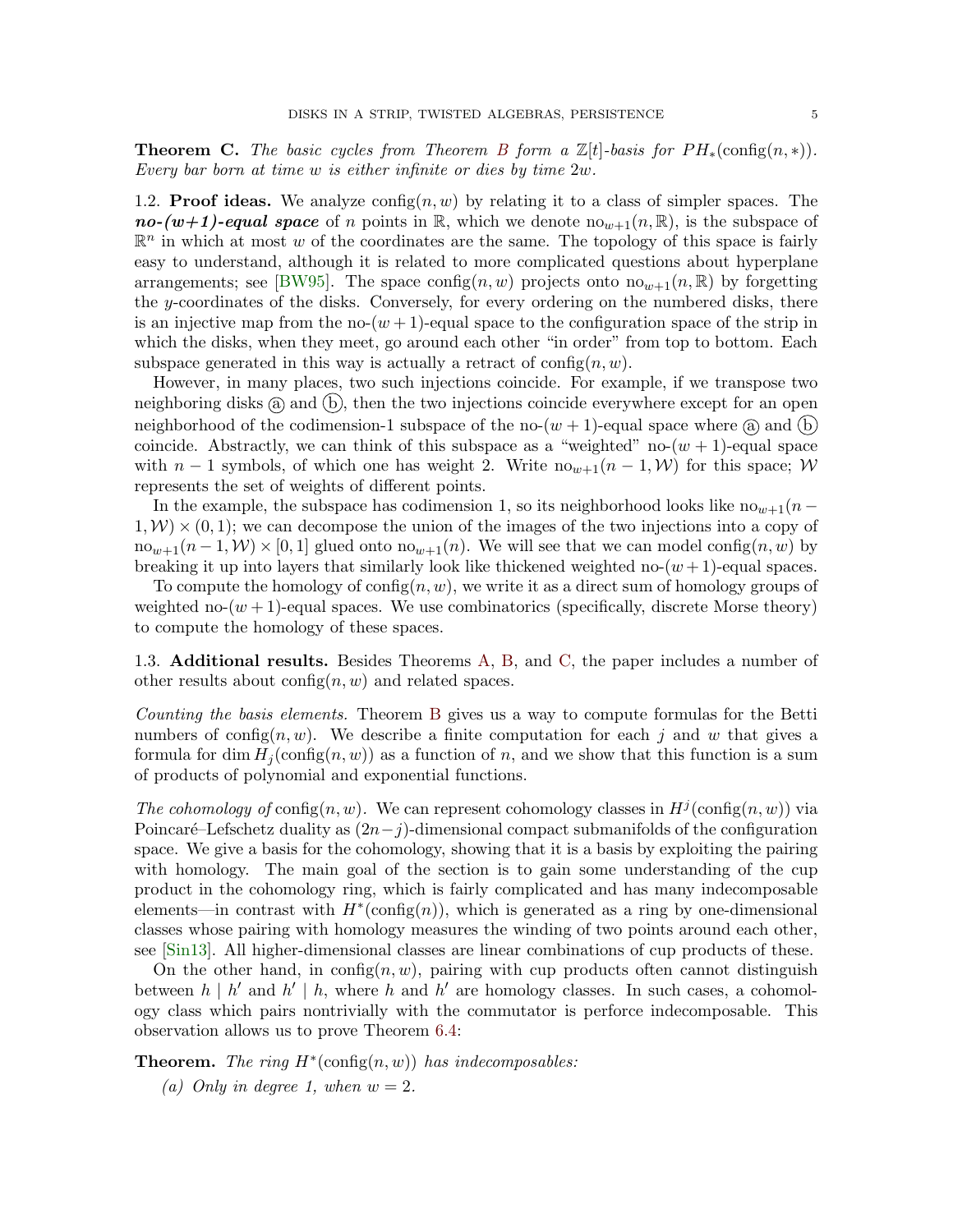### 6 H. ALPERT AND F. MANIN

- (b) In every degree between 1 and  $\lfloor n/2 \rfloor$  and no others, when  $w = 3$ .
- (c) In degree 1 and in every degree between  $w-1$  and  $\frac{n+w-3}{2}$  $\left(\frac{w-3}{2}\right)$  and no degree greater than  $n - \left\lceil \frac{n}{m} \right\rceil$  $\left\lfloor \frac{n}{w-1} \right\rfloor$ , when  $w \geq 4$ .

Other algebraic structures. One possible operation which takes j-cycles in config(n, w) to jcycles in config $(n+1, w)$  is inserting a singleton disk. If this operation were well-defined, then  $\text{config}(-, w)$  would be an FI-module, one of the central objects of study in representation stability. However, since some cycles do not commute with singletons, there may be several nonequivalent ways of inserting a singleton, separated by "barriers". In some cases, if these several ways are in turn well-defined, this can be formalized via an  $FI<sub>d</sub>$ -module structure. We show that  $H_i(\text{no}_{k+1}(-, \mathbb{R}))$  and  $H_i(\text{config}(-, 2))$  have natural  $\text{FI}_d$ -module structures for appropriate d. On the other hand, for  $w = 3$  we give an example which suggests that the notion of a "barrier" is not well-defined and therefore there is no natural  $FI<sub>d</sub>$ -module structure on  $H_i(\text{config}(-, w))$  for  $w \geq 3$ .

Another strategy for more explicitly pinning down the algebraic structure of  $H_*(\text{config}(-, w))$ is to write down a presentation for the twisted algebra using generators and relations. Category theory dictates that generators and relators in this situation are not just elements but  $S_n$ -representations for various n. We write down the generators and relations for  $H_*(\text{config}(-, 2))$ , but already there is some extra difficulty because of the failure of Maschke's theorem integrally. A potential avenue for future research is to write down relations for  $H_*(\text{config}(-, w); \mathbb{Q})$  and explore the implications for the multiplicity of various  $S_n$ -representations in  $H_i(\text{config}(n, w); \mathbb{Q})$ .

Unordered disks. We also discuss the homology of the configuration space of unordered disks, config $(n, w)/S_n$ . Taking this quotient produces a large amount of torsion in the homology, so instead of trying to write down all the torsion we compute homology with coefficients in  $\mathbb{F}_p$  and Q. The concatenation product can still be defined in this case and gives  $H_*(\text{config}(-, w)/S_+)$ the structure of a bigraded algebra over the base field. We compute a basis for the homology and give generators and relations for this algebra.

Structure of the paper. Section [2](#page-6-0) contains preliminaries, including descriptions of the cell complexes we study and the algebraic framework we use in Theorem [A.](#page-1-1) Sections [3](#page-11-0) and [4](#page-14-0) prove Theorem [B,](#page-3-0) with Theorem [A](#page-1-1) as a consequence; Section [3](#page-11-0) addresses the homology of weighted no- $(k + 1)$ -equal spaces, and Section [4](#page-14-0) proves its relationship to homology of configuration spaces of disks in a strip. This is the core technical content of the paper.

The rest of the sections are largely independent of each other and may appeal to different audiences (e.g. Section [6](#page-23-0) to those interested in motion planning, and Section [8](#page-31-0) to experts in representation stability). Section [5](#page-21-0) concerns finding a formula for the Betti numbers, by counting the basis elements from Theorem [B.](#page-3-0) Section [6](#page-23-0) describes aspects of the cup product structure of the cohomology of our configuration spaces. Section [7](#page-28-0) proves Theorem [C](#page-4-0) about how the homology changes with  $w$ , the width of the strip. Section [8](#page-31-0) concerns additional algebraic properties, in particular the question of whether our homology groups form  $FI_{d}$ modules. Section [9](#page-36-0) characterizes the homology with field coefficients in the case of unordered disks. Finally, Section [10](#page-39-0) lists some questions for further study.

Acknowledgements. H.A. and F.M. were supported by the National Science Foundation under Awards No. DMS-1802914 and DMS-2001042, respectively. We thank Matt Kahle and Jenny Wilson for many helpful conversations about this material. F.M. also thanks Shmuel Weinberger for the suggestion to look at cup products.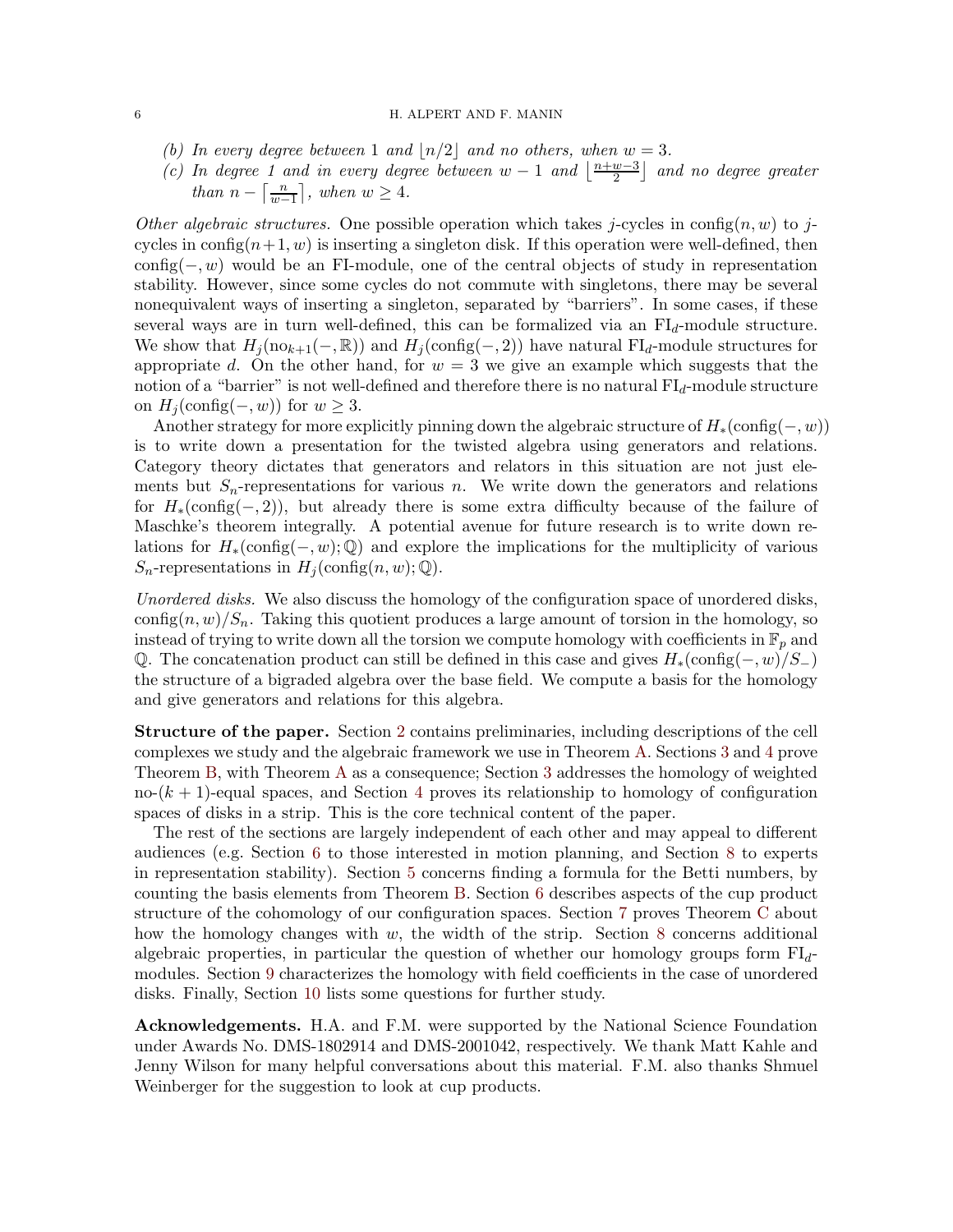<span id="page-6-1"></span>

FIGURE 5. We can imagine each symbol of  $\text{cell}(n, w)$  as a configuration in config(n, w) where the numbers in each block are the labels in a column of disks. Pictured are configurations representing the symbol  $(72 | 6 | 4 5 8 1 3)$ and its face  $(7\ 2\ 6\ 4\ 5\ 1\ 8\ 3).$ 

## 2. Combinatorial and algebraic setup

<span id="page-6-0"></span>For the purpose of computation, the paper [\[AKM19\]](#page-40-10) replaces the configuration space config(n, w) by a homotopy-equivalent cell complex cell(n, w). We use the same complex; we also use the same method to find a cell complex  $P(n, W, k)$  that is homotopy equivalent to the weighted no- $(k + 1)$ -equal space no<sub>k+1</sub> $(n, W)$ . In the case of ordinary, unweighted no- $(k + 1)$ -equal spaces this recovers a result of Björner in [Bjö08].

In this section, we define the complexes  $\text{cell}(n, w)$  and  $P(n, \mathcal{W}, k)$  and describe various algebraic structures on their cells which induce a similar structure on their homology. In particular, we introduce twisted algebras and show that for each w,  $H_*(\text{config}(-, w))$  and  $H_*(\text{no}_{w+1}(-, \mathbb{R}))$  are examples.

2.1. The complex cell(n). The cell complex cell(n, w) is defined as a subcomplex of a cell complex cell(n) described by [\[BZ14\]](#page-40-13). In cell(n), the cells are represented by **symbols** consisting of an ordering of the numbers  $1, \ldots, n$  separated by vertical bars into **blocks**. For example, the following is a symbol with 4 blocks:

$$
(7\ 2\ | \ 6\ | \ 4\ 5\ 1\ | \ 8\ 3\,).
$$

We think of the elements of each block as the labels of disks in a vertical stack in config $(n, w)$ , as in Figure [5.](#page-6-1)

As constructed in  $[BZ14]$ , cell $(n)$  is a polyhedral cell complex in which the cells are labeled by these symbols, with the following incidence relation. A cell f in cell(n) is a face of the boundary of a cell g if g can be obtained from f by deleting a bar and **shuffling** the entries of the two neighboring blocks, preserving the ordering of the entries in each block. For example, one shuffle of 4 6 1 | 7 3 2 would be 7 4 6 3 1 2. A d-dimensional cell consists of  $n - d$  blocks.

To say that the cell complex is polyhedral means that it can be realized as a set of convex polytopes in Euclidean space, such that for each polytope, each of its faces (of any dimension) is also in the set, and the intersection of any two polytopes (if nonempty) is a shared face. In fact, this complex is closely related to the permutohedron  $P(n)$ . This is an  $(n-1)$ -dimensional polytope in  $\mathbb{R}^n$  equal to the convex hull of the n! points with coordinates  $1, 2, \ldots, n$  in some order. Its cells are similarly labeled by symbols of blocks, except that the entries inside each block are unordered. (We can think of the blocks as representing disks that are superimposed, rather than stacked.) For every permutation of the set  $[n] = \{1, \ldots, n\}$ , the top-dimensional face corresponding to this permutation is a copy of  $P(n)$ . Accordingly, the lower-dimensional faces are products of permutohedra: if a symbol has blocks of size  $n_1, \ldots, n_r$ , then the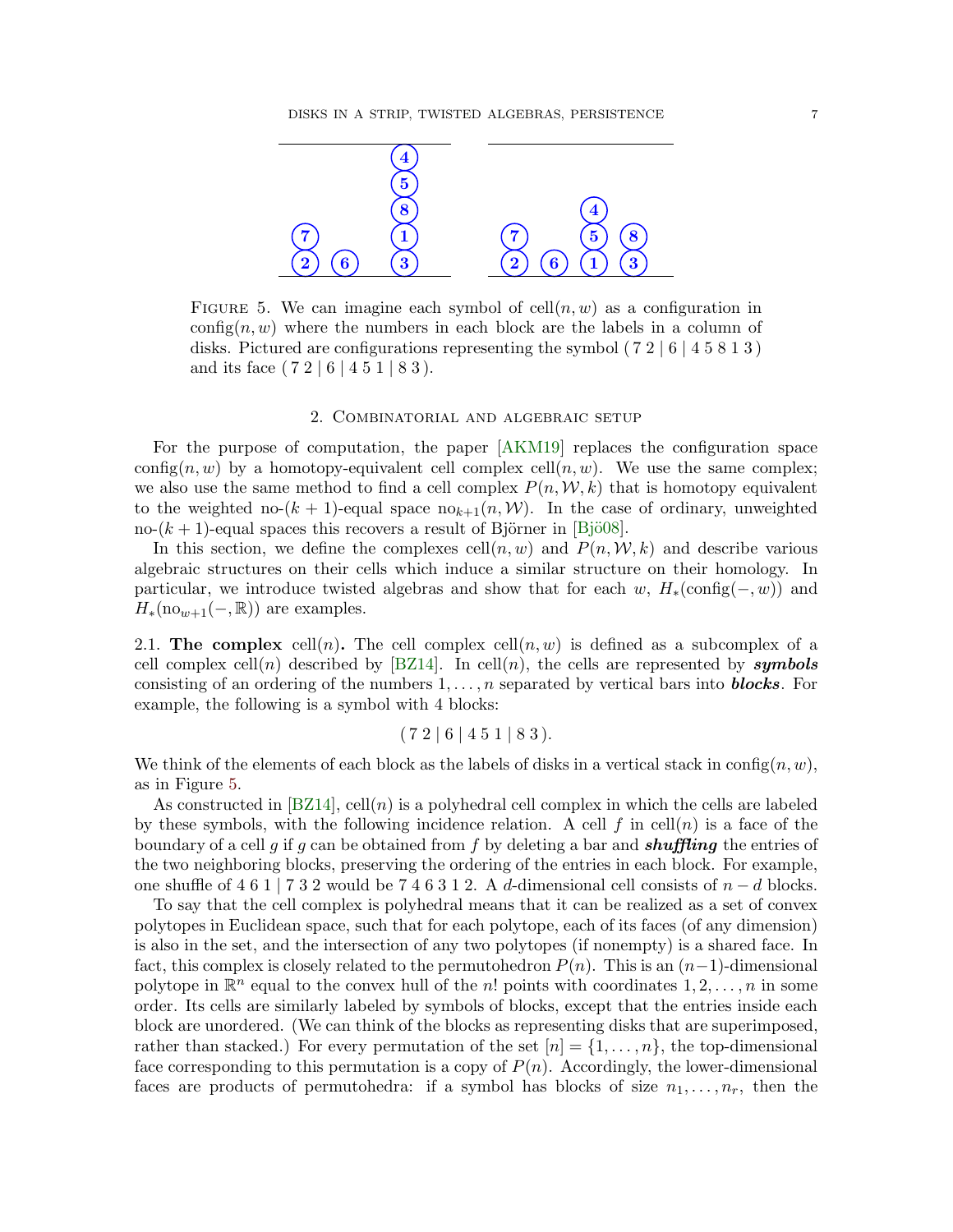corresponding cell is shaped like  $P(n_1) \times \cdots \times P(n_r)$ . Having described the structure of the complex cell(n), we define cell(n, w) to be the subcomplex of cell(n) consisting of all cells for which every block has at most w elements.

To describe the relationship between  $\text{cell}(n, w)$  and  $\text{config}(n, w)$ , we start by defining config $(n, w)$  more precisely as the set of configurations of n ordered open disks of diameter  $\frac{1}{w}$  in the strip  $\mathbb{R} \times (0,1)$ . This is a subspace of the set of configurations of *n* ordered distinct points in  $\mathbb{R} \times (0,1)$  such that no more than w points are on any vertical line, and Theorem 3.3 of [\[AKM19\]](#page-40-10) constructs a deformation retraction between the two spaces. Thus, we abuse notation and use  $\text{config}(n, w)$  to mean configurations of points with no more than w vertically aligned. We use  $\text{config}(n)$  to mean configurations of points either in  $\mathbb{R} \times (0,1)$ or in  $\mathbb{R}^2$ , not distinguishing between these homotopy equivalent spaces.

<span id="page-7-1"></span>**Theorem 2.1.** There is an affine embedding of the barycentric subdivision of cell(n) into config(n), such that for each w, the restriction to cell(n, w) maps into config(n, w) and is a homotopy equivalence.

*Proof.* Each point in config(n) is defined by an n–tuple of x–coordinates in R and an n–tuple of y–coordinates in  $(0, 1)$ . To find the x–coordinates of a given point from cell $(n)$ , we find a top-dimensional cell containing that point and take the permutohedron coordinates of that point. To find the y–coordinates of the barycenter of a given cell from cell $(n)$ , for each block of size k we set the y–coordinates of the points in the block, in order, to be  $\frac{k}{n+1}, \frac{k-1}{n+1}, \ldots, \frac{1}{n+1}$ . We extend the map to the rest of the barycentric subdivision of  $\text{cell}(n)$  in an affine way. The resulting map is injective, because points with the same  $x$ –coordinates are distinguished by their  $y$ –coordinates, which in each block appear in the same order as in the corresponding symbol from  $\operatorname{cell}(n)$ .

To show that the map is a homotopy equivalence, for each symbol  $\alpha$  from cell $(n)$ , as in [\[AKM19\]](#page-40-10) we define the corresponding open set  $U_{\alpha} \subseteq \text{config}(n)$  to be the set of points  $(x_1, \ldots, x_n, y_1, \ldots, y_n)$  in  $\mathbb{R}^n \times (0,1)^n$  such that

- Whenever i appears before j in the same block, we have  $y_i > y_j$ .
- Whenever i appears before j in different blocks, we have  $x_i < x_j$ .
- If k and l are in the same block, and k' and  $\ell'$  are in different blocks (with  $k', \ell'$  not necessarily distinct from  $k, \ell$ , then we have

$$
|x_k - x_\ell| < |x_{k'} - x_{\ell'}|.
$$

Each  $U_{\alpha}$  is an open convex set, and the union of  $U_{\alpha}$  where  $\alpha$  ranges over the symbols from cell $(n, w)$  is config $(n, w)$ . Theorem 3.4 of [\[AKM19\]](#page-40-10) proves that the nerve of this open cover of config $(n, w)$  is the barycentric subdivision of cell $(n, w)$ . Thus, because our map sends the barycenter of each cell  $\alpha$  into a point of the corresponding open set  $U_{\alpha}$ , our map is a homotopy equivalence for each  $w$ .

<span id="page-7-0"></span>2.2. Signs of the boundary operator. In order to study the integral cellular chain complex of cell $(n, w)$ , we need to specify orientations on cells and signs for the boundary operator. To describe these, we first generalize slightly. Observe that the entries of a symbol don't have to be the numbers 1 through n, but can be any n-element set. So for any finite set  $A$ , we have a complex cell(A). (Similarly, we will sometimes write  $P(A)$  for the permutohedron whose coordinates are indexed by elements of  $A$ .) Moreover, there is a cellular map

$$
]:
$$
cell( $A$ )  $\times$  cell( $B$ )  $\rightarrow$  cell( $A \sqcup B$ )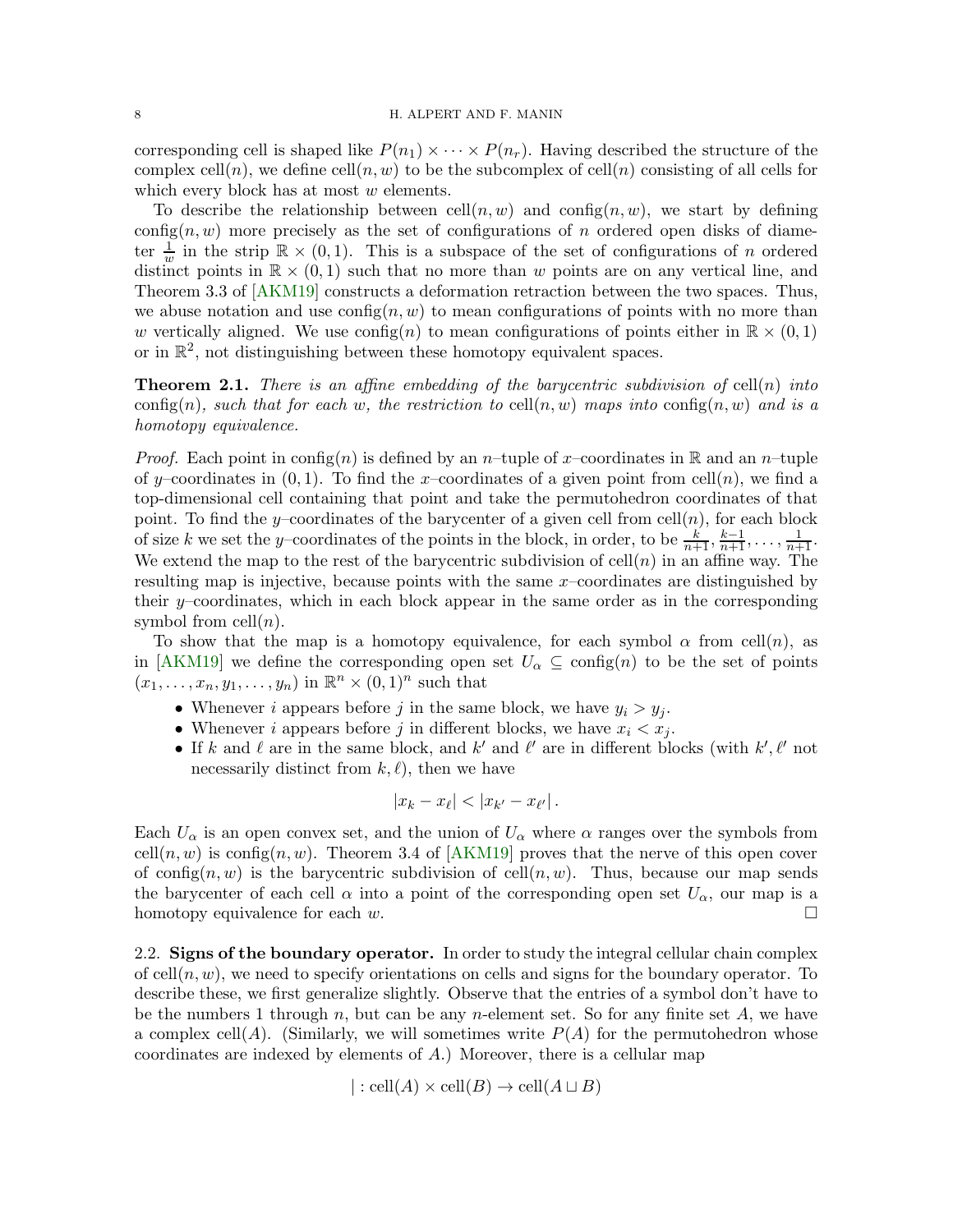which takes a pair of symbols to the symbol obtained by putting them next to each other with a bar in between. We call this the *concatenation product*.

Any cell in  $\text{cell}(n)$  is either top-dimensional or a concatenation product. We define the boundary operator on a top-dimensional cell g by taking the coefficient of a cell  $f = a \mid b$  in ∂g to be

$$
(-1)^{\text{length}(a)} \cdot \text{sign}(\text{permutation } g \mapsto ab).
$$

On a cell  $g_1 | g_2$ , we define ∂ via a Leibniz rule:

$$
\partial(g_1 \mid g_2) = \partial g_1 \mid g_2 + (-1)^{\dim(g_1)} g_1 \mid \partial g_2.
$$

This defines an injective chain complex homomorphism on cellular chains,

$$
|: C_* (cell(A)) \otimes C_* (cell(B)) \to C_* (cell(A \sqcup B)),
$$

using the standard tensor product on chain complexes, where the differential is defined by

$$
\partial(a\otimes b) = \partial a\otimes b + (-1)^{\deg a} a\otimes \partial b.
$$

**Proposition 2.2.** (a) The boundary operator defined above satisfies  $\partial^2 = 0$ .

(b) The  $S_n$ -action on cell(n) induced by permutations of [n] preserves orientations of cells.

These two features will allow us to define a twisted algebra structure on  $H_*(\text{cell}(-))$ .

*Proof.* Let q be a cell in cell $(n)$ .

First, suppose that  $g$  is top-dimensional, and let  $e$  be a codimension-2 face of  $g$ . Then  $e = e_1 \mid e_2 \mid e_3$ , where  $e_1, e_2$ , and  $e_3$  are blocks. There are two intermediate faces between e and g, which we denote by  $f = b \mid e_3$  and  $f' = e_1 \mid b'$ . We compare

sign
$$
(e \text{ in } \partial f) \cdot \text{sign}(f \text{ in } \partial g)
$$
 and sign $(e \text{ in } \partial f') \cdot \text{sign}(f' \text{ in } \partial g)$ ,

and we show that these two products are opposite signs. This will show that  $\partial^2 g = 0$ .

If we consider just the contribution from the signs of the permutations, both products give the sign of the permutation relating  $e$  and  $q$ , so those contributions are equal. For the contribution from the Leibniz rule, only the incidence between  $e$  and  $f'$  involves splitting a block that is not the first, so that incidence has a sign contribution of

$$
(-1)^{\dim(e_1)} = (-1)^{\operatorname{length}(e_1) - 1}
$$

from the Leibniz rule, and all the other incidences have a sign contribution of 1 from the Leibniz rule. Finally, the contribution from the length of the first block gives

$$
(-1)^{\operatorname{length}(b) + \operatorname{length}(e_1)} = (-1)^{\operatorname{length}(e_2)}
$$

for the path through f and  $(-1)^{\text{length}(e_1)+\text{length}(e_2)}$  for the path through f'. Taking the product of all of these, we see that the two paths give opposite signs.

If g is a concatenation product  $g_1 | g_2$ , we use a standard argument. The Leibniz rule gives

$$
\partial^2(g_1 \mid g_2) = \partial^2 g_1 \mid g_2 + \left[(-1)^{\dim(g_1)} + (-1)^{\dim(\partial g_1)}\right] \cdot \partial g_1 \mid \partial g_2 + g_1 \mid \partial^2 g_2,
$$

which is zero by induction on the number of blocks of  $g$ . This proves (a).

For (b), notice that the definitions of the signs of the boundary operator do not use any particular ordering on the numbers 1 through n. Therefore they are invariant with respect to permutations. Since the  $S_n$ -action preserves signs of 0-cells, it preserves signs of all cells.  $\Box$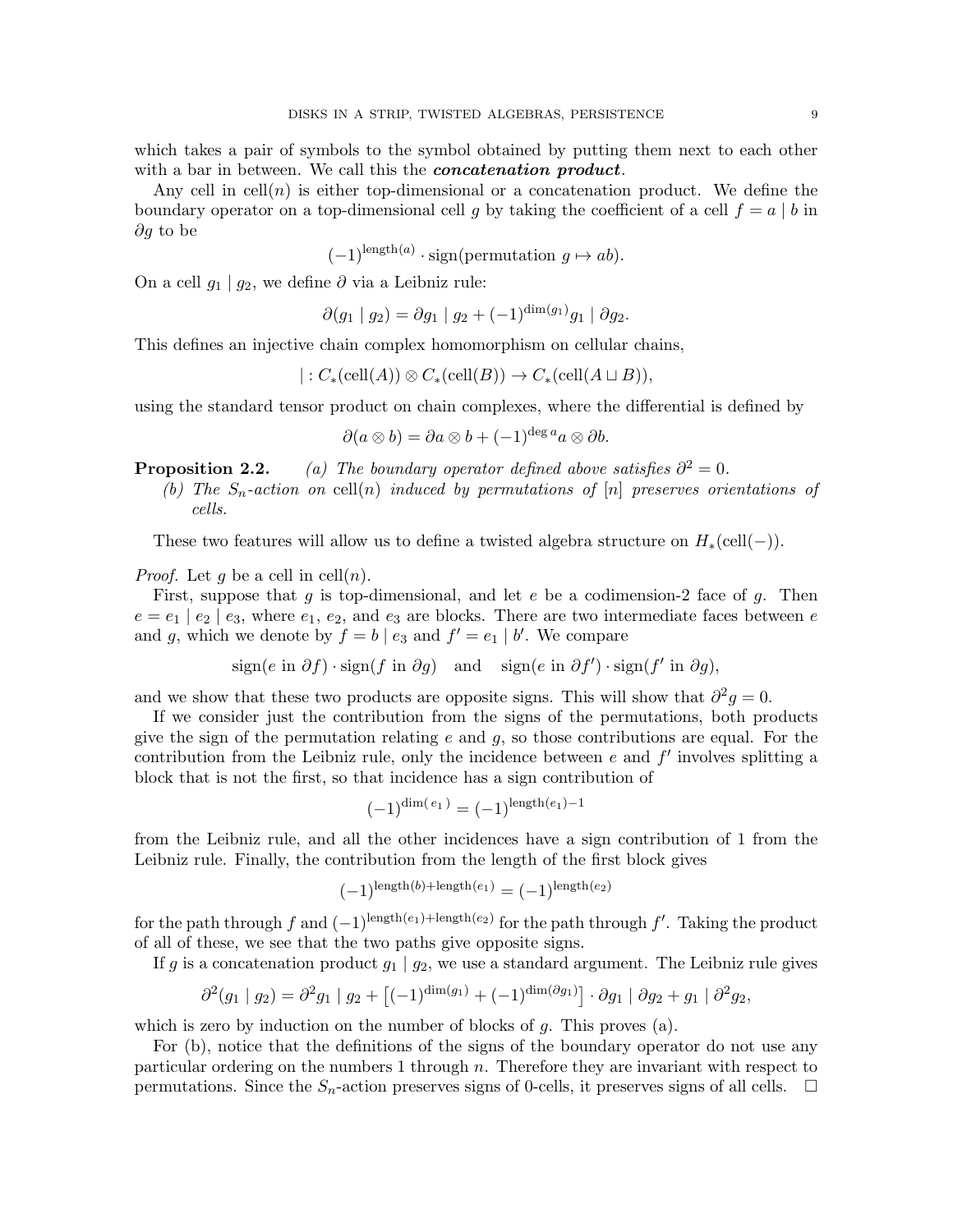<span id="page-9-0"></span>2.3. Twisted algebra structure. Let FB be the category of finite sets and bijective maps. Then cell(−) is a functor from FB to the category of polyhedral complexes and cellwise maps (an FB-complex, for short). (This is just a categorical way of saying that there is a cellular  $S_n$ -action on cell $(n)$ .) In particular, the cellular chains  $C_*(\text{cell}(-))$  form an FB-chain complex. Moreover, we can define a tensor product (the **Day convolution**) on FB-objects in a monoidal category by

$$
(F \otimes G)(S) = \bigoplus_{A \sqcup B = S} F(A) \otimes F(B).
$$

A unital monoid object with respect to this tensor product is called a **twisted algebra** (see [\[SS12\]](#page-43-1) for a detailed discussion of twisted commutative algebras). In plain English, a twisted algebra is a family of objects  $A_n$ ,  $n = 0, 1, \ldots$  (e.g. abelian groups) equipped with the following structure:

- Each  $A_n$  is equipped with an  $S_n$ -action.
- For every partition of  $\{1, \ldots, n\}$  into subsets of size i and j, there is a "multiplication"  $A_i \otimes A_j \to A_n$ . For different partitions, these multiplications commute with the  $S_n$ action on  $A_n$ .
- There is a unit in  $A_0$  such that multiplying by it induces the identity map on  $A_n$ .

The observations about the differential in §[2.2](#page-7-0) show that the concatenation product

$$
|: C_i(\text{cell}(A)) \otimes C_j(\text{cell}(B)) \to C_{i+j}(\text{cell}(A \sqcup B))
$$

makes  $C_*(\text{cell}(-))$  into a (noncommutative) differential graded twisted algebra or **dgta** (i.e. a twisted algebra in the category of chain complexes), whose unit is the unique 0-cell ( ) in  $C_*(\text{cell}(\emptyset))$ . The homology of a dgta naturally forms a graded twisted algebra. The graded twisted algebra  $H_*(\text{cell}(-))$  is well-understood since the work of F. Cohen in the 1970s and is in fact commutative; see e.g. [\[MW19,](#page-43-2) Theorem 3.4].

We are most interested in the subcomplex  $\text{cell}(n, w)$  consisting of cells whose every block has size at most  $w$ . Since the concatenation product of two such cells again has the same property,  $C_*(\text{cell}(-, w))$  is a sub-dgta of  $C_*(\text{cell}(-))$ . Our goal in this paper is to understand the graded twisted algebra  $H_*(\text{cell}(-, w))$ , and in particular to show that it is finitely generated.

2.4. The permutohedron and no- $(k + 1)$ -equal spaces. The difference between cell $(n)$ and  $P(n)$  is that in cell(n) the numbers within a block are ordered and in  $P(n)$  they are not. This gives a natural projection cell $(n) \to P(n)$  (forget the ordering of entries inside each block) and, for every global ordering of  $1, \ldots, n$ , an injective map  $P(n) \to \text{cell}(n)$  (arrange the entries in each block in the given order).

 $P(n)$  is a polytope, and is in particular contractible. As with cell $(n)$ , we can filter  $P(n)$  by the largest size of a block, producing a sequence of complexes  $P(n, k)$ . These are homotopy equivalent to the no- $(k+1)$ -equal space of n points in R, as pointed out by Björner in [Bjö08, Theorem 2.4]; their homology was computed first by Björner and Welker in  $[BW95]$ . As with cell $(n, w)$ ,  $C_*(P(-, k))$  naturally has a dgta structure which induces a graded twisted algebra structure on  $H_*(P(-, k))$ . From the results of [\[BW95\]](#page-40-11), one sees that this is finitely generated, in fact just has two generators: one in degree 0 (a point) and one in degree  $k-1$ (the boundary of a  $P(k + 1)$ ). We recover this, together with a set of relations, in §[8.](#page-31-0)

However, we are interested in a somewhat more complicated structure. Let FBW be the category of weighted finite sets and weight-preserving bijections. That is, every element is associated with a natural number which is its weight. Then given a weighted set  $(A, \mathcal{W} \in \mathbb{N}^A)$ ,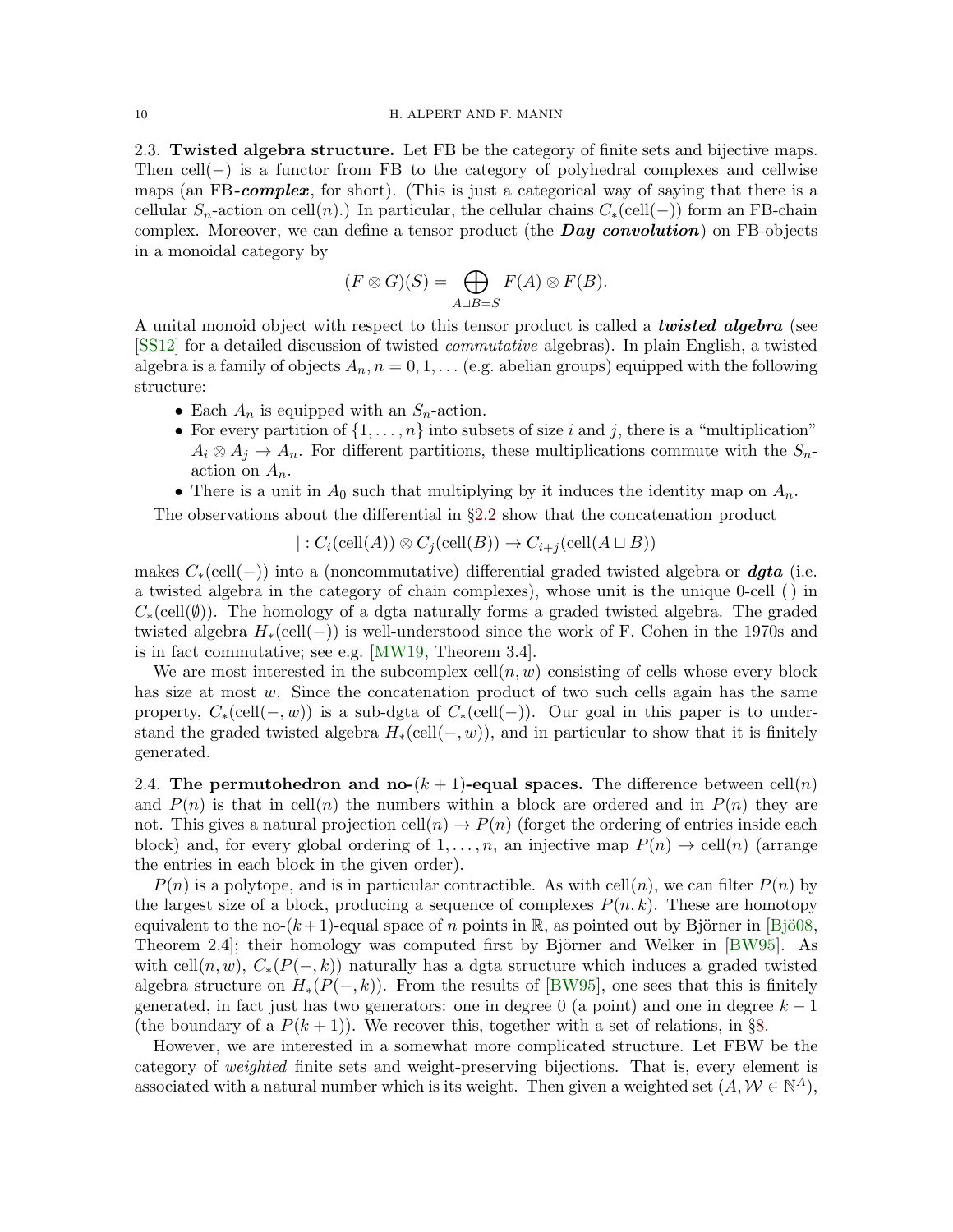there is a complex  $P(A, W, k)$  which consists of all the cells for which the sum total weight of every block is at most k. The following generalization of  $[Bj\ddot{o}08,$  Theorem 2.4] follows by the same argument:

**Theorem 2.3.** The complex  $P(A, W, k)$  is homotopy equivalent to the **weighted no-** $(k+1)$ **equal space**  $\text{no}_{k+1}(A, W)$  of |A| points in R with weights W, that is, the space of configurations of  $|A|$  points in  $\mathbb R$  such that no set of coincident points has total weight greater than k.

The functor  $C_*(P(-, k))$  is an FBW-chain complex, and in fact an FBW-dga. That is, we can define a tensor product on FBW-objects in a monoidal category by

$$
(F \otimes G)(S, W) = \bigoplus_{(A, W_A) \sqcup (B, W_B) = (S, W)} F(A, W_A) \otimes F(B, W_B),
$$

and the concatenation product on  $C_*(P(-, k))$  then makes it into a monoid object. This in turn makes  $H_*(P(-,k))$  into a graded FBW-algebra. We will show, as with cell $(-, w)$ , that this algebra is finitely generated for every  $k$ .

2.5. Generators and relations for twisted algebras. The above discussion deduces the following facts:

**Theorem 2.4.** The sequences of graded abelian groups  $H_*(\text{cell}(-))$ ,  $H_*(\text{cell}(-, w))$ , and  $H_*(P(-,k))$  admit the structure of graded twisted algebras.

To demonstrate Theorem [A,](#page-1-1) we will show that wheels and filters form a finite generating set for  $H_*(\text{cell}(-, w))$ . Later we will also give presentations of  $H_*(\text{cell}(-, 2))$  and  $H_*(P(-, k))$ by generators and relations. To make this precise, we define a *free twisted algebra* functor  $F_{\tau}$  from FB-modules to twisted algebras as the left adjoint to the forgetful functor  $U_{\tau}$  from twisted algebras to FB-modules; such a functor always exists for monoids in a reasonable monoidal category [\[ML98,](#page-41-1) VII.3 Thm. 2]. Informally, a basis element for a free twisted algebra on a set  $\{V_i\}$  of representations of various  $S_{n_i}$  is specified by a list of basis vectors of the various  $V_i$ , each labeled by a set of  $n_i$  labels; one takes products by concatenating these lists and retaining the labels.

If A is a twisted algebra, we say an FB-submodule  $G \subset A$  generates A if the induced morphism  $F_{\tau}G \to A$  is surjective; A is **finitely generated** if it has a finite-dimensional generating module G. A **presentation** of a twisted algebra  $A$  by generators and relations formally consists of a coequalizer diagram

$$
F_{\tau}R \stackrel{r}{\rightrightarrows} F_{\tau}G \to A,
$$

where G and R are FB-modules of generators and relations, respectively, and  $r : F_{\tau}R \to F_{\tau}G$ is an FB-module homomorphism [\[Rie17,](#page-43-3) §5.4]. By the adjunction, it suffices to provide a homomorphism  $R \to U_{\tau} F_{\tau} G$ , i.e. to describe the relators of A as words in G.

Informally, to prove finite generation, it's enough to provide a finite number of elements whose closure under multiplication and  $S_n$ -action is all of A. However, to provide a full description of a presentation, one must also understand the  $S_n$ -action on the generators. To show that A is presented by a generating set G with relations  $R$ , it is enough to show that A is generated by  $G$  and that every product of elements of  $G$  can be reduced to a basis element of A via the relators.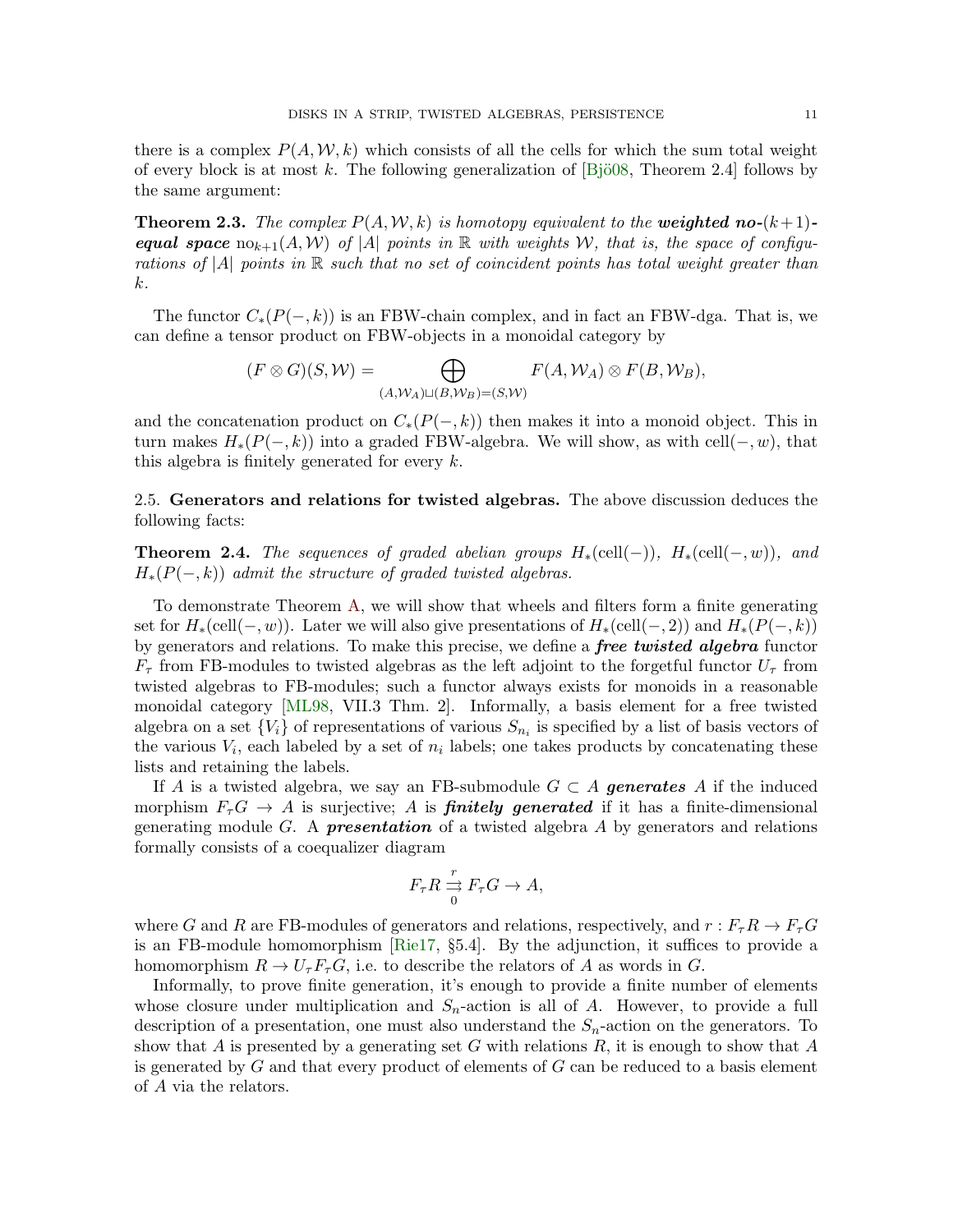<span id="page-11-1"></span>

FIGURE 6. A *discrete gradient vector field* consists of a set of disjoint pairs of cells, each pair incident and of consecutive dimensions. The complex is homotopy equivalent to one in which the paired cells are collapsed, and only the *critical* (unpaired) cells remain.

## 3. HOMOLOGY OF WEIGHTED NO- $(k + 1)$ -EQUAL SPACES

<span id="page-11-0"></span>In the previous section, we showed that the space  $n\omega_{k+1}(n,\mathcal{W})$  retracts to a subcomplex  $P(n, \mathcal{W}, k)$  of the permutohedron  $P(n)$ . To compute the homology of  $P(n, \mathcal{W}, k)$ , we use a discrete gradient vector field on  $P(n)$ .

3.1. Discrete Morse theory. In any cell complex, the cellular homology comes from a chain complex generated by the cells; very broadly, discrete Morse theory gives a way to decompose the chain complex as a direct sum of a chain complex that has no homology (which we discard) and a chain complex generated by a smaller subset of cells, the critical cells. To compute the homology exactly, we need to:

- (1) Reduce to the smaller chain complex.
- (2) Show that the differentials in the smaller chain complex are all zero, so that the homology has a  $\mathbb{Z}$ -basis in bijection with the set of critical cells.

The basic definitions in discrete Morse theory are as follows. In any polyhedral cell complex, we say that cell f is a **face** of cell g if f is in the boundary of g and dim  $f = \dim g - 1$ , and we say that g is a *coface* of f if f is a face of g. A *discrete vector field* on a polyhedral cell complex is a set V of pairs of cells  $[f, g]$  such that f is a face of g and each cell can be in at most one pair; an example is shown in Figure [6.](#page-11-1) A discrete vector field  $V$  is **gradient** if there are no closed V-walks. A V-walk is a sequence of pairs  $[f_1, g_1], \ldots, [f_r, g_r]$  with  $[f_i, g_i] \in V$ , such that each  $f_{i+1}$  is a face of  $g_i$  other than  $f_i$ . The V-walk is closed if  $f_r = f_1$ .

A cell is critical with respect to a discrete gradient vector field V if the cell is not in any pair in V. The fundamental theorem of discrete Morse theory  $[For 02]$  states that there is a cell complex that is a strong deformation retraction of the original cell complex, in which there is one cell per critical cell of V. Thus, we can compute the homology groups  $H_i(P(n, \mathcal{W}, k))$ by defining discrete gradient vector fields and computing the homology of the collapsed chain complexes generated by the critical cells.

One way to define a discrete gradient vector field on a polyhedral cell complex is by defining a total ordering on all the cells. Given a total ordering, the resulting vector field contains a pair  $[f, g]$  if and only if both f is the greatest face of g and g is the least coface of f; using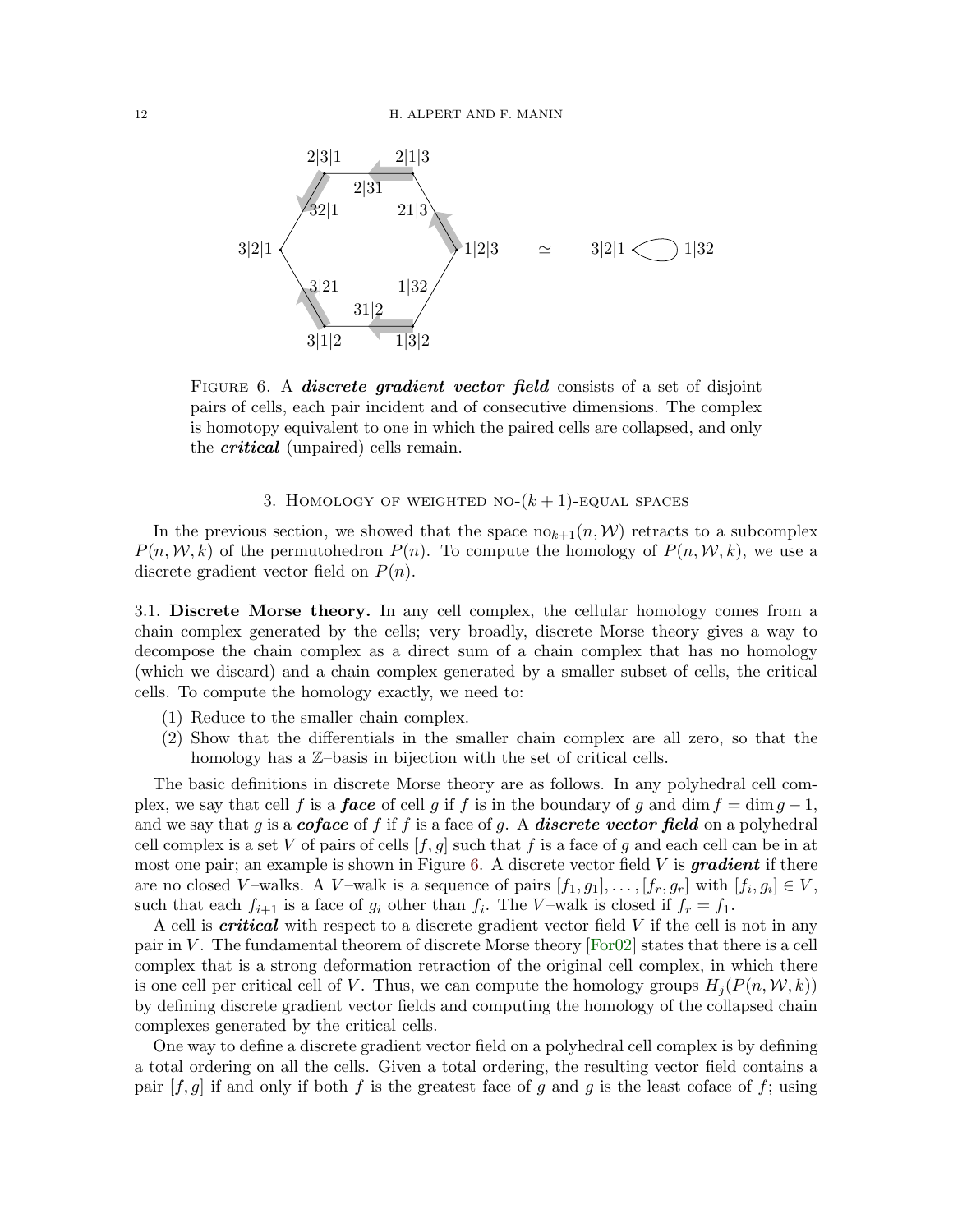the fact that the cell complex is polyhedral, one can prove that this vector field is gradient (see Lemma 3.7 of  $[Bau19]$ ).

One advantage of such a construction is that it is fairly easy to turn it into a basis for the homology of the complex. The following general lemma shows that it suffices to construct, for each critical cell e, a cycle  $z(e)$  such that e is its maximum cell and has coefficient  $\pm 1$ .

<span id="page-12-0"></span>**Lemma 3.1.** Let  $X$  be any finite polyhedral cell complex with a total ordering on the cells, giving a discrete gradient vector field. Suppose that for each critical cell e, there is a cycle  $z(e)$  such that e has coefficient  $\pm 1$  in  $z(e)$  and is the greatest cell appearing with nonzero coefficient in  $z(e)$ . Then every homology class in  $H_*(X)$  can be written uniquely as a  $\mathbb{Z}$ linear combination of the homology classes of the cycles  $z(e)$ .

*Proof.* For any pair  $[f, g]$  in the discrete vector field, we refer to f as a "match-up cell" and refer to g as a "match-down cell". We also define  $z'(f)$  to be the boundary of g; we know that f is the greatest cell appearing in  $z'(f)$ , and that it has coefficient  $\pm 1$  because the original complex X is polyhedral.

First, we show that every j-cycle z is a Z-linear combination of cycles  $z(e)$  and  $z'(f)$ , where e ranges over the critical j-cells and f ranges over the match-up j-cells. This follows from the following observation: if a match-down cell q is the greatest cell in a j-chain, then in the boundary of that chain, the corresponding match-up cell  $f$  appears with nonzero coefficient, because g is the least coface of f, so no other cell in the chain has f as a face. Thus, for any j-cycle z, the greatest cell of z cannot be a match-down cell. It is either a critical cell  $e$  or a match-up cell f, so we subtract the appropriate multiple of  $z(e)$  or  $z'(f)$  to get a new cycle with lesser maximum. Repeating this process gives us  $z$  as a linear combination of cycles  $z(e)$  and  $z'(f)$ , so because each  $z'(f)$  is a boundary, this implies that z is homologous to a linear combination of the cycles  $z(e)$  only.

To show the uniqueness, we need to show that no nontrivial linear combination of cycles  $z(e)$  is null-homologous. Because the cycles  $z(e)$  and  $z'(f)$  have distinct maxima, they are linearly independent. Thus, it suffices to show that if a j-cycle  $z$  is a boundary, it is a linear combination of the boundaries  $z'(f)$ . To see this, we look at the set of all  $j+1$ -chains. The chains  $z(e)$ ,  $z'(f)$ , and g (as e ranges over all critical  $(j+1)$ -cells, f ranges over all match-up  $(j+1)$ -cells, and g ranges over all match-up  $(j+1)$ -cells) form a Z-basis for the set of all  $(j + 1)$ -chains, because they have distinct maxima equal to the set of all j-cells. When we apply the boundary map to this basis, the cycles  $z(e)$  and  $z'(f)$  map to zero, and the matchdown cells g map to the j-dimensional boundaries  $z'(f)$ . Thus indeed every j-dimensional boundary is a linear combination of these boundaries  $z'(f)$ .

Thus, every homology class in  $H_*(X)$  can be written as a Z-linear combination of the homology classes of the cycles  $z(e)$ , and the combination is unique.

3.2. Discrete gradient vector fields on permutohedra. In what follows, we define a total ordering on all of  $P(n)$ , the polyhedral complex that contains  $P(n, \mathcal{W}, k)$  as a subcomplex. We use the resulting discrete gradient vector fields to compute the homology.

Recall that the cells of  $P(n)$  are in bijection with ordered partitions of [n] into blocks. We say the weight of a block is the sum of the weights of its elements. A block is a *singleton* if it only has one element. We assign some blocks to *leader–follower pairs* by walking left to right. A block is a **follower** if it follows a singleton (its **leader**) whose element is smaller than any of the follower's elements and which is not itself a follower. Then a total ordering  $\prec$  on cells with symbols f and g is given by looking at the first block at which they differ. Let's call the two blocks  $f_i$  and  $g_i$ . Then the ordering is given as follows: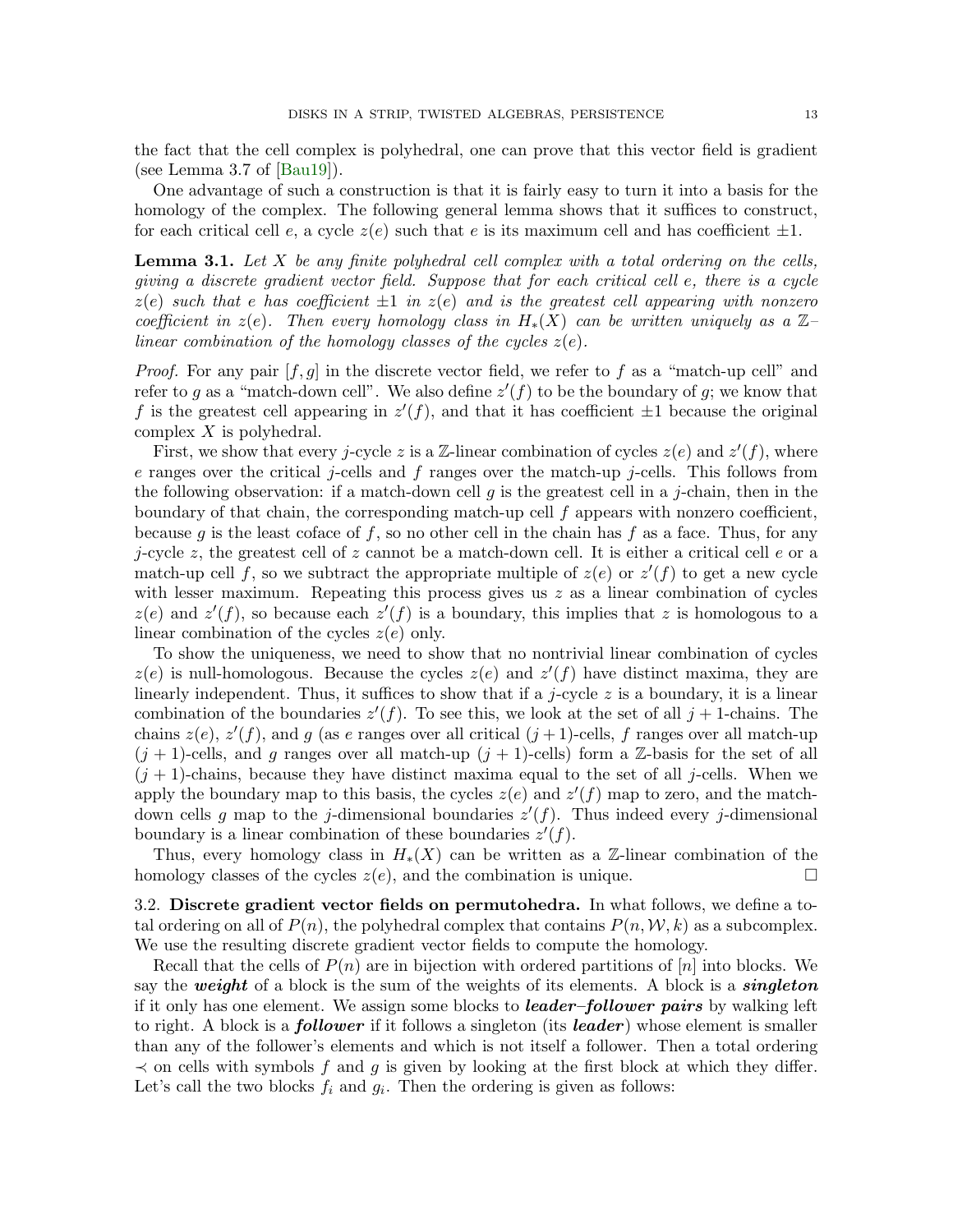<span id="page-13-0"></span>

FIGURE 7. The 3-cycle in  $\text{no}_6(13,\mathcal{W})$ , with weights indicated by circle size and in parentheses, corresponding to the critical cell

 $(6 | 8 11 | 9 | 13 | 7 | 5 | 1 | 3 4 12 | 10 | 2).$ 

The red boxes enclose leader–follower pairs and indicate the boundaries of a  $P(3)$ , a  $P(2)$ , and a  $P(4)$  respectively; thus the cycle as a whole is represented by an  $S^1 \times S^0 \times S^2$ .

- (i) If  $f_i$  is a follower and  $g_i$  is not, then  $f \prec g$ .
- (ii) If  $f_i$  and  $g_i$  are both followers, then they are ordered by number of elements, and then arbitrarily (e.g. in lexicographic order) if they have the same number of elements.
- (iii) If  $f_i$  and  $g_i$  are not followers, then we order their elements from largest to smallest; they are then ordered lexicographically, but according to a backwards order on the "alphabet". That is,

$$
3 \prec 3 \; 2 \prec 3 \; 2 \; 1 \prec 3 \; 1 \prec 2 \prec 2 \; 1 \prec 1.
$$

<span id="page-13-1"></span>**Lemma 3.2.** A cell in  $P(n, \mathcal{W}, k)$  is critical if and only if every block is either

- (a) A singleton which is not a follower.
- (b) A follower such that its weight and that of its leader add up to at least  $k + 1$ .

Proof. The matching of the other cells is as follows. We look at the first block where the cell does not match the definition of critical. There are two possibilities:

- The block is a follower and, together with its leader, has total weight at most  $k$ . In that case, the cell matches up to the cell in which the follower and its leader are combined.
- The block is not a follower or a singleton; if preceded by a non-follower singleton, it has at least one element smaller than that singleton. Then the cell matches down to the cell where the least element of the block is split off into its own block which comes before the rest. This is now a leader–follower pair, and its leader is not also a follower.

The match-up and match-down cells pair to form a discrete gradient vector field.

It remains to show that this discrete gradient vector field is induced by our ordering. Let f be a match-down cell and g be the corresponding match-up cell. We need to show f is the greatest face of  $g$  and  $g$  is the least coface of  $f$ .

To show that  $f$  is the greatest face of  $g$ , consider the result of splitting any earlier block of g. Because g looks like a critical cell at that stage, that block is a follower; after splitting, it is shorter and is still a follower, so it is smaller by property (ii) of the ordering. In contrast, among ways to split the  $k$ th block another way, or to split a later block,  $f$  is the greatest because it is the only one for which the kth block begins with the least element of the kth block of  $g$  (here we apply properties (i) and (iii)).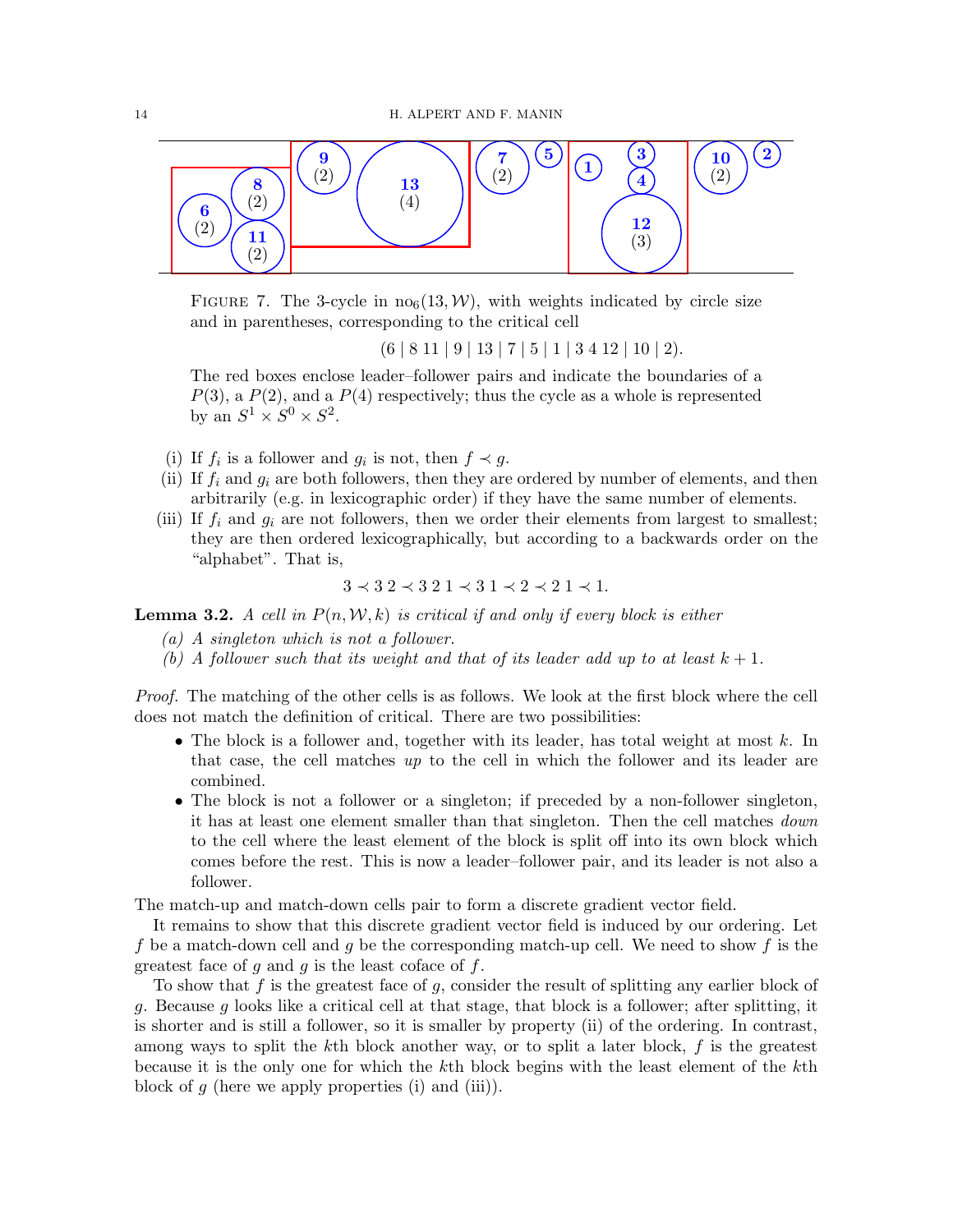To show that  $q$  is the least coface of  $f$ , consider the result of combining any earlier blocks of f. Because f looks like a critical cell at that stage, the two blocks would be non-follower singletons in decreasing order, so the combined block would be larger, not be a follower, and have the same first element as the first of the two singletons; therefore the new block is larger by property (iii). In contrast, among ways to combine later blocks of  $f, g$  is the least because it is the only one that increases the first element of the kth block (again applying property (iii)).  $\Box$ 

3.3. **Basis for homology.** We now give a basis for the homology of  $P(A, W, k)$  for an nelement set  $A$ , thereby demonstrating that it is free abelian. By Lemma [3.1,](#page-12-0) it is sufficient to exhibit a cycle for every critical cell such that the critical cell is the largest cell in the cycle. The construction implicitly relies on an ordering on  $A$ ; for it to work, we must fix an ordering so that  $W = (w_1, \ldots, w_n)$  satisfies

$$
(3.3) \t\t\t w_1 \leq w_2 \leq \cdots \leq w_n.
$$

Every critical cell e is a concatenation product of non-follower singletons and leader-follower pairs  $(b_i | b_{i+1})$ . We now build a corresponding cycle  $z(e) \in P(A, W, k)$ . For a cell consisting of one singleton, the cycle will simply be the corresponding 0-cell. Now suppose  $e$  consists of a single leader-follower pair  $(b_1 | b_2)$ . Then our cycle  $z(e)$  will be the boundary of the top cell  $(b_1b_2)$  of  $P(A)$ . Since by [\(3.3\)](#page-14-1) each element of  $b_2$  has greater or equal weight to the singleton  $b_1$ , every cell in the boundary is a cell of  $P(A, W, k)$ . Moreover,  $(b_1 | b_2)$  is the highest cell of  $z(e)$  according to our total ordering, since  $b_1$  is the highest-ranked block.

For a general critical cell, we define z by requiring that

ranges over all cells whose blocks are of the following two types:

<span id="page-14-1"></span>
$$
z(e) = z(e_1 \mid e_2) = z(e_1) \mid z(e_2)
$$

for any splitting  $e = e_1 \mid e_2$  which does not split a leader-follower pair. Here  $z(e_i)$  is defined based on the ordering on  $A_i \subset A$  inherited from A. To see that e is the highest cell in the resulting cycle, note that the ordering on cells depends on the first block in which two cells differ. For any two cells in  $z(e)$ , this block will be a leader and the above argument will apply. It is clear also that all the nonzero coefficients of  $z(e)$  are  $\pm 1$ . We have now proved:

<span id="page-14-2"></span>**Theorem 3.4.** Suppose that  $W = (w_1, \ldots, w_n)$  is a nondecreasing sequence of weights. Then  $H_*(P(n, \mathcal{W}, k))$  is free abelian, with a basis given by the classes of the cycles  $z(e)$ , where e

- (a) A singleton which is not a follower.
- (b) A follower such that its weight and that of its leader add up to at least  $k + 1$ .

Translating these cellular cycles into cycles in  $n\omega_{k+1}(n, W)$ , we get the following picture:

- Singletons and leader–follower pairs correspond to points and groups of points arranged in order along the line.
- Every leader–follower pair corresponds to a set of  $r$  points moving back and forth of which any  $r - 1$  can coincide, but all r cannot.

# 4. DECOMPOSING CELL $(n, w)$  INTO LAYERS

<span id="page-14-0"></span>In this section we will prove Theorems [A](#page-1-1) and [B](#page-3-0) by expressing  $H_*(\text{cell}(n, w))$  in terms of the homology of weighted no- $(w + 1)$ -equal spaces. To this end, we assign an ordering to the top-dimensional cells of cell(n). For a lower-dimensional cell, its **layer** will be indexed by the first top-dimensional cell containing it: this is when that cell appears in the complex when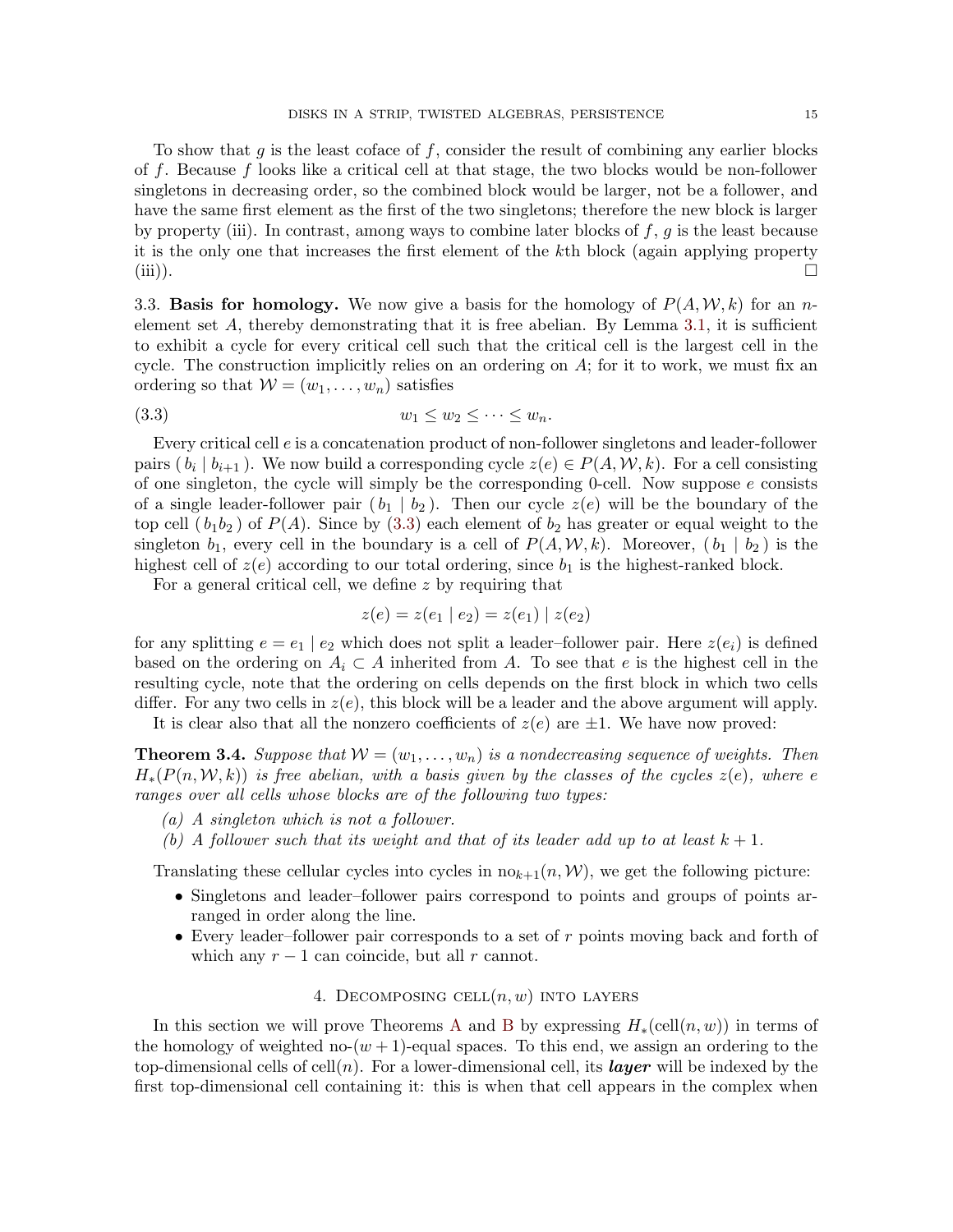we think of the complex as glued, in order, out of its top-dimensional cells. Recall that these top cells are identified with permutations in  $S_n$ .

The intersections of layers of cell(n) with cell(n, w) form the layers of cell(n, w). We will show that  $H_*(\text{cell}(n, w))$  is a direct sum of pieces which appear once each subsequent layer is glued on. Topologically, the layer associated to a permutation  $\sigma \in S_n$  is a copy of  $P(n$  $r, \mathcal{W}, w) \times [0, 1]^r$ , where r and W depend on  $\sigma$ , which is glued on along  $P(n-r, \mathcal{W}, w) \times \partial [0, 1]^r$ ; the combinatorial structure is rather more complicated. It follows (once homological triviality of the gluing is established) that the added summand of  $H_i(\text{cell}(n, w))$  is in bijection with elements of  $H_{i-r}(P(n-r,\mathcal{W},w))$ . The main technical result of this section states:

<span id="page-15-0"></span>**Theorem 4.1.** The homology of  $\text{cell}(n, w)$  decomposes as

$$
H_*\left(\text{cell}(n, w)\right) = \bigoplus_{\sigma \in S_n} H_{*-\#\sigma}(P(n - \#\sigma, \mathcal{W}(\sigma), w)).
$$

We will define  $\#\sigma$  and  $\mathcal{W}(\sigma)$  combinatorially.

From the configuration space point of view, the new cycles in layer  $\sigma$  are those basic cycles from Theorem [B](#page-3-0) that have a particular collection of wheels (irrespective of how those wheels are grouped into filters). The bijection above is given by replacing wheels of  $k$  disks by points of weight  $k$ . Thus, for example, this bijection in an appropriate layer takes the 14-cycle depicted in Figure [4](#page-3-2) to the 3-cycle depicted in Figure [7.](#page-13-0)

The decomposition depends in a crucial way on the ordering of labels of disks; it is not at all equivariant with respect to the  $S_n$ -action on cell $(n, w)$ . Therefore, the methods of this section will tell us little about the  $S_n$ -module structure on the homology.

4.1. Combinatorial description of layers. Given a cell in cell $(n)$  broken up into blocks, we further (deterministically) break up each block into **wheels**: each entry of a block is the axle of a wheel if it is the largest entry of the block up to that point, and the wheel consists of the axle and all the following smaller entries before the next axle.

**Proposition 4.2.** Given a symbol f, the following represent the same permutation  $\sigma(f)$  of  $[n]$ :

- (i) The lexicographically least **shuffle** of f. A shuffle is a permutation in which the order of every block is preserved.
- (ii) The permutation obtained by arranging all the wheels, regardless of block, in ascending order by axle.

For example, the symbol

$$
f = (7\ 2\ 1\ 6\ 1\ 4\ 5\ 8\ 1\ 3)
$$

has five wheels: 72, 6, 4, 5, and 813; and therefore  $\sigma(f) = 45672813$ . We say that f is in the *layer*  $L(\sigma)$  of cell $(n)$ , or of cell $(n, w)$ . We also write

 $\#\sigma = n$  – the number of wheels of  $\sigma$ .

Notice that  $\#\sigma$  is the dimension of the lowest-dimensional cells of  $L(\sigma)$ , in which every wheel is its own block.

Let  $g$  be a boundary cell of  $f$ . Then one of the following holds:

- (1) The splitting of a block to make g respects the wheels of  $f$ : each wheel goes completely into one of the new blocks. Then  $q \in L(\sigma(f))$ .
- (2) At least one wheel of f is decomposed into two or more wheels of g. Then  $\sigma(g) \prec \sigma(f)$ lexicographically.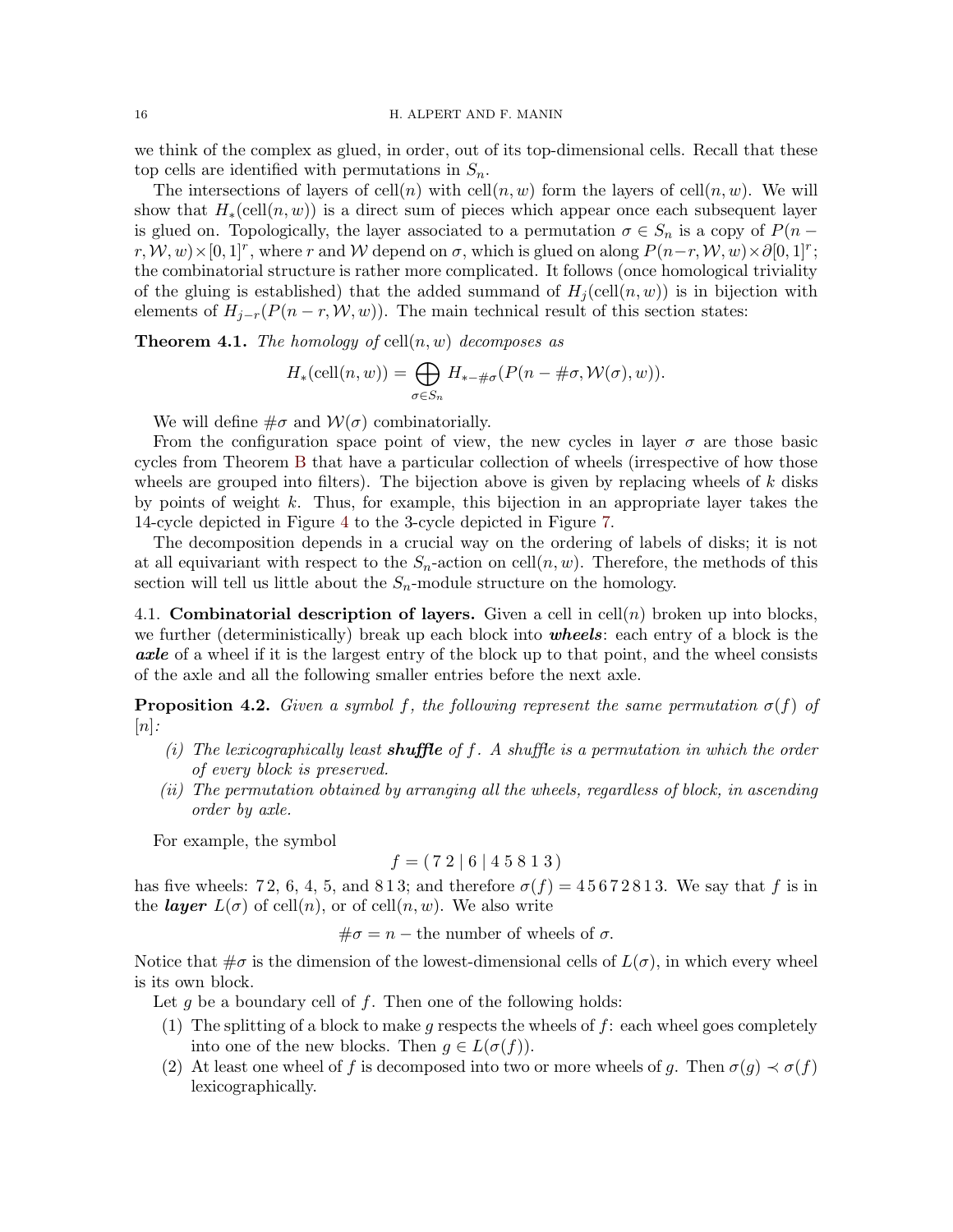<span id="page-16-0"></span>

FIGURE 8. The layer of cell $(4,3)$  corresponding to the permutation  $\sigma = 2134$ . Selected cells are labeled, and the core (a copy of  $P(3, W(\sigma), 3)$ , which is the boundary of a  $P(3)$  is highlighted in red. The image of  $\text{spin}_{\sigma,3}$  is combinatorially the double of the layer along the top and bottom: in the additional cells, 2 1 is replaced by 1 2.

Thus we can build up  $\text{cell}(n)$  or  $\text{cell}(n, w)$  by gluing each subsequent layer, in lexicographical order, onto the union of the previous ones. In other words, the layers define a filtration by subcomplexes

$$
L(\leq \sigma) = \bigcup_{\tau \leq \sigma} L(\tau).
$$

Now for each cell of  $L(\sigma)$ , we can obtain a cell of  $P({\text{wheels of }\sigma})$  with the same block structure, replacing each wheel by a single label. Together with (1), this shows:

**Proposition 4.3.** The k-cells of the layer  $L(\sigma)$  of cell $(n, w)$  are in incidence-preserving bijection with the  $(k - \# \sigma)$ -cells of the complex  $P(n - \# \sigma, \mathcal{W}(\sigma), w)$ , where  $\mathcal{W}(\sigma)$  consists of the cardinalities of the wheels of  $\sigma$ . In particular, the cells of the layer  $L(\sigma)$  of cell(n) are in incidence-preserving bijection with those of  $P(n + \# \sigma)$ .

In fact, this bijection is not just combinatorial, but can be understood from several points of view: via cellular maps, cellular chains, or configurations. In the next subsection, we will construct an injective cellular map

$$
[0,1]^{\#\sigma} \times P(n - \#\sigma, \mathcal{W}(\sigma), w) \to \text{cell}(n, w).
$$

which matches each product of  $[0, 1]^{H\sigma}$  with an  $(k-\text{\#}\sigma)$ -cell to a k-cell in  $L(\sigma)$ . In particular, the image of  $\{\frac{1}{2}\}$  $\frac{1}{2}\}^{\# \sigma} \times P(n - \text{#}\sigma, \mathcal{W}(\sigma), w)$  forms a "core" or "spine" inside the layer, as illustrated in Figure [8.](#page-16-0) In fact, this will be the restriction of a (likewise injective and cellular) map

$$
\text{spin}_{\sigma,w}: T^{\#\sigma} \times P(n - \#\sigma, \mathcal{W}(\sigma), w) \to L(\leq \sigma),
$$

to one top cell of the torus. Here  $T^{\# \sigma}$  is given a product cell structure induced by a cell structure on  $S^1$  with two vertices and two edges. In turn,  $\text{spin}_{\sigma,w}$  is the restriction of a map

$$
spin_{\sigma}: T^{\#\sigma} \times P(n - \#\sigma) \to \text{cell}(n).
$$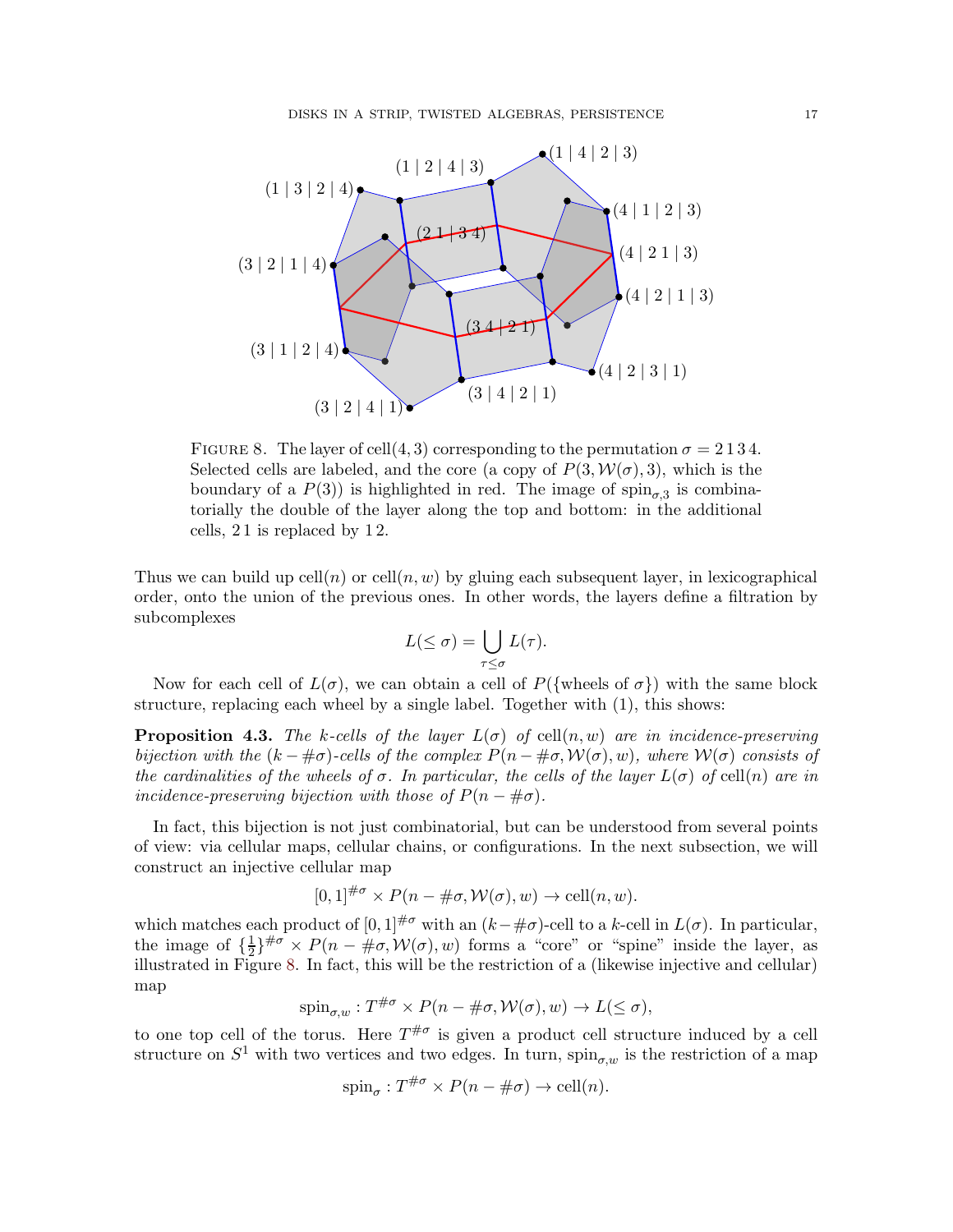From the point of view of cellular chains,  $\sin_{\sigma w}$  induces a chain map

$$
i_{\sigma}: C_{*-\#\sigma}(P(n-\#\sigma, \mathcal{W}(\sigma), w)) \to C_*(L(\leq \sigma))
$$

via

$$
i_{\sigma}(z) = \text{spin}_{\sigma,w}([T^{\#\sigma}] \times z).
$$

In the other direction, we get a surjective chain map

$$
p_{\sigma}: C_*(L(\leq \sigma)) \to C_{*-\#\sigma}(P(n-\#\sigma, \mathcal{W}(\sigma), w))
$$

in which cells of  $L( $\sigma$ )$  (defined as  $L( $\sigma$ ) = \bigcup_{\tau \prec \sigma} L(\tau)$ ) are sent to 0 and cells of  $L(\sigma)$  are sent to cells of  $P(n - \# \sigma, \mathcal{W}(\sigma), w)$ , up to sign. From the above discussion, one sees that  $p_{\sigma} \circ i_{\sigma} = id$ . Together  $p_{\sigma}$  and  $i_{\sigma}$  give a splitting

(4.4) 
$$
H_*(L(\leq \sigma)) \cong H_*(L(<\sigma)) \oplus H_{*-\#\sigma}(P(n-\#\sigma, \mathcal{W}(\sigma), w)).
$$

This implies Theorem [4.1,](#page-15-0) once we produce the map  $\text{spin}_{\sigma}$ .

Finally, from the configuration point of view, the map  $\sin \sigma_w$  associates a configuration in the weighted no- $(w + 1)$ -equal space to a torus of configurations obtained by replacing points of weight  $r$  by wheels of size  $r$  and spinning those wheels. This also describes the action of  $i_{\sigma}$  on cycles. For example, when

 $\sigma = 375981013415171418202112222162361112419,$ 

 $i_{\sigma}$  sends the 3-cycle in Figure [7](#page-13-0) to the 14-cycle in Figure [4.](#page-3-2) For points in the core, the disks in the wheel are in the "standard" vertically ordered position.

<span id="page-17-0"></span>Remark 4.5. Instead of using the splitting, one can prove Theorem [4.1](#page-15-0) directly by con-structing a discrete gradient vector field and applying Lemma [3.1.](#page-12-0) Put a total ordering  $\prec$  on the cells of  $\text{cell}(n, w)$  as follows:

- (i) If  $\sigma(q) \prec \sigma(f)$ , then  $q \prec f$ .
- (ii) If  $\sigma(g) = \sigma(f)$ , then use the previously defined ordering on cells of  $P(n-\#\sigma, \mathcal{W}(\sigma), w)$ . This ordering is based on an ordering on the wheels of  $\sigma$ ; for this we order first by number of elements, then by axle.

This ordering induces a discrete gradient vector field on  $\text{cell}(n, w)$  which restricts to that on  $P(n-\#\sigma,W(\sigma),w)$  on each layer. The images of the bases for  $H_*(P(n-\#\sigma,W(\sigma),w))$  under  $i_{\sigma}$ , for all  $\sigma$ , give us a set of cycles to which we can apply Lemma [3.1.](#page-12-0)

For later reference, we describe the set of critical cells of this discrete gradient vector field in a self-contained way. Order wheels in a layer first according to their number of elements and then according to their largest element (*axle*). A block is a *unicycle* if it consists of a single wheel, that is, if its largest element comes first. We assign some blocks to leader–follower pairs by walking left to right: a block is a **follower** if it follows a unicycle (its **leader**) which is not itself a follower and whose wheel is smaller than any of the follower's wheels. A cell of  $cell(n, w)$  is critical if every block is either

- (i) A unicycle which is not a follower.
- (ii) A follower such that it and its leader have at least  $w + 1$  elements in total.

4.2. Maps between permutohedra. To complete the proof of Theorem [4.1,](#page-15-0) we must still describe the map  $\text{spin}_{\sigma}: T^{\#\sigma} \times P(n - \#\sigma) \to \text{cell}(n)$ . Informally, points in  $P(n - \#\sigma)$ encode positions of the wheels of  $\sigma$  relative to each other, whereas points in the torus encode positions of disks inside the wheels, which can vary as in Figure [2.](#page-2-0) In particular, the image of spin<sub>σ</sub> will be the union of the  $2^{\# \sigma}$  top-dimensional cells obtained from  $\sigma$  by "spinning its wheels", that is, by applying permutations such as those depicted in Figure [9.](#page-18-0)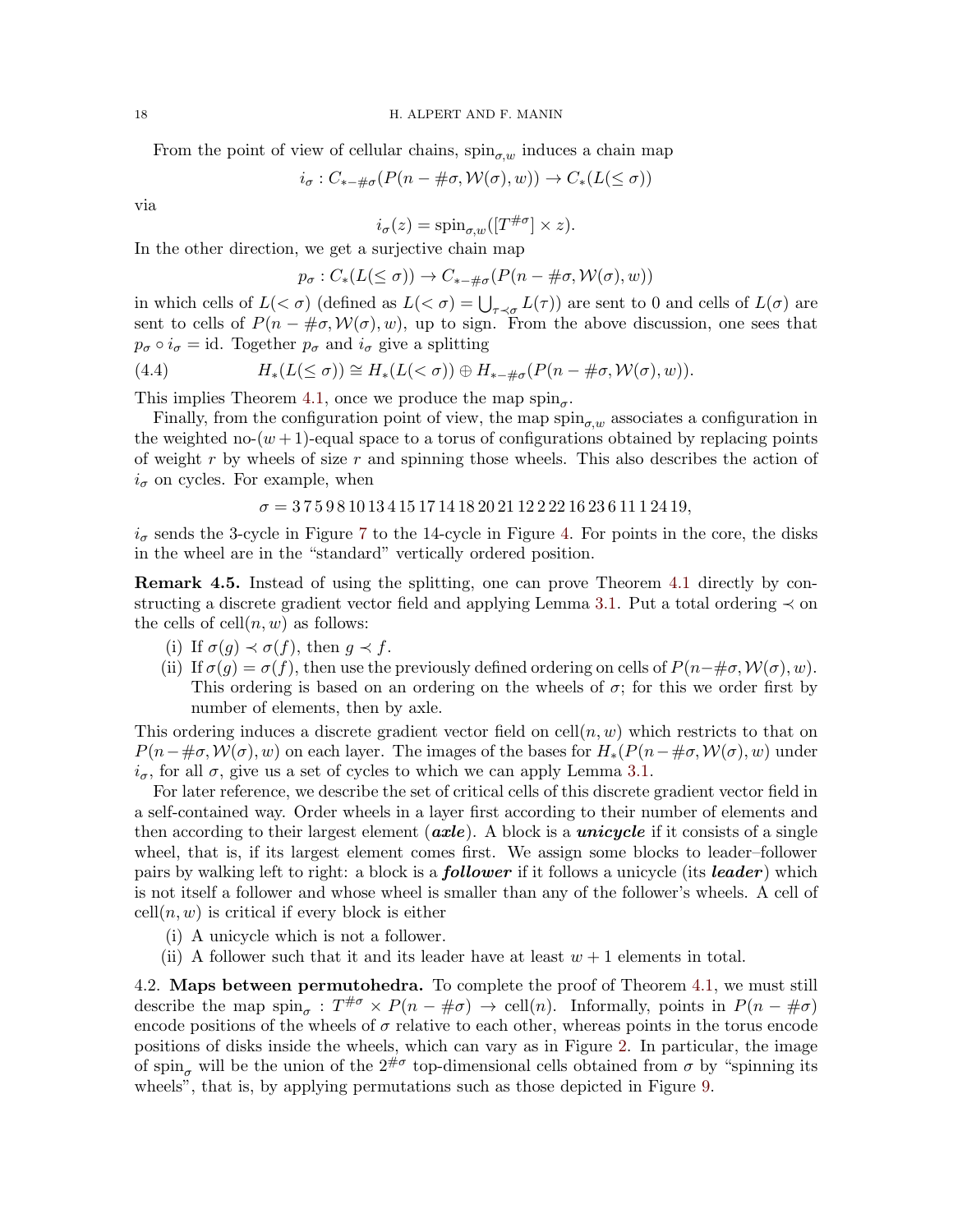<span id="page-18-0"></span>

Figure 9. Some configurations of a wheel with 5 disks which give different orderings, the first of which is the "name" of the wheel.



FIGURE 10. The permutohedron  $P(4)$  and the homeomorphism  $\iota : [0,1] \times$  $P(3) \rightarrow P(4)$ . The images of  $\{1/2\} \times P(3)$  (red) and  $\{1\} \times P(3)$  (blue) are highlighted.

To make this precise, we start with the following lemma:

<span id="page-18-1"></span>**Lemma 4.6.** Let A be a finite set and  $a, b, c$  additional symbols not in A. Then there is a map

$$
\iota : [0,1] \times P(A \cup \{a\}) \to P(A \cup \{b,c\})
$$

with the following properties:

- $(i)$  It is a homeomorphism and a cellular map. That is, it sends every k-face to a disk which is a union of k-faces.
- (ii) It is equivariant with respect to the  $\mathbb{Z}/2\mathbb{Z}$ -actions given by  $t \mapsto -t$  on the domain and  $\mathbf{b} \leftrightarrow \mathbf{c}$  on the codomain.
- (iii) For each cell  $\sigma$  of  $P(A \cup \{a\})$ ,  $\iota([0,1] \times \sigma)$  is the cell of  $P(A \cup \{b,c\})$  with the same blocks except that  $\bf{a}$  is replaced in its block by  $\bf{b}$  and  $\bf{c}$ .
- (iv) It takes  ${0 \times P(A \cup \{a\})}$  to the union of those cells in which b and c are contained in separate blocks with **b** preceding **c**. Similarly, it takes  $\{1\} \times P(A \cup \{a\})$  to the union of those cells in which  $c$  precedes  $b$ .

Before proving the lemma, we use it to construct  $\text{spin}_{\sigma}$ . First, notice that for any ordering of  $A \cup \{b, c\}$ , the lemma gives us a well-defined map to the corresponding top cell of cell $(A \cup$  ${b, c}$ . In particular, if we are instead given an ordering of  $A \cup \{a\}$  we have two choices: we can replace **a** by **bc** or by **c b**. Moreover, these choices coincide on  $\{0, 1\} \times P(A \cup \{a\})$ . Identifying the two subspaces gives a map

$$
S^1 \times P(A \cup \{a\}) \to \operatorname{cell}(A \cup \{b, c\}).
$$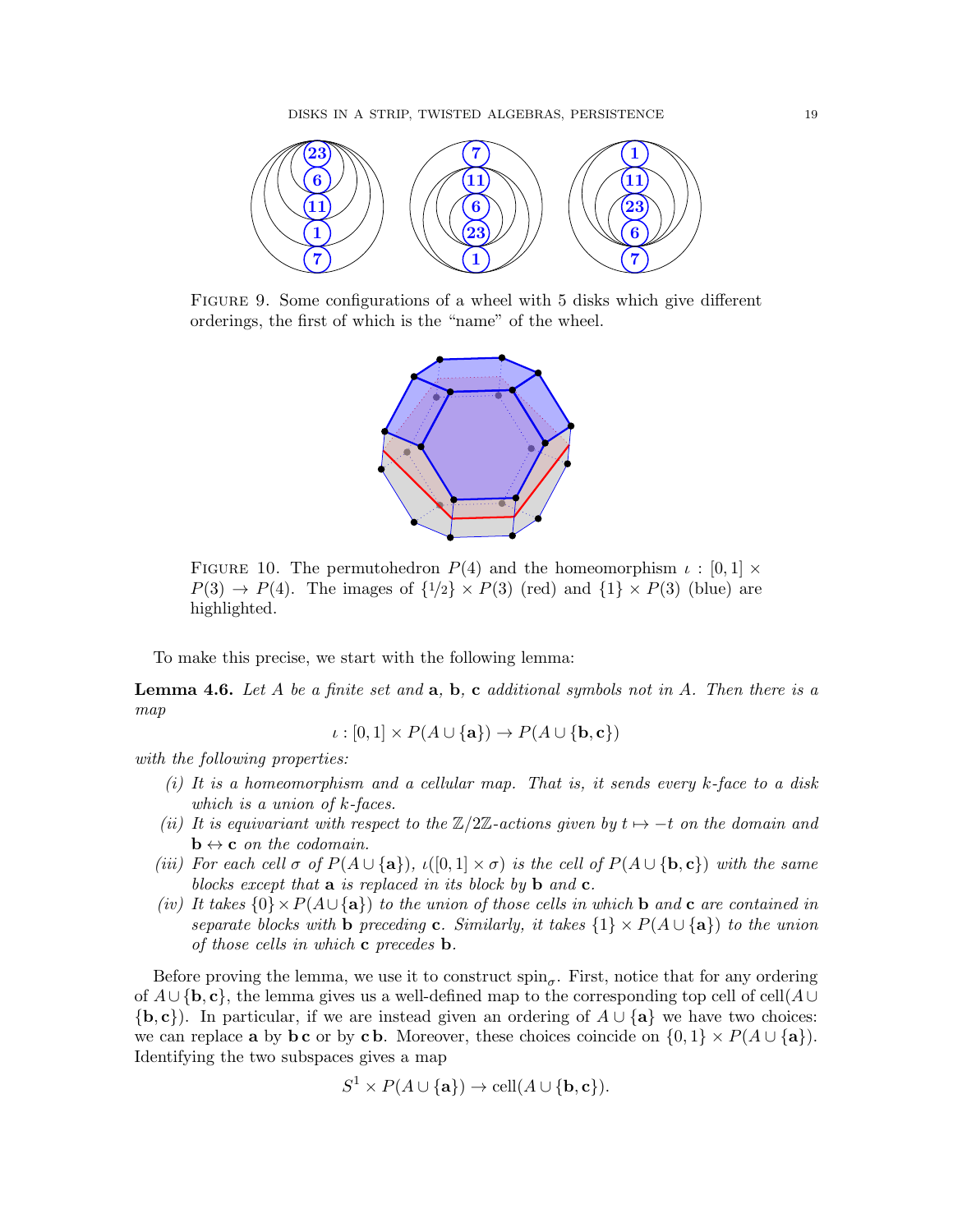Since top cells of cell(A ∪ {a}) correspond to orderings of  $A \cup \{a\}$ , this gives us a map

$$
\text{spin}: S^1 \times \text{cell}(A \cup \{a\}) \to \text{cell}(A \cup \{b, c\}).
$$

The equivariance of  $\iota$  means that spin is well-defined.

We build spin<sub>σ</sub> by iterating the map spin. Start by thinking of  $P(n - \# \sigma)$  as a top cell of cell({wheels of  $\sigma$ }). At each step, we replace a wheel with k elements by a singleton and a wheel with  $k - 1$  elements, applying spin to this splitting.

From this description, it is evident that

$$
\operatorname{spin}_{\sigma}(P(n - \#\sigma, \mathcal{W}(\sigma), w)) = \operatorname{spin}_{\sigma}(P(n)) \cap \operatorname{cell}(n, w).
$$

*Proof of Lemma [4.6.](#page-18-1)* In the proof, we will use a slightly different notation than in the statement of the lemma: we will replace the finite set A by  $\{1, \ldots, n-2\}$  and the symbols **a**, **b**, and c by  $n-1$ ,  $n-1$ , and n, respectively. This lets us write coordinates in  $\mathbb{R}^n$  more easily.

The permutohedron  $P(n)$  is a zonotope, that is, the Minkowski sum of a set of line segments. We refer to [\[Zie95,](#page-44-0) §7.3] for known facts about zonotopes.

The standard permutohedron  $P(n)$  is the zonotope in  $\mathbb{R}^n$  which is the Minkowski sum of the  $\binom{n}{2}$  $n_2$ ) segments connecting every pair of standard unit basis vectors. That is,

$$
P(n) = \Big\{ \sum_{1 \le i < j \le n} a_{ij} \mathbf{e}_i + (1 - a_{ij}) \mathbf{e}_j : 0 \le a_{ij} \le 1 \Big\}.
$$

Evidently, choosing a different set of  $n$  linearly independent vectors in any Euclidean space gives a linearly equivalent polytope. Less obviously, the combinatorial structure of a zonotope only depends on the oriented matroid associated to the set of line segments. In particular, changing the lengths of the line segments without changing their direction does not change the combinatorial structure.

We use this fact to prove the following:

<span id="page-19-1"></span>**Lemma 4.7.** The polytope  $Z(n) = P(n) \cap \{x_{n-1} = x_n\}$  is combinatorially equivalent to  $P(n-1)$ .

*Proof.* We first show that  $Z(n)$  can also be written as

<span id="page-19-0"></span>
$$
(4.8) \qquad \left\{ \sum_{1 \le i < j \le n} a_{ij} \mathbf{e}_i + (1 - a_{ij}) \mathbf{e}_j : 0 \le a_{ij} \le 1, a_{i(n-1)} = a_{in}, a_{(n-1)n} = \frac{1}{2} \right\} \subset P(n).
$$

Indeed, suppose that  $z \in Z(n)$ , so that

$$
\mathbf{z} = \sum_{1 \leq i < j \leq n} b_{ij} \mathbf{e}_i + (1 - b_{ij}) \mathbf{e}_j \in P(n)
$$

and  $z_{n-1} = z_n$ . If we switch  $e_{n-1}$  and  $e_n$  in this formula, we get **z** back. We can get an expression as in  $(4.8)$  by averaging these two expressions for z, getting

$$
a_{i(n-1)} = a_{in} = \frac{b_{i(n-1)} + b_{in}}{2}, \qquad a_{(n-1)n} = \frac{1}{2}.
$$

From [\(4.8\)](#page-19-0) we see that  $Z(n)$  is the zonotope generated by the segments

$$
\mathbf{e}_i \leftrightarrow \mathbf{e}_j, 1 \le i < j \le n-2 \quad \text{and} \quad \mathbf{e}_{n-1} + \mathbf{e}_n \leftrightarrow 2\mathbf{e}_i, 1 \le i \le n-2.
$$

This zonotope is combinatorially equivalent to one in which each segment  $e_{n-1} + e_n \leftrightarrow 2e_i$ is replaced by  $\frac{e_{n-1}+e_n}{2} \leftrightarrow e_i$ . This in turn is linearly equivalent to  $P(n-1)$ . □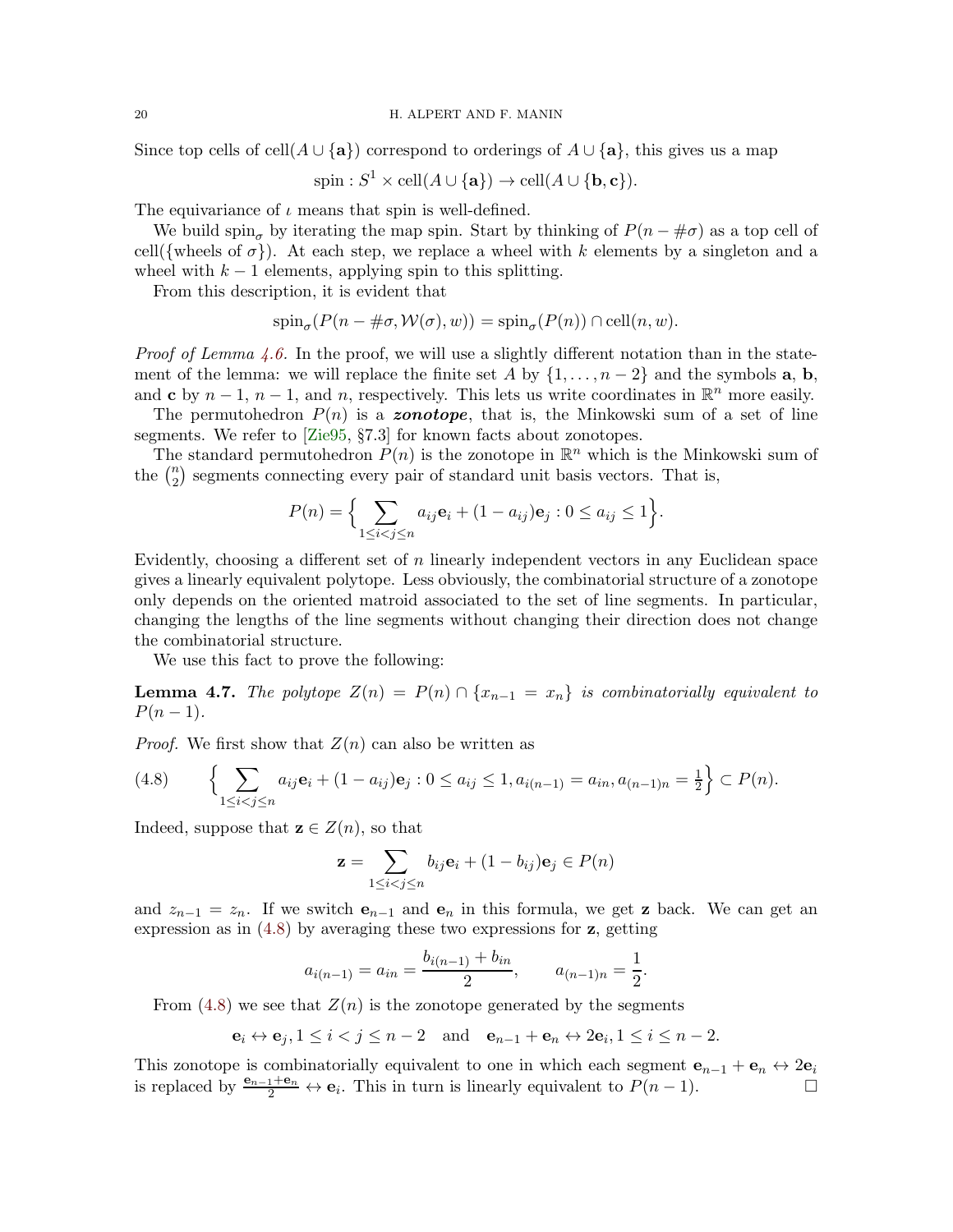The lemma gives us an injective map  $\iota_{1/2}: P(n-1) \to P(n)$  which is a homeomorphism onto its image; it remains to extend it to  $\iota : [0,1] \times P(n-1) \to P(n)$ . We do this by letting

$$
\iota(t,x) = \iota_{1/2}(x) + R(x)(2t-1)(\mathbf{e}_n - \mathbf{e}_{n-1}),
$$

where  $R(x)$  is the maximum value for which the image still lies in  $P(n)$ . Property (ii) of the lemma follows immediately from this definition.

To show that  $\iota$  is the desired map, we must show it is a homeomorphism. To prove injectivity, it suffices to show that  $R(x)$  is always positive. But in fact  $R(x) \geq 1/2$ , since we can always vary  $a_{(n-1)n}$ . Surjectivity follows from the fact that  $P(n)$  is convex and symmetric about the hyperplane  $Z(n)$ . Finally,  $\iota$  can only be discontinuous if  $R \circ \iota_{1/2}^{-1}$  $\frac{-1}{1/2} : Z(n) \to \mathbb{R}$  is discontinuous, but convexity of  $P(n)$  implies that this is a convex function, and therefore continuous. Continuity of the inverse likewise follows from the fact that the reciprocal of this function is continuous.

Next we show that  $\iota$  is cellular. Given a face  $\sigma$  of  $P(n-1)$ , we know that  $\iota_{1/2}(\sigma)$  is a face of  $Z(n)$  cut out by a half-space of the hyperplane  $\{x_{n-1} = x_n\}$ . Extending this half-space orthogonally to  $\mathbb{R}^n$ , we obtain the half-space that cuts out the face  $\iota([0,1] \times \sigma)$  of  $P(n)$ . It follows that  $\iota(\{0\}\times\sigma)$  and  $\iota(\{1\}\times\sigma)$  are also unions of faces of  $P(n)$  of the appropriate dimension: specifically, each facet of  $\iota([0,1] \times \sigma)$  which is not the image of  $[0,1] \times \tau$  for some facet  $\tau$  of  $\sigma$  is contained in one of those two, depending on whether  $x_{n-1} - x_n$  is positive or negative for points in that facet.

To show properties (iii) and (iv), we recall the relationship between symbols of cells and the zonotope structure. Namely, points in a face corresponding to a given symbol are those which can be expressed as

$$
\sum_{1 \le i < j \le n} a_{ij} \mathbf{e}_i + (1 - a_{ij}) \mathbf{e}_j
$$

where  $a_{ij}$  is 0 if j is in a later block than i and 1 if i is in a later block than j. When i and j are in the same block,  $a_{ij}$  can be anything in [0, 1].

From the proof of Lemma [4.7,](#page-19-1) it follows that  $\iota_{1/2}$  maps a face with a given symbol into a face with the same symbol with n added to the same block as  $n-1$ . Since  $\iota$  is cellular, this shows (iii). Property (iv) then also follows from our argument that  $\iota$  is cellular.

# 4.3. Proofs of main theorems.

Proof of Theorem [B.](#page-3-0) Combining the arguments in §[3](#page-11-0) and the proof of Theorem [4.1,](#page-15-0) we find a basis for  $H_*(\text{cell}(n, w))$ : for each permutation  $\sigma \in S_n$  and each basic cycle z of  $H_i(P(n \#\sigma, \mathcal{W}(\sigma), w)$ , it contains the cycle  $i_{\sigma}(z)$ . The exact set of cycles we get depends on the correspondence between wheels of  $\sigma$  and elements of  $[n - \# \sigma]$ : to make this concrete, we order the wheels first by size and then by axle.

Geometrically, the correspondence  $z \mapsto i_{\sigma}(z)$  matches:

- Points moving in  $\mathbb R$  to wheels moving in  $\mathbb R \times [0, w]$ .
- Points moving through each other to wheels moving over and above each other, with the wheel with the smaller axle on top.

We now verify the numbered conditions of Theorem [B:](#page-3-0)

- Condition (i) follows from the way we split  $\sigma$  into wheels.
- Condition (ii) follows from the definition of the layer  $L(\sigma)$ .
- Conditions (iii) and (iv) follow from Lemma [3.2](#page-13-1) and the ordering of the wheels.  $\square$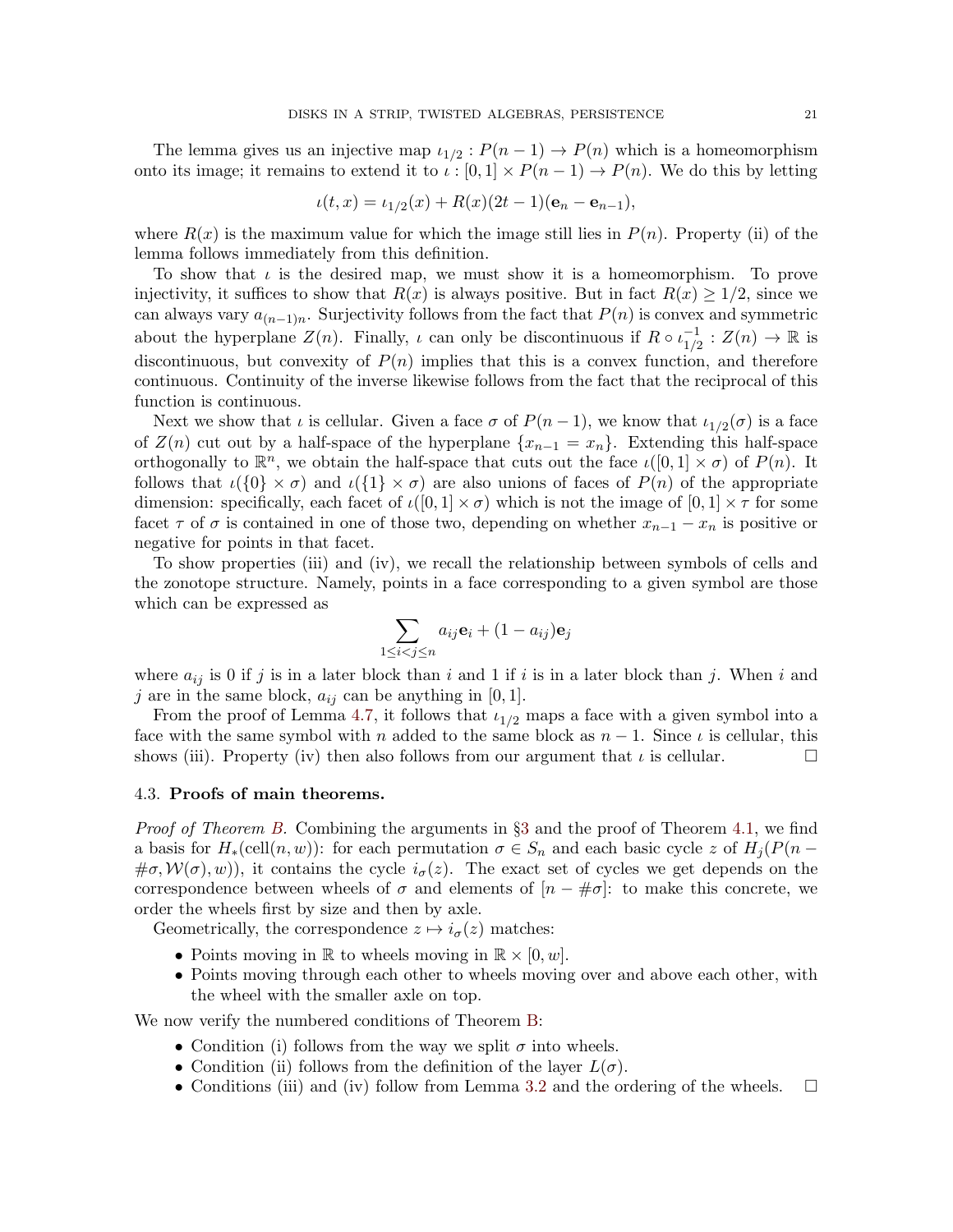### 22 H. ALPERT AND F. MANIN

Proof of Theorem [A.](#page-1-1) Every basic cycle is a concatenation product of wheels and filters. It is enough to show that there are finitely many (unlabeled) types of wheels and filters in config( $-, w$ ), and that these have at most 3w/2 disks and generate cycles of dimension at most  $3w/2 - 2$ .

A wheel consists of at most w disks, and a wheel with k disks generates a  $(k-1)$ -cycle. Filters with at least 3 wheels have at most  $3w/2$  disks, and a filter with k disks generates a  $(k-2)$ -cycle. Filters with 2 wheels  $b_1$  and  $b_2$  can be written as  $b_2 \mid b_1 - b_1 \mid b_2$ , and do not need to be counted separately. Therefore  $H_*(\text{config}(-, w))$  is spanned by concatenation products of cycles in  $H_{\leq \frac{3}{2}w-2}(\text{config}(\leq 3w/2, w)).$ 

Every wheel with the same number of disks has the same shape, and there are finitely many shapes of filters of width w. Therefore,  $H_*(\text{config}(-, w))$  is finitely generated as a twisted algebra.  $\square$ 

# 5. Betti number growth function

<span id="page-21-0"></span>The paper [\[AKM19\]](#page-40-10) examines the growth of the dimension of  $H_i(\text{config}(n, w))$  for fixed  $j$  and  $w$  and varying  $n$ , and shows that it is asymptotically polynomial times exponential. Having computed a basis for homology, we can now answer the question, is the dimension exactly equal to a polynomial times an exponential? The answer is that it is a sum of such functions, each with a different base of the exponential. The polynomials are integer-valued, and the theory of finite difference calculus states that every integer-valued polynomial in  $n$ is an integer linear combination of binomial coefficient functions  $\binom{n}{a}$  $\binom{n}{a}$  for various a. Thus, in this section we prove the following theorem.

<span id="page-21-2"></span>**Theorem 5.1.** For fixed j and w, as a function of n the dimension of  $H_i(\text{config}(n, w))$  is an integer linear combination of terms of the form  $\binom{n}{q}$  $\binom{n}{a}b^{n-a},$  where a and b are nonnegative integers.

Note that the case  $b = 0$  is permitted, and represents the function that is equal to 1 when  $n = a$ , and 0 otherwise.

Our proof counts the critical cells from Remark [4.5,](#page-17-0) and decomposes them into concatenation products of factors that are easier to count. To describe how the counts transform under concatenation product, we introduce the following terminology. A cell family  $F$  consists of, for each n, a set  $F_n$  of cells from cell(n). Its **counting function**  $f(n)$  is the number of cells in  $F_n$ . The concatenation product  $F \mid G$  of cell families F and G is the cell family consisting of all concatenation products of a cell in  $F$  with a cell in  $G$ , taken with all possible disk labelings that preserve the order within each factor<sup>[2](#page-21-1)</sup>. The following lemma shows that to prove our theorem, it suffices to consider separately the various independent factors of a concatenation product.

<span id="page-21-3"></span>**Lemma 5.2.** Let F and G be two cell families, such that their counting functions  $f(n)$ and  $g(n)$  are integer linear combinations of terms of the form  $\binom{n}{q}$  $\binom{n}{a}b^{n-a}$ , where a and b are nonnegative integers. Suppose that for every element of their concatenation product  $F \mid G$ , there is only one way to write it as the concatenation of an element of  $F$  and an element of G. Then the counting function of  $F \mid G$  is also an integer linear combination of terms of the form  $\binom{n}{a}$  ${n \choose a} b^{n-a}.$ 

<span id="page-21-1"></span><sup>&</sup>lt;sup>2</sup>This is closely related to the Day convolution defined in §[2.3,](#page-9-0) except that F and G need not be FB-subsets of the FB-set of cells of cell(−), and in our application will not be  $S_n$ -equivariant.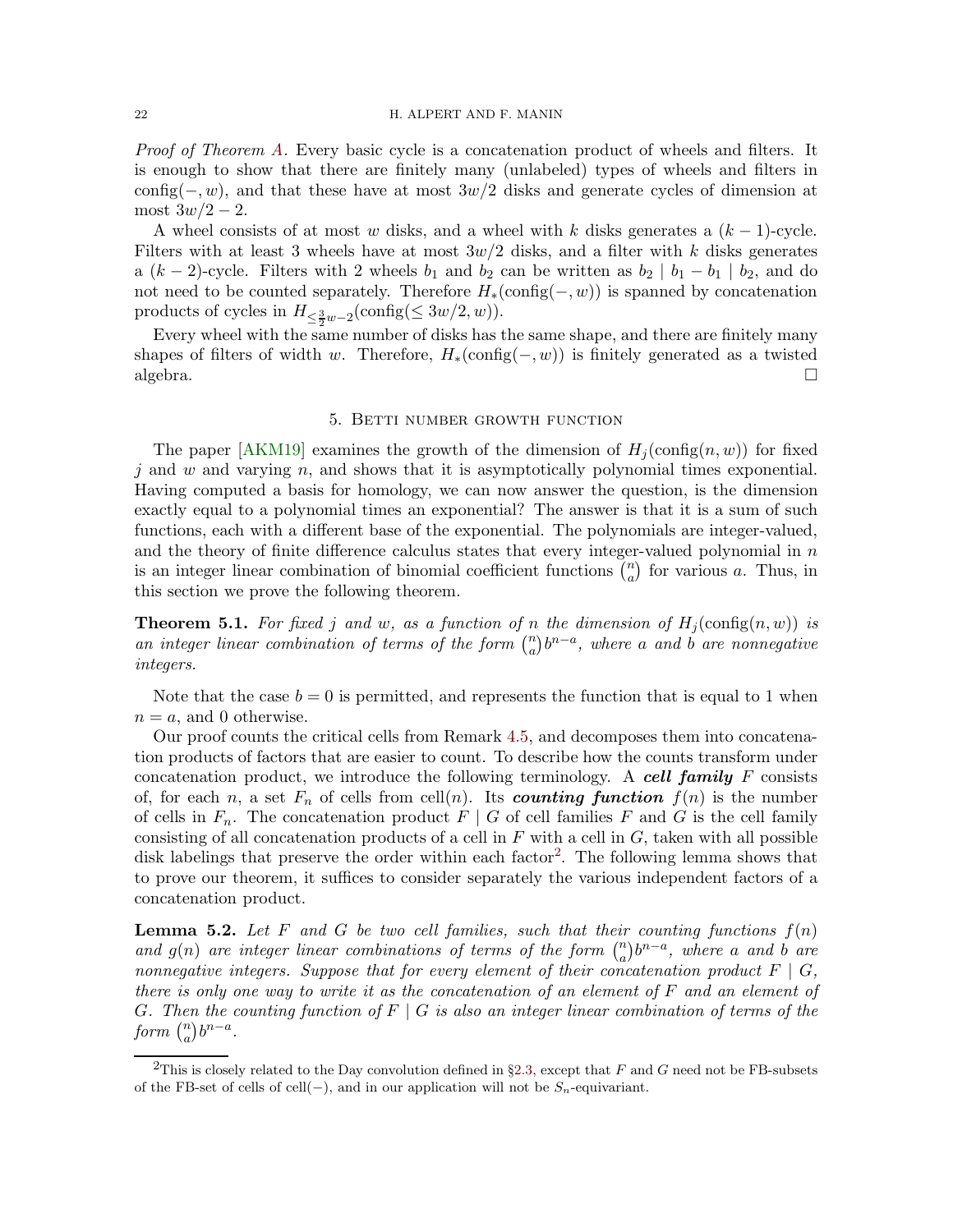*Proof.* Let  $f|g$  denote the counting function of  $F | G$ . Then we have

$$
(f|g)(n) = \sum_{i+j=n} {i+j \choose i} f(i)g(j),
$$

which we refer to as the **labeled convolution** of f and g. Exponential generating functions are convenient for dealing with these labeled convolutions; given the exponential generating functions  $\sum_i f(i) \frac{x^i}{i!}$  $\frac{x^i}{i!}$  for f and  $\sum_j g(j) \frac{x^j}{j!}$  $\frac{v^j}{j!}$  for g, their product gives the exponential generating function  $\sum_{n} (f|g)(n) \frac{x^{n}}{n!}$  $rac{x^n}{n!}$  for  $f|g$ .

We can compute the labeled convolution of two terms  $\binom{n}{a}$  ${n \choose a_1} b_1^{n-a_1}$  and  ${n \choose a_2}$  $\binom{n}{a_2} b_2^{n-a_2}$  by converting them to exponential generating functions, taking the product, and then converting the product back. The exponential generating function of  $\binom{n}{a}$  ${n \choose a} b^{n-a}$  is

$$
\sum_{n} {n \choose a} b^{n-a} \frac{x^n}{n!} = \sum_{n} \frac{x^a}{a!} \frac{(bx)^{n-a}}{(n-a)!} = \frac{x^a}{a!} e^{bx},
$$

so the product of exponential generating functions of  $\binom{n}{a}$  ${n \choose a_1} b_1^{n-a_1}$  and  ${n \choose a_2}$  ${n \choose a_2} b_2^{n-a_2}$  is

$$
\frac{x^{a_1+a_2}}{a_1!a_2!}e^{(b_1+b_2)x} = \binom{a_1+a_2}{a_1} \frac{x^{a_1+a_2}}{(a_1+a_2)!}e^{(b_1+b_2)x},
$$

and so the labeled convolution of  $\binom{n}{a}$  ${n \choose a_1} b_1^{n-a_1}$  and  ${n \choose a_2}$  $\binom{n}{a_2} b_2^{n-a_2}$  is  $\binom{a_1+a_2}{a_1}$  $a_1^{+a_2}$  $\binom{n}{a_1+a_2}$  $(b_1+b_2)^{n-(a_1+a_2)}$ . (This identity can also be verified by constructing sets counted by each of the counting functions.)

Using this lemma, we are ready to prove Theorem [5.1.](#page-21-2)

*Proof of Theorem [5.1.](#page-21-2)* Given j and w, the critical cells from Remark [4.5](#page-17-0) form a cell family, and we want to find the counting function of this cell family. To do this, it helps to count the ways to distribute the singletons separately from counting the ways to arrange the larger wheels. We define a **skyline** to be a critical cell for which the only singleton blocks are leaders of a filter. Given any critical cell, we can find its associated skyline by deleting all the non-leader singletons and then shifting the disk labels down so they are consecutive. For fixed j and w, there are only finitely many possible skylines among the critical cells. Thus it suffices to count the cell family consisting of all critical cells with a given skyline.

For each skyline, its cell family is the concatenation product of other cell families. We define a tadpole to be a critical cell with exactly one filter, which is at the far right, and we define a **tail** to be a critical cell with no filters. Every critical cell can be written uniquely as a concatenation of some number of tadpoles and possibly one tail on the right. Thus, it suffices to count the cell family consisting of all tadpoles with a given skyline, and the cell family consisting of all tails with a given skyline.

A tadpole with a singleton as the leader of its filter may have other singletons to the left, but a tadpole with a larger wheel as the leader of its filter may not have any singletons. Thus, given a tadpole skyline, if the leader of its filter is not a singleton, the counting function of its cell family returns 1 when the input is the number of disks in the skyline, and 0 otherwise. If the leader of its filter is a singleton, then for any tadpole with that skyline, the leader of the filter must be disk 1. If  $k$  is the total number of disks in the skyline, then the counting function of the tadpole skyline family is  $\binom{n-1}{k-1}$  $\binom{n-1}{k-1}$ , representing the number of ways to choose which disk labels appear in the skyline. Given a tail skyline, if  $k$  is the total number of disks in the skyline (possibly 0), the counting function of its cell family is  $\binom{n}{k}$  $\binom{n}{k}$ .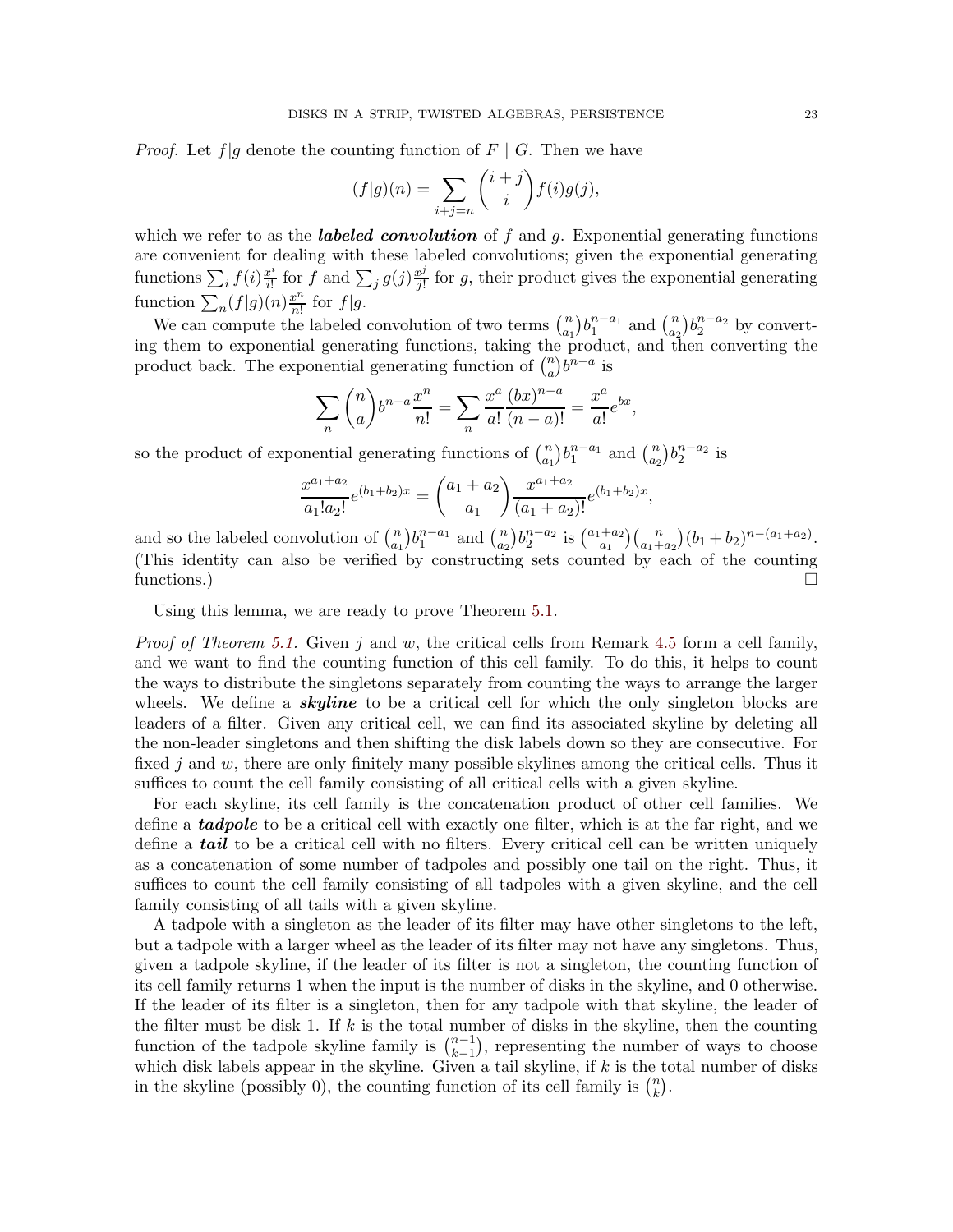### 24 H. ALPERT AND F. MANIN

Thus, for each skyline with a given j and  $w$ , we can compute the counting function of its cell family by taking the labeled convolution of the counting functions of its tadpole skyline and tail skyline factors. Because each factor has the desired form, so does the labeled convolution, by Lemma [5.2.](#page-21-3) The counting function of the family of all critical cells is the sum of the counting functions of all the skylines, and so it also has the desired form.  $\Box$ 

## 6. Cohomology ring

<span id="page-23-0"></span>We now give a basis for  $H^j(\text{config}(n, w))$  and describe the cup product structure in terms of that basis. We use a similar strategy to that used in [\[AKM19\]](#page-40-10) to find a lower bound for the dimensions of homology groups. The main tool is Poincaré–Lefschetz duality: for a compact 2n-manifold with boundary  $(M, \partial M)$ ,

$$
H^j(M) \cong H_{2n-j}(M, \partial M).
$$

Moreover, when homology classes are realized by submanifolds (as they will be in our case), then:

- (i) The pairing between classes in  $H^j(M)$  and  $H_j(M)$  is given by the transverse signed intersection number between classes in  $H_{2n-i}(M, \partial M)$  and  $H_i(M)$ .
- (ii) The cup product between classes in  $H^{i}(M)$  and  $H^{j}(M)$  is given by the transverse intersection map

$$
\text{th: } H_{2n-i}(M, \partial M) \otimes H_{2n-j}(M, \partial M) \to H_{2n-i-j}(M, \partial M).
$$

While config $(n, w)$  as previously described is not a compact  $2n$ -manifold with boundary, we can define a homotopy equivalent compact submanifold  $M(n, w) \subset \mathbb{R}^{2n}$  as the configuration space of open disks of radius 1 in a strip of any finite length  $N > n$  and width  $w + \varepsilon$ , for any  $0 < \varepsilon < 1$ . (Without the addition of  $\varepsilon$ , a boundary configuration with w vertically aligned disks would not have a neighborhood homeomorphic to a half-space.) The boundary consists of those configurations in which a disk touches either another disk or the boundary of the strip.

Alternatively, in an open manifold without boundary (such as the space of configurations of n points in  $\mathbb{R} \times (0,1)$  of which no more than w are vertically aligned, as used in Theorem [2.1\)](#page-7-1) Poincaré duality gives an isomorphism  $H^j(M) \cong H^{BM}_{2n-j}(M)$ . Here  $H^{BM}_*$  indicates *Borel*– Moore homology, the homology of the complex of locally finite chains; this is isomorphic to the homology of a compactification relative to the added points.

<span id="page-23-1"></span>6.1. **Basis for cohomology.** We will describe a basis for  $H_{2n-j}(M(n, w), \partial M(n, w))$  by associating basis elements to critical j-cells of cell $(n, w)$ , as described in Remark [4.5.](#page-17-0) Given a critical cell with symbol f, we define the submanifold  $V(f) \subset M(n, w)$  as the set of configurations such that

- (i) The disks in each block of  $\sigma$  are lined up vertically in order.
- (ii) If a block  $b_1$  comes before  $b_2$  in f, they have at least  $w + 1$  elements combined, and one of them is a follower, then the column of disks labeled by elements of  $b_1$  is to the left of that labeled by elements of  $b_2$ .

To see that this is a submanifold, and that moreover  $\partial V(f) = V(f) \cap \partial M(n, w)$ , notice that two columns of disks which have at least  $w + 1$  elements combined cannot move past each other while still satisfying condition (i).

To show that this is a basis, we describe the intersection pairing between these submanifolds and our generators of  $H_i(\text{config}(n, w))$ .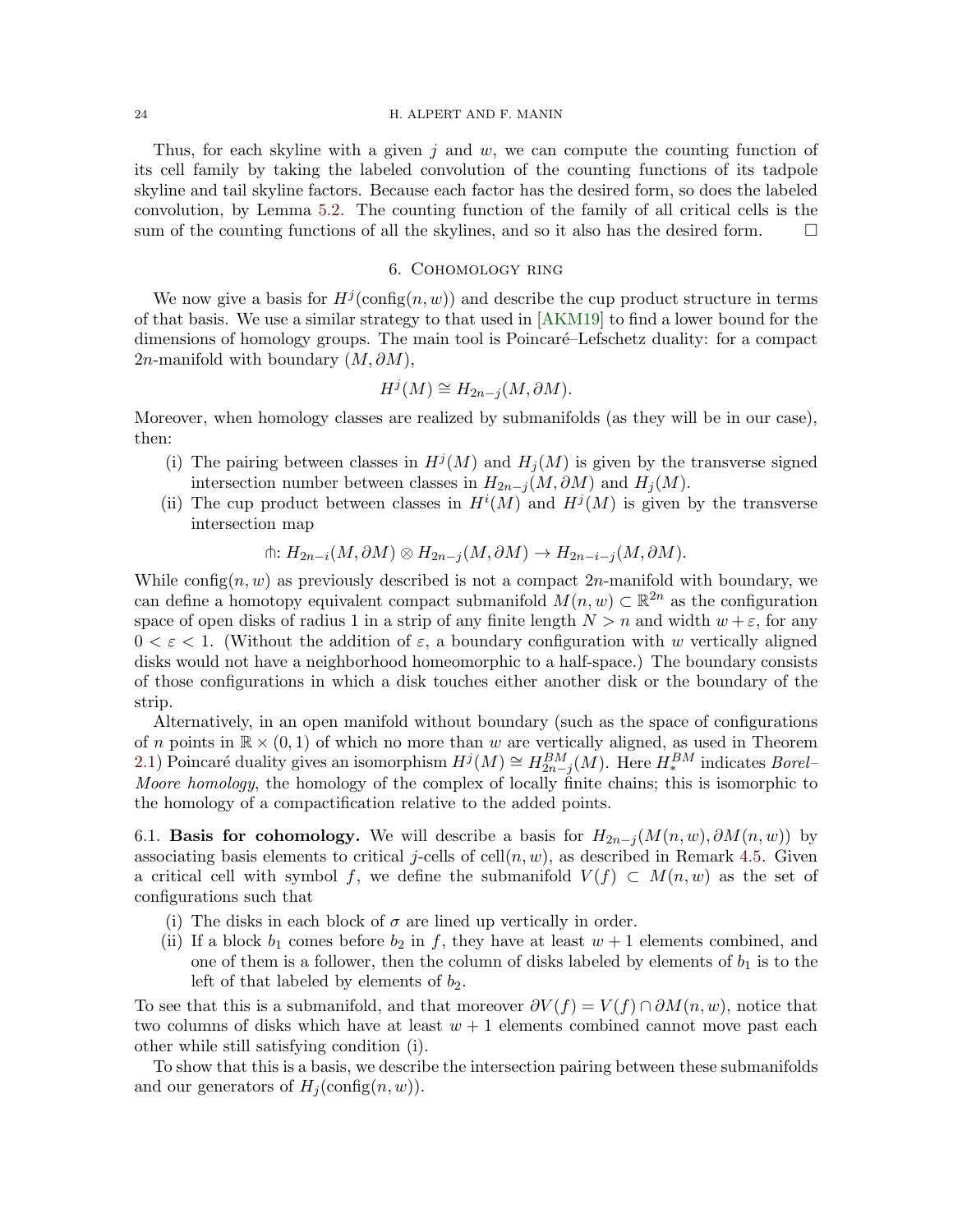**Lemma 6.1.** Let f and g be symbols of critical cells of cell $(n, w)$ . Write  $Z(q)$  for the basic cycle corresponding to g. Then:

(a)  $V(g) \pitchfork Z(g) = \pm 1.$ (b) If  $V(g) \pitchfork Z(f) \neq 0$ , then  $g \preceq f$  according to the ordering in Remark [4.5.](#page-17-0)

From the lemma, we see that under the ordering of the critical cells by  $\prec$ , the intersection pairing is described by a triangular matrix. Therefore, the  $V(g)$  form a basis for  $H_{2n-i}(M(n, w), \partial M(n, w)).$ 

*Proof.* We use the embedding of Theorem [2.1](#page-7-1) to associate  $V(q)$  to a cellular j-cocycle  $\nu(q)$ in cell $(n, w)$ . The value of  $\nu(g)$  on a j-cell is given by the signed intersection number of the embedded cell with  $V(q)$ .

Suppose that a symbol h is in the support of  $\nu(q)$ . By comparing condition (i) of the definition of  $V(g)$  to the construction of the embedding in Theorem [2.1,](#page-7-1) we see that f must have the same set of blocks as  $g$ , although possibly in a different order; in particular,  $h$  and  $q$  are in the same layer. Moreover, the barycenter of  $h$  is the unique point of intersection. Condition (ii) restricts the possible orderings.

Now suppose that  $h \neq g$ . We look at the first block, say  $h_i$  and  $g_i$ , where they differ. This means that  $h_i$  is a block which occurs later in  $g_i$ , say  $g_j$ . The structure of critical cells gives us the following possibilities:

- The block  $g_i$  is a follower in g, and  $g_j$  is not. Since  $g_i$  is a follower, it and  $g_{i-1}$  have at least  $w + 1$  elements in total. On the other hand, condition (ii) implies that  $g_i$  and  $g_j$  have at most w elements in total, so  $g_{i-1}$  has more elements than  $g_j$ . Since  $g_j$  is not a follower, it must be a unicycle. Then  $g_{i-1} \prec g_j = h_i$  in the ordering on wheels, implying that  $h_i$  is not a follower in h. Therefore  $g \prec h$ .
- There are no followers between  $g_i$  and  $g_j$ , inclusive. Then  $g_j$  and  $g_i$  are both unicycles and  $g_j \prec g_i$  in the ordering on wheels. Therefore  $h_i$  is not a follower and  $h_i \prec g_i$ . Because the ordering on cells uses the reverse ordering on wheels,  $g \prec h$ .
- There is at least one follower between  $g_i$  and  $g_j$ , and it is not  $g_i$ . But  $g_j$  can't be a follower, because if it were,  $V(g)$  could not contain configurations with  $g_i$  to the left of its leader. Then  $g_j$  and the first follower after  $g_i$  appear in opposite orders in g and h, so  $g_j$  must have fewer elements than the first leader after  $g_i$ . Since  $g_j$  is not a follower, it is a unicycle, and the ordering implies that it must also have fewer elements than  $g_i$ . Thus  $h_i \prec g_i$ , and therefore  $g \prec h$ .

In other words, we always have that  $g \leq h$ . On the other hand, we know that if a cell h is in the support of  $Z(f)$ , then  $h \preceq f$ . Therefore,  $g \preceq f$ . This proves (b).

From this we also know that g is the unique cell which is in the support of both  $\nu(g)$  and  $Z(g)$ . Since the coefficient in both cases is  $\pm 1$ , this proves (a).

6.2. Cup product structure. The cup product structure of  $H^*(\text{config}(n, w))$  is complicated, with many indecomposables as well as many nontrivial products. We start with some simple observations. First, the cohomology algebra of  $H^*(\text{config}(n))$  is well-understood: it is generated by 1-dimensional classes. A good description is given by Sinha [\[Sin13\]](#page-43-0). Secondly, the pullback of  $H^*(\text{config}(n))$  to  $H^*(\text{config}(n,w))$  along the inclusion map is a subalgebra and contains all classes of degree less than  $w - 1$ . That means that all additional  $(w - 1)$ dimensional classes are indecomposable. These are the classes corresponding to critical cells which have one leader–follower pair with  $w + 1$  total elements and in which all other blocks are singletons.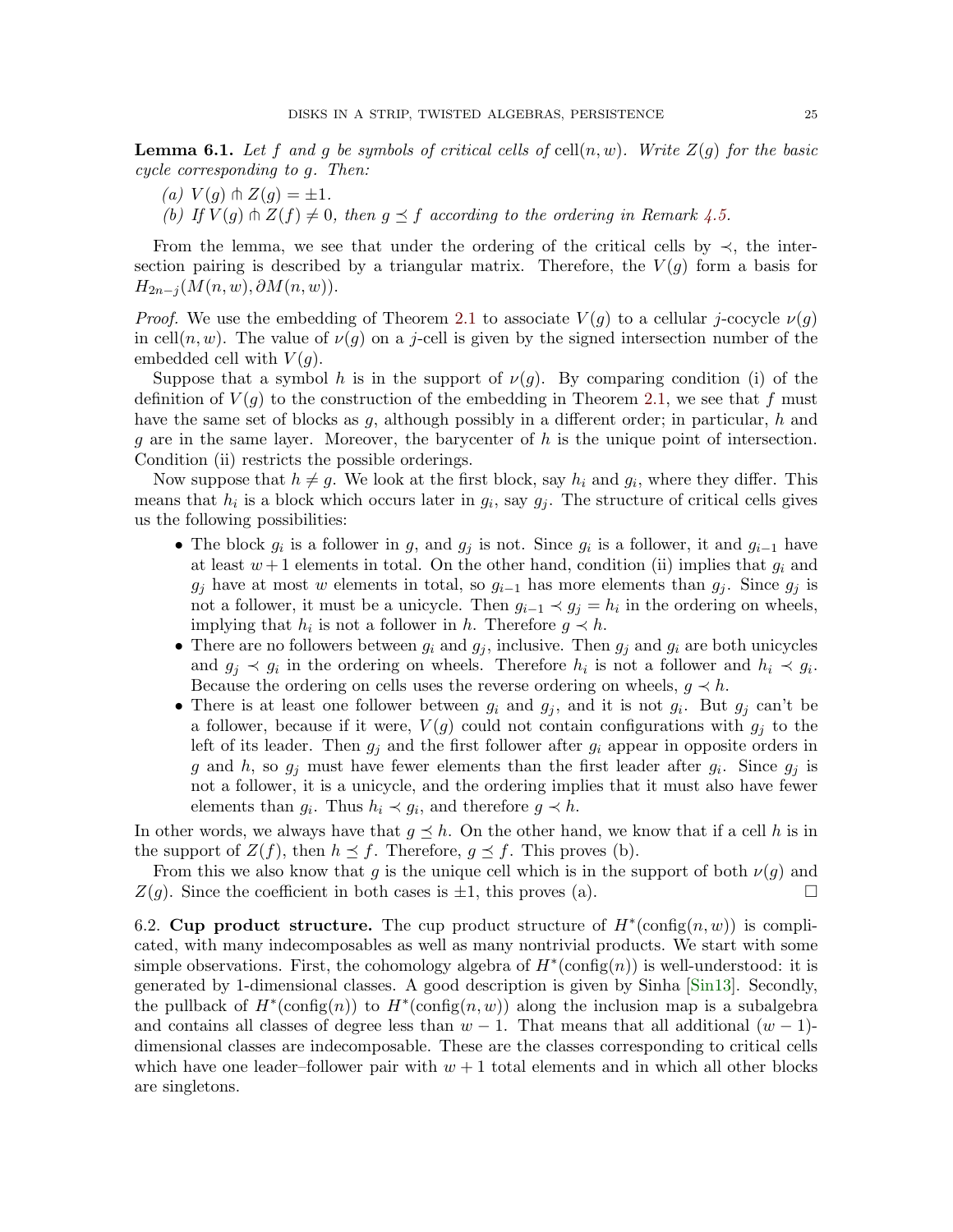<span id="page-25-1"></span> $\nu(21 \mid 6 \mid 5 \mid 4 \mid 3) \cup \nu(32 \mid 6 \mid 5 \mid 4 \mid 1) = \nu(321 \mid 6 \mid 5 \mid 4)$  $\nu(3\ 2\ | \ 6\ | \ 5\ | \ 4\ | \ 1)\cup\nu(3\ 1\ | \ 6\ | \ 5\ | \ 4\ | \ 2)=\nu(3\ 2\ 1\ | \ 6\ | \ 5\ | \ 4)+\nu(3\ 1\ 2\ | \ 6\ | \ 5\ | \ 4)$  $\nu(3\,2\,1\mid 6\mid 5\mid 4)\cup\nu(5\,4\mid 6\mid 3\mid 2\mid 1)=\nu(3\,2\,1\mid 5\,4\mid 6)$  $\nu(54 | 623 | 1) \cup \nu(41 | 6 | 5 | 3 | 2) = \nu(541 | 623).$ 

TABLE 1. Some examples of nontrivial cup products in config $(6, 4)$ . These are easy to deduce using intersections of dual cycles.

In higher degrees, the story is more complicated. Recall that our basic cocycles are carved out using three kinds of relations: coincidence between the x-coordinates of two disks, vertical ordering of elements within a block and horizontal ordering between blocks. When we take a cup product, the coincidences from both factors accumulate; see Table [1](#page-25-1) for some examples. Likewise, when two blocks are ordered in a product, the ordering must be "inherited" from one of the factors. If many pairs of blocks are ordered, this may force the cohomology class to be indecomposable.

The last example in Table [1](#page-25-1) illustrates an important class of decomposable cohomology classes: those associated to critical cells consisting of only two blocks, where the total number of elements is at least  $w + 2$ . In other words, a filter with more than  $w + 1$  elements always pairs with a decomposable cohomology class.

We also describe an important set of cases in which cup products are zero.

**Proposition 6.2.** If there is a pair of labels i and j which are contained in the same block in both f and q, then  $V(f) \pitchfork V(q) = \emptyset$ .

Proof. If the two labels are in opposite orders in the two blocks, then the intersection of the two cycles is empty. If they are in the same order, then the intersection may be nonempty, but we can move it off itself by moving every point of  $V(f)$  slightly in the  $x_i$ -direction (say, move the point p by a distance of  $\varepsilon d(p, \partial M(n, w))$  for some  $\varepsilon > 0$  small enough). After this operation,  $V(f) \cap V(g)$  lies in the boundary of  $M(n, w)$ .

In all other cases, we can compute cup products by looking at the intersections of the associated submanifolds.

**Proposition 6.3.** If no two blocks in f and q have two labels in common, then  $V(f)$  and  $V(q)$  intersect transversely.

*Proof.* Locally,  $V(f)$  and  $V(q)$  are linear subspaces of config(n), cut out by the linear equations constraining the x-coordinates in each block to coincide. Thus, the dimension of  $V(f)$ is n (for the y–coordinates) plus the number of blocks in f (for the x–coordinates), and similarly for  $V(q)$ . In the intersection, we imagine starting with the constraints for  $V(f)$  and including the constraints for  $V(g)$  one block at a time. Each block of size k in g merges k different blocks in f into one, so the net change in the number of blocks is  $1-k$ . In total, the number of blocks in  $V(f) \cap V(q)$  is  $\# \text{blocks}(f) + \# \text{blocks}(q) - n$ , so the local codimension of  $V(f) \cap V(g)$  is  $2n - \# \text{blocks}(f) - \# \text{blocks}(g)$ , which equals codim  $V(f) + \text{codim } V(g)$ .  $\Box$ 

Finally, we show that there are many indecomposable elements in  $H^*(\text{config}(n, w))$ , but that they do not occur in the very highest degrees.

<span id="page-25-0"></span>**Theorem 6.4.** The ring  $H^*(\text{config}(n, w))$  has indecomposables: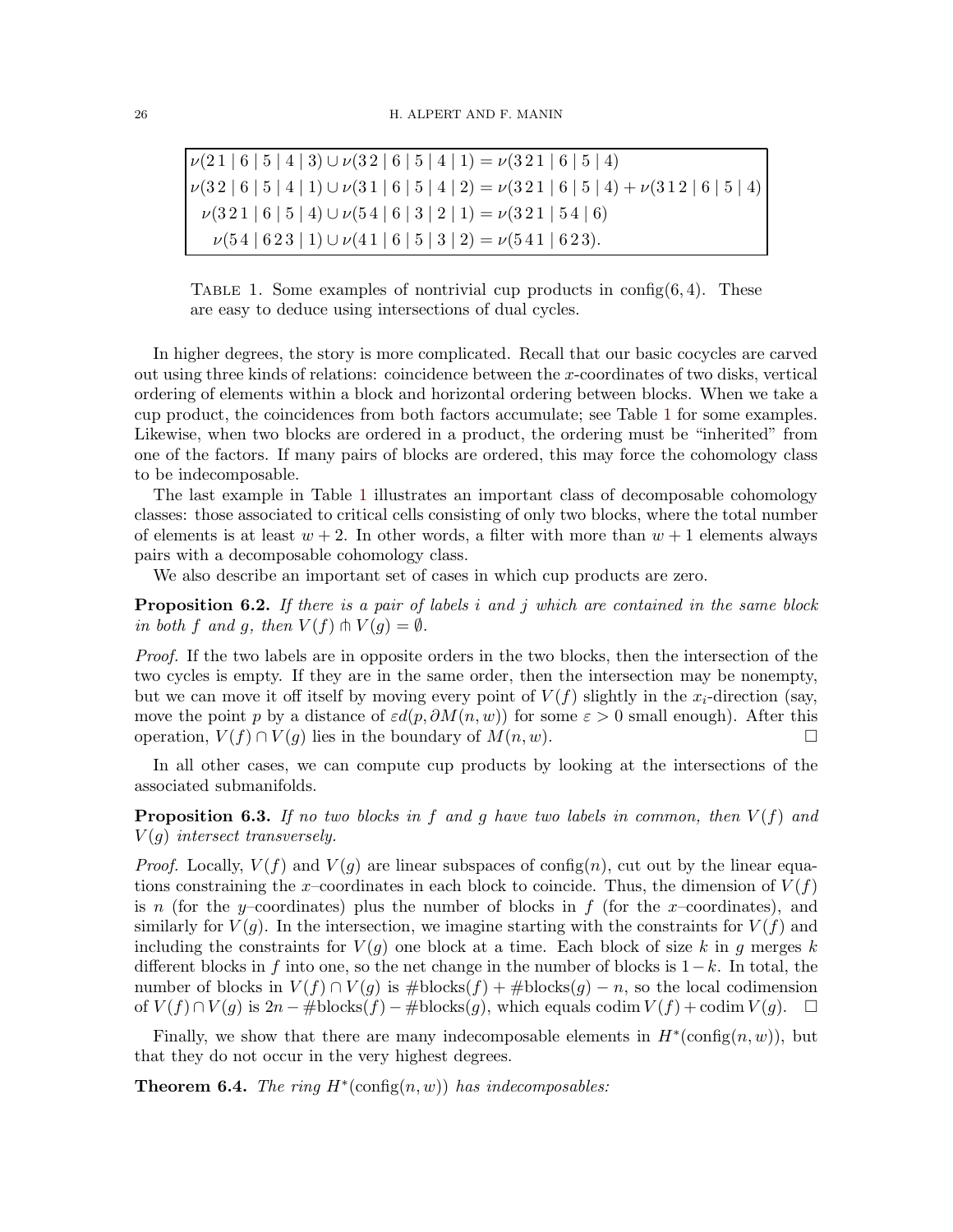- (a) Only in degree 1, when  $w = 2$ .
- (b) In every degree between 1 and  $|n/2|$  and no others, when  $w = 3$ .
- (c) In degree 1 and in every degree between  $w-1$  and  $\frac{n+w-3}{2}$  $\left(\frac{w-3}{2}\right)$  and no degree greater than  $n - \left\lceil \frac{n}{m} \right\rceil$  $\left\lfloor \frac{n}{w-1} \right\rfloor$ , when  $w \geq 4$ .

When  $w \geq 4$ , indecomposables also seem to occur in most degrees below  $n - \frac{n}{w-1}$  $\frac{n}{w-1}$ , but perhaps not all.

*Proof.* We first show that every class of degree greater than  $n - \frac{n}{m}$  $\frac{n}{w-1}$  is decomposable. The proof does not depend on w. Every cell with fewer than  $\left[\frac{n}{m}\right]$  $\frac{n}{w-1}$  blocks has a block with w elements, and therefore  $V(f) \subset M(n, w)$  satisfies an equation of the form  $x_{i_1} = \cdots = x_{i_w}$ . Therefore it is enough to show:

**Lemma 6.5.** Suppose that  $V \subset M(n, w)$  is a connected compact submanifold of dimension at most  $2n - w$ , satisfying  $\partial V \subset \partial M(n, w)$ , which is cut out by relations of the form  $x_i = x_j$ ,  $y_i \langle y_j \rangle$  and  $x_i \langle x_j \rangle$ . Suppose furthermore that V satisfies  $x_{i_1} = \cdots = x_{i_w}$  for some set of indices  $i_1, \ldots, i_w$ . Then V is the transverse intersection of two proper compact submanifolds satisfying  $\partial V \subset \partial M(n, w)$ .

*Proof.* Since V is connected, we know that if  $j \neq i_k$  for any k, then either every point of V satisfies  $x_j < x_{i_1}$ , or every point of V satisfies  $x_j > x_{i_1}$ . Define  $W_1$  to be the connected component of  $\{x_{i_1} = \cdots = x_{i_w}\}\$  which contains V; note that this means that  $y_{i_1}, \ldots, y_{i_w}\$ are constrained to be totally ordered in some way. Let  $W_2$  be the submanifold cut out by all defining relations of  $V$  which involve pairs of points constrained to be to the same side of  $x_{i_1}, \ldots, x_{i_w}$ . Then  $V = W_1 \cap W_2$ , since every necessary relation defining V is a defining relation of either  $W_1$  or  $W_2$ . Moreover,  $W_2$  is a proper submanifold since the dimension of  $W_1$  is  $2n - w + 1$ .

Applying this to each connected component of  $V(f)$ , we get a decomposition of the corresponding cohomology class as a sum of cup products.

We now build indecomposable cocycles when  $w \geq 4$ ; the proof for  $w = 3$  will be similar, but not identical. We will show that basic cocycles corresponding to critical cells of certain shapes are indecomposable. Specifically, we consider a critical cell  $f$  which starts with some number r of blocks with 2 elements, followed by one block (a follower) with  $w - 1$  elements, and where the remaining blocks are singletons. The degree of such an f is  $r + w - 2$ , and r can be any number between 1 and  $\frac{n-w+1}{2}$ , giving us all degrees between  $w-1$  and  $\lfloor \frac{n+w-3}{2} \rfloor$  $\frac{w-3}{2}$ . It is clear that there are critical cells of any such shape; in particular, we select  $f$  to be the cell with all entries in order from greatest to least.

We will show that the corresponding cohomology class  $\nu(f)$  is indecomposable by induction on r. More precisely, we will show the following. Let R be the set of blocks of f which are left of the follower. For any subset  $S \subseteq R$ , there is a critical cell  $f_S$  in which the blocks in S are moved to the right of the follower, and otherwise the ordering on blocks is the same. Let  $Z<sub>S</sub>$  be the concatenation product of the toroidal cycles obtained by interpreting each block as a wheel and spinning it. This cycle is represented by a map  $g_S: T^{r+w-2} \to$ config(n, w). The  $Z<sub>S</sub>$  represent linearly independent homology classes, since they generate a 2<sup>r</sup>-dimensional subspace of  $H_{r+w-2}(\text{config}(n, w))$ : for every  $S \subseteq R$ , the basic cycle  $Z(f_S)$  is a linear combination of them, given by  $Z_S$  itself if  $S = R$ , or otherwise the difference between  $Z_S$  and  $Z_{S'}$ , where S' is the union of S with the greatest block not in S. We will show that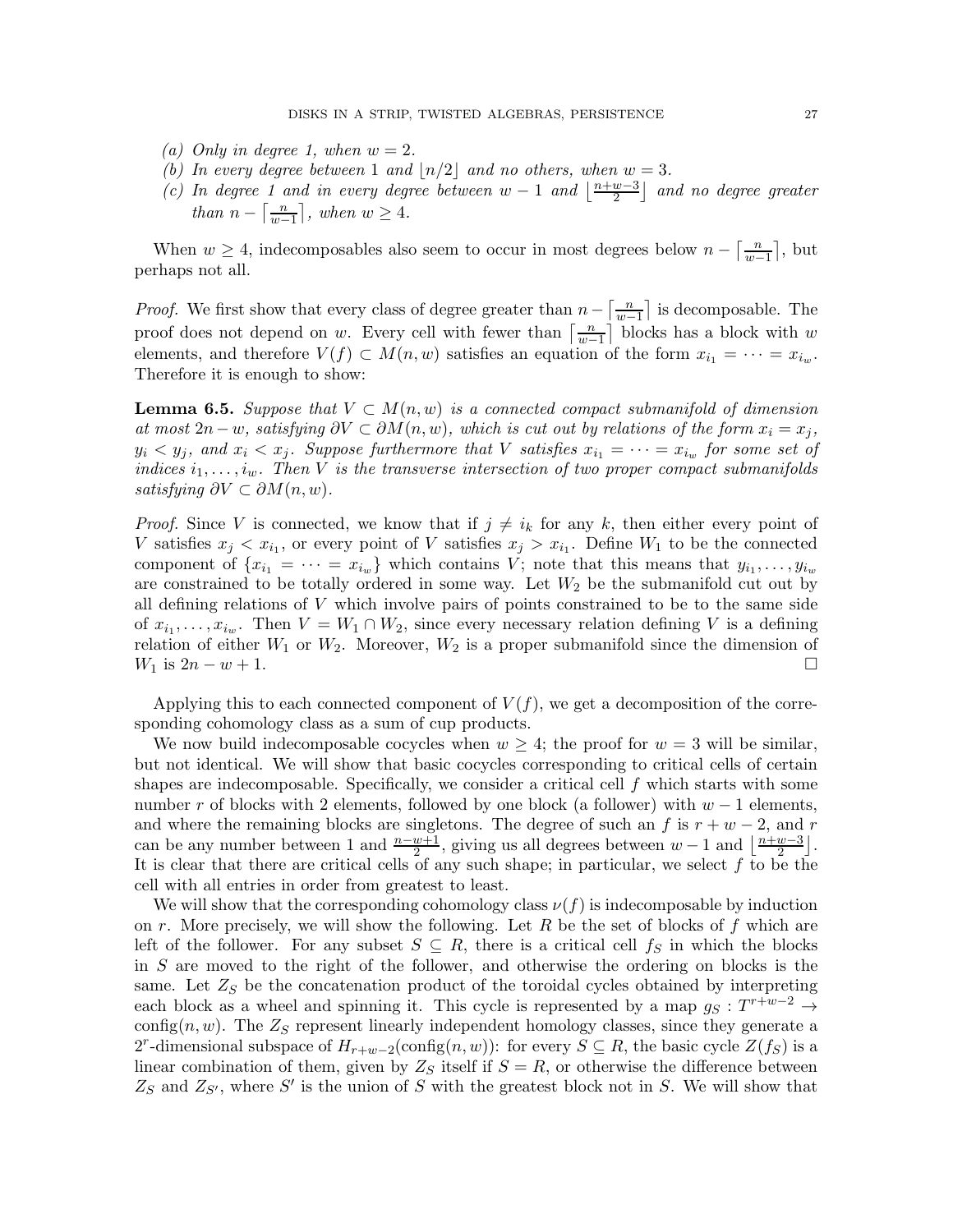for every decomposable class  $\nu$ ,

(6.6) 
$$
\sum_{S \subseteq R} (-1)^{|S|} \langle \nu, Z_S \rangle = 0.
$$

In particular,  $\nu$  cannot pair nontrivially with exactly one of the cycles  $Z_S$ . On the other hand,  $\nu(f)$  pairs nontrivially with  $Z_S$  if and only if  $S = \emptyset$ .

It is enough to show this equation holds for every pairwise cup product,  $\nu = \alpha \cup \beta$ . We study the pullbacks of such a pairwise cup product along each  $g_S$ . Suppose that  $\alpha$  is of degree p, and write

<span id="page-27-1"></span><span id="page-27-0"></span>
$$
T^{r+w-2} = \prod_{i \in R \sqcup R'} S_i^1,
$$

where R' is the set of degrees of freedom of the  $(w-1)$ -element wheel. To understand  $g_S^*\alpha$ , it is enough to understand how it pairs with  $T^P = \prod_{i \in P} S_i^1$ , for each p-element set P. Then

(6.7) 
$$
\langle \nu, Z_S \rangle = \sum_{P \sqcup Q = R \sqcup R'} \langle g_S^* \alpha, [T^P] \rangle \cdot \langle g_S^* \beta, [T^Q] \rangle.
$$

We now show that these decompositions are not independent for different S.

**Lemma 6.8.** If  $P \cap R' \neq R'$ , then  $\langle g_S^* \alpha, [T^P] \rangle$  is the same for every S.

*Proof.* It suffices to show that the pushforward cycles  $(g_S)_*[T^P]$  are homologous regardless of S. In fact, the corresponding maps  $T^P \to \text{config}(n, w)$  are homotopic. We can compress the allowed movements of the  $(w-1)$ -element wheel into a subset of the strip of width  $w-2$ , letting wheels of width 2 pass by. Clearly wheels of width 2 can also pass by each other since we are assuming  $w \geq 4$ . Using this set of motions, we can construct a homotopy between any two such maps.  $\Box$ 

**Lemma 6.9.** If  $P \cap R' = R'$ , then  $\langle g_S^* \alpha, [T^P] \rangle = \langle g_{S'}^* \alpha, [T^P] \rangle$  whenever  $(S \triangle S') \cap P = \emptyset$ (where  $\triangle$  indicates symmetric difference).

*Proof.* Again, it suffices to show that  $(g_S)_*[T^P]$  and  $(g_{S'})*[T^P]$  are homologous, and again the corresponding maps  $T^P \to \text{config}(n, w)$  are homotopic. We can build the homotopy by moving the individual disks comprising blocks not in P around the  $(w - 1)$ -element set.  $\square$ 

Together, the lemmas imply that for any pair of nonempty complementary sets  $P, Q \subset$  $R \sqcup R'$ , the quantity

$$
\langle g_S^*\alpha, [T^P] \rangle \cdot \langle g_S^*\beta, [T^Q] \rangle
$$

is independent of whether  $i \in S$  for at least one  $i \in R$ . In particular,

$$
\sum_{S \subseteq R} (-1)^{|S|} \langle g_S^* \alpha, [T^P] \rangle \cdot \langle g_S^* \beta, [T^Q] \rangle = 0.
$$

From here we get  $(6.6)$  by summing over all pairs  $P, Q$  and using  $(6.7)$ .

Finally we deal with the case  $w = 3$ . In this case, we consider critical cells composed of r two-element blocks (with the bigger element first) followed by  $n - 2r$  singletons, for some  $1 \leq r \leq \lfloor n/2 \rfloor$ . Such a cell is critical if and only if the singletons are in reverse order. In particular, every permutation  $\sigma$  of the set of two-element blocks gives a critical cell  $f_{\sigma}$ . For each  $\sigma \in S_r$ , let  $Z_{\sigma}$  be an r-cycle, represented by a map  $g_{\sigma}: T^r \to \text{config}(n, w)$ , obtained by arranging the blocks in the order dictated by  $\sigma$  and spinning each of them. These cycles are linearly independent in homology since the basic cycles  $Z(f_{\sigma})$  are all linear combinations of them.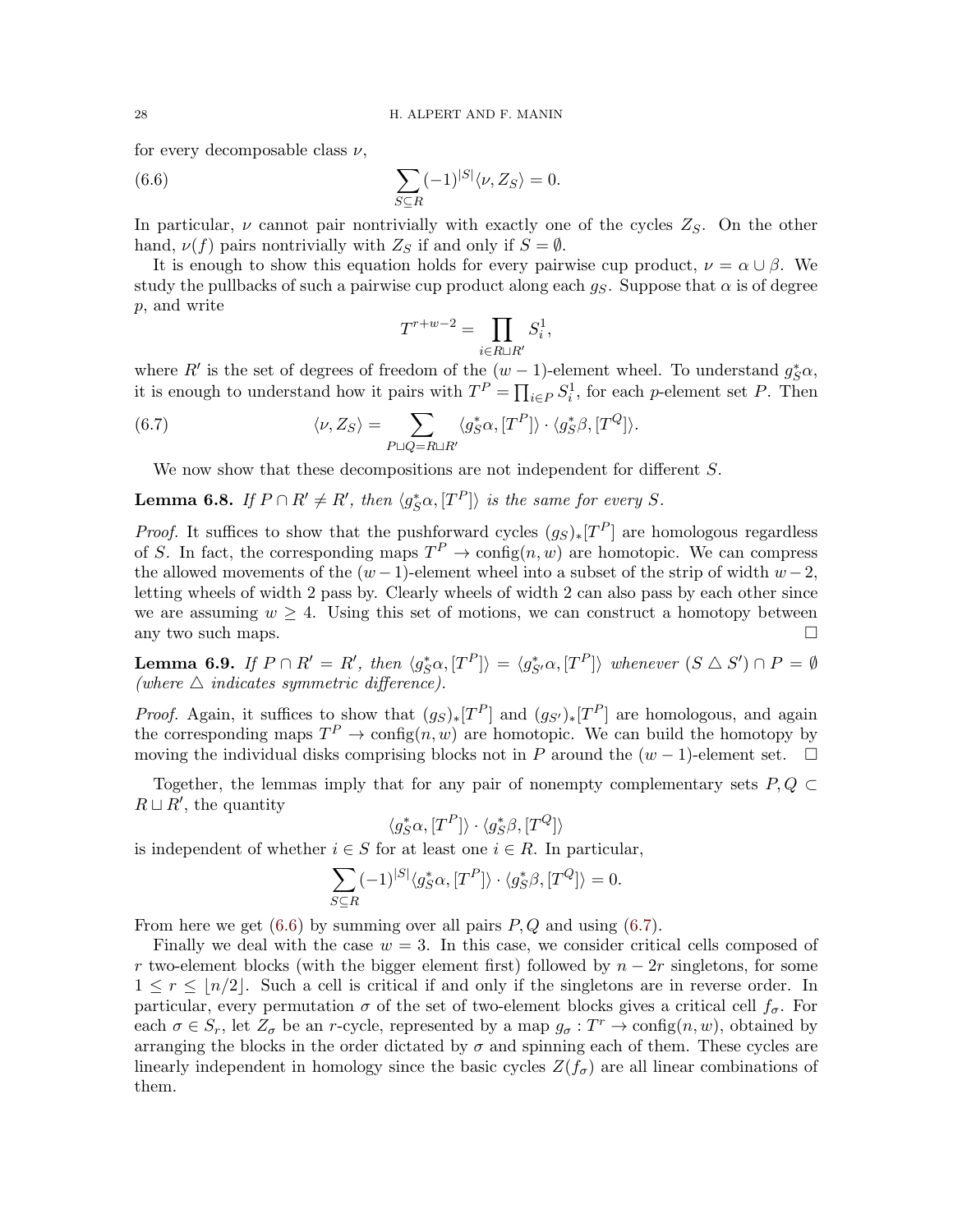We define a function  $\mu: S_r \to \mathbb{Z}$  as follows. Consider the expression  $[\cdots[[1,2],3],\cdots r]$ . If  $\sigma$  cannot be obtained from this by commuting some of the brackets (equivalently, by spinning the wheel  $1 \, 2 \, \cdots r$ , as in Figure [9\)](#page-18-0), then  $\mu(\sigma) = 0$ . If it can, then  $\mu(\sigma) = (-1)^c$  where c is the number of commutations required. We will show that for every decomposable class  $\nu$ ,

(6.10) 
$$
\sum_{\sigma \in S_r} \mu(\sigma) \langle \nu, Z_{\sigma} \rangle = 0.
$$

In particular,  $\nu$  cannot pair nontrivially with exactly one of the  $Z_{\sigma}$ , and therefore there is an indecomposable class of degree r.

It is enough to show the equation for every pairwise cup product,  $\nu = \alpha \cup \beta$ . Write  $T^r = \prod_{i=1}^r S_i^{\overline{1}}$ ; for every  $P \subset \{1, \ldots, r\}$ , write  $T^P = \prod_{i \in P} S_i^{\overline{1}}$ . Then

(6.11) 
$$
\langle \nu, Z_{\sigma} \rangle = \sum_{P \sqcup Q = \{1, ..., r\}} \langle g_{\sigma}^* \alpha, [T^P] \rangle \cdot \langle g_{\sigma}^* \beta, [T^Q] \rangle.
$$

Once again, these decompositions are not independent for different  $\sigma$ :

**Lemma 6.12.** Whenever  $\sigma$  and  $\tau$  impose the same ordering on elements of P,

<span id="page-28-2"></span><span id="page-28-1"></span>
$$
\langle g_{\sigma}^* \alpha, [T^P] \rangle = \langle g_{\tau}^* \alpha, [T^P] \rangle.
$$

*Proof.* To show that  $(g_{\sigma})_*[T^P]$  is homologous to  $(g_{\tau})_*[T^P]$ , we construct a homotopy between the corresponding maps  $T^P \to \text{config}(n, w)$ . This involves moving around the individual disks comprising the blocks not in  $P$  to make sure they are in the right order.  $\Box$ 

The lemma implies that for any pair of nonempty complementary sets  $P, Q \subset \{1, \ldots, r\}$ ,

$$
\langle g_{\sigma}^* \alpha, [T^P] \rangle \cdot \langle g_{\sigma}^* \beta, [T^Q] \rangle = \langle g_{\tau}^* \alpha, [T^P] \rangle \cdot \langle g_{\tau}^* \beta, [T^Q] \rangle
$$

if  $\tau$  and  $\sigma$  differ by commuting one of the brackets of  $[\cdots[[1,2],3],\cdots r]$ : specifically, the innermost bracket in which the right side is in  $Q$  if  $1 \in P$ , or vice versa. In particular,

$$
\sum_{\sigma \in S_r} \mu(\sigma) \langle g_{\sigma}^* \alpha, [T^P] \rangle \cdot \langle g_{\sigma}^* \beta, [T^Q] \rangle = 0.
$$

<span id="page-28-0"></span>From here we get [\(6.10\)](#page-28-1) by summing over all pairs  $P, Q$  and using [\(6.11\)](#page-28-2).

# 7. Persistent homology

The majority of this paper has investigated the properties of  $\text{config}(n, w)$  as we increase n and keep w fixed. But we can also look at what happens when w grows. Since  $\text{config}(n, w)$ naturally injects into config $(n, w + 1)$ , forming a filtration, the right framework for understanding this is **persistent homology**, which considers homology for all  $w$  at once, together with the maps induced by the inclusions. We give a short introduction to the machinery; for more details, see [\[EH08,](#page-40-15) [ZC05\]](#page-44-1).

Specifically, we can regard  $\bigoplus_w H_*(\mathrm{config}(n,w))$  as a  $\mathbb{Z}[t]$ -module in which multiplication by t corresponds to applying the maps  $H_*(\text{config}(n, w)) \to H_*(\text{config}(n, w+1))$  induced by the inclusions config $(n, w) \hookrightarrow \text{config}(n, w+1)$ . We denote this  $\mathbb{Z}[t]$ -module by  $PH_*(\text{config}(n, *))$ . Similarly,  $\bigoplus_w H^*(\text{config}(n, w))$  is a  $\mathbb{Z}[t]$ -module in which multiplication by t corresponds to applying the pullback maps  $H^*(\text{config}(n, w)) \to H^*(\text{config}(n, w - 1))$ , and we denote this  $\mathbb{Z}[t]$ -module by  $PH^*(\text{config}(n,*))$ .

A cyclic summand of  $PH_*(\text{config}(n,*))$  or  $PH^*(\text{config}(n,*))$  is generated by a single element that is nonzero for some interval of values of  $w$ . It is standard to refer to a cyclic summand as a **bar**, and to the endpoints of the corresponding interval as the values w of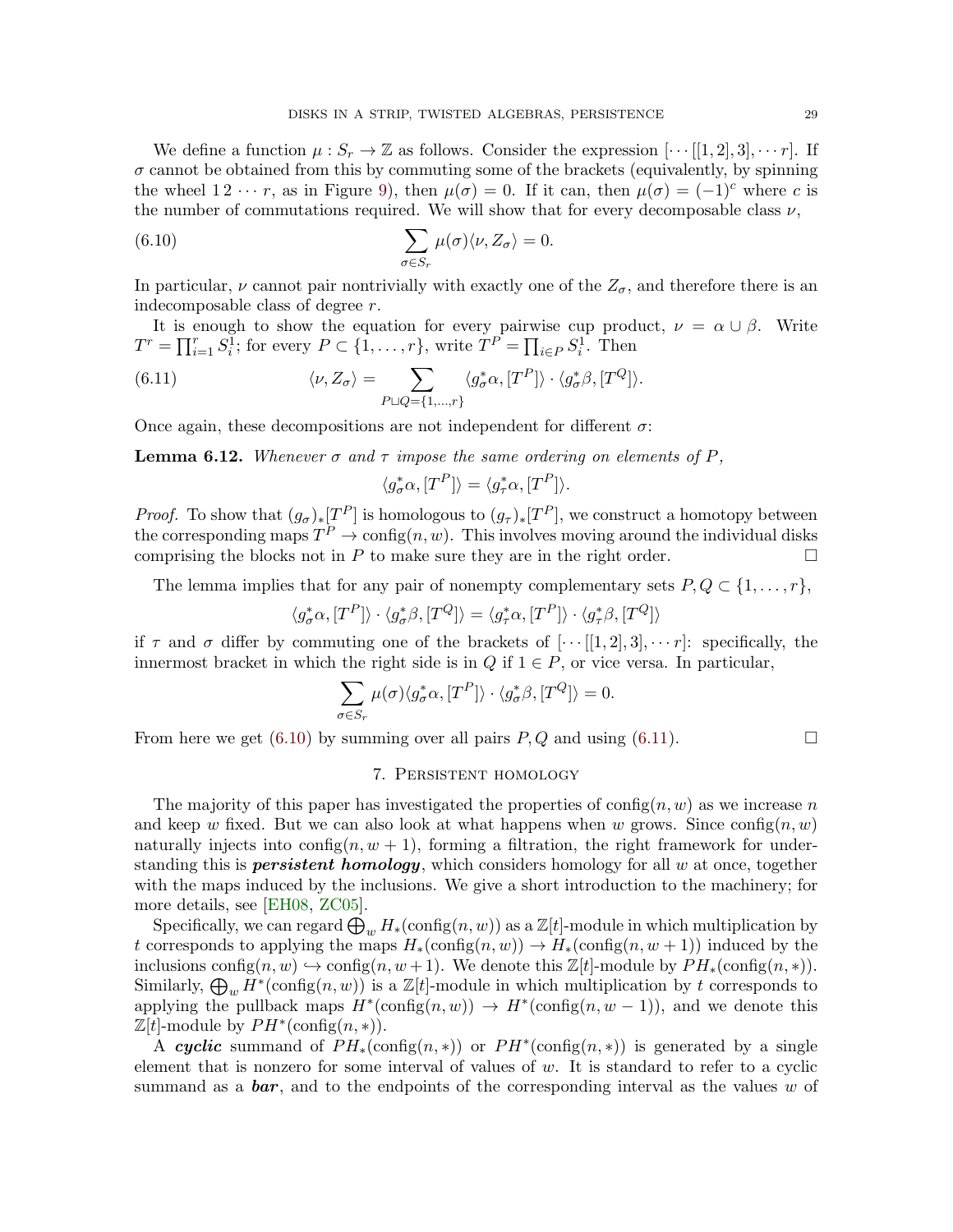its **birth** and **death**. A decomposition of  $PH_*(\text{config}(n,*))$  or  $PH^*(\text{config}(n,*))$  into cyclic summands means selecting  $\mathbb{Z}-$ bases for the various values of w in a way that agrees with the maps between the values of w.

The fundamental theorem for modules over a PID guarantees that a persistence module with coefficients in a field will always decompose into cyclic summands. No such guarantee exists for integral persistence modules: for example, one could have a single class born at one time and later become divisible by 2, yielding a module isomorphic to the ideal  $(2, t) \subset \mathbb{Z}[t]$ .

Theorems [7.1](#page-29-0) and [7.4,](#page-30-0) which we state and prove below, together prove Theorem [C.](#page-4-0)

<span id="page-29-0"></span>Theorem 7.1. The homology basis elements given in Theorem [B](#page-3-0) induce a decomposition of  $PH_*(\text{config}(n,*))$  as the direct sum of cyclic  $\mathbb{Z}[t]$ –modules. The cohomology basis elements from §[6.1](#page-23-1) give a decomposition of  $PH^*(\text{config}(n,*))$  as the direct sum of cyclic  $\mathbb{Z}[t]$ -modules.

To prove the theorem, it suffices to show that when a given basis element stops being in the basis, it also becomes zero in homology or cohomology. To verify this for homology, we show the corresponding statement for weighted no– $(w + 1)$ –equal spaces.

<span id="page-29-1"></span>**Theorem 7.2.** For the weighted no– $(w + 1)$ –equal spaces, the homology basis elements from Theorem [B](#page-3-0) give a  $\mathbb{Z}[t]$ –basis for  $PH_*(\text{no}_*(n,\mathcal{W}))$ .

Proof. Recall that a basic cycle consists of a product of single vertices corresponding to singletons and boundaries of permutohedral cells corresponding to leader–follower pairs.

The key fact is that as we increase  $w$ , a particular cell stays critical as long as for every leader–follower pair, the weights add up to at least  $w + 1$ . But once they add up to only w for some leader–follower pair, that means that the corresponding permutohedron boundary is filled in, and so the cycle becomes a boundary. Therefore every cell of  $P(n)$  which is critical in  $P(n, W, w)$  for some w corresponds to a direct summand of the persistence module.  $\square$ 

Proof of Theorem [7.1.](#page-29-0) Theorem [7.1](#page-29-0) follows easily from Theorem [7.2.](#page-29-1) This is because the splitting

$$
H_*(\text{cell}(n, w)) = \bigoplus_{\sigma \in S_n} H_{*-\#\sigma}(P(n - \#\sigma, \mathcal{W}(\sigma), w))
$$

of Theorem [4.1](#page-15-0) is natural with respect to increasing  $w$  (even on the chain level, as one readily sees). Therefore

$$
PH_*(\text{cell}(n,*)) = \bigoplus_{\sigma \in S_n} PH_{*-\#\sigma}(P(n - \#\sigma, \mathcal{W}(\sigma),*)).
$$

In particular, an element leaves the basis exactly when one of its filters has the wheel sizes adding up to at most w, and the correspondence with the no– $(w+1)$ –equal homology proves that the element is null-homologous in this case.

For cohomology, the restriction map  $H^*(\text{config}(n, w)) \to H^*(\text{config}(n, w-1))$  corresponds to intersecting each basis element  $V(g)$  of  $H_{2n-*}(M(n, w), \partial M(n, w))$  with the smaller space  $M(n, w - 1)$ . When w gets too small for  $V(g)$  to be in the basis, it is because some block of g has more than w elements; thus, the intersection of  $V(q)$  with this  $M(n, w)$  is empty, and the restricted cohomology class is zero. Thus, it is also true for cohomology that when a given element stops being in the basis, it becomes zero.

Remark 7.3. We can also explore how the persistence module structure on homology and cohomology interacts with other structures we have discussed.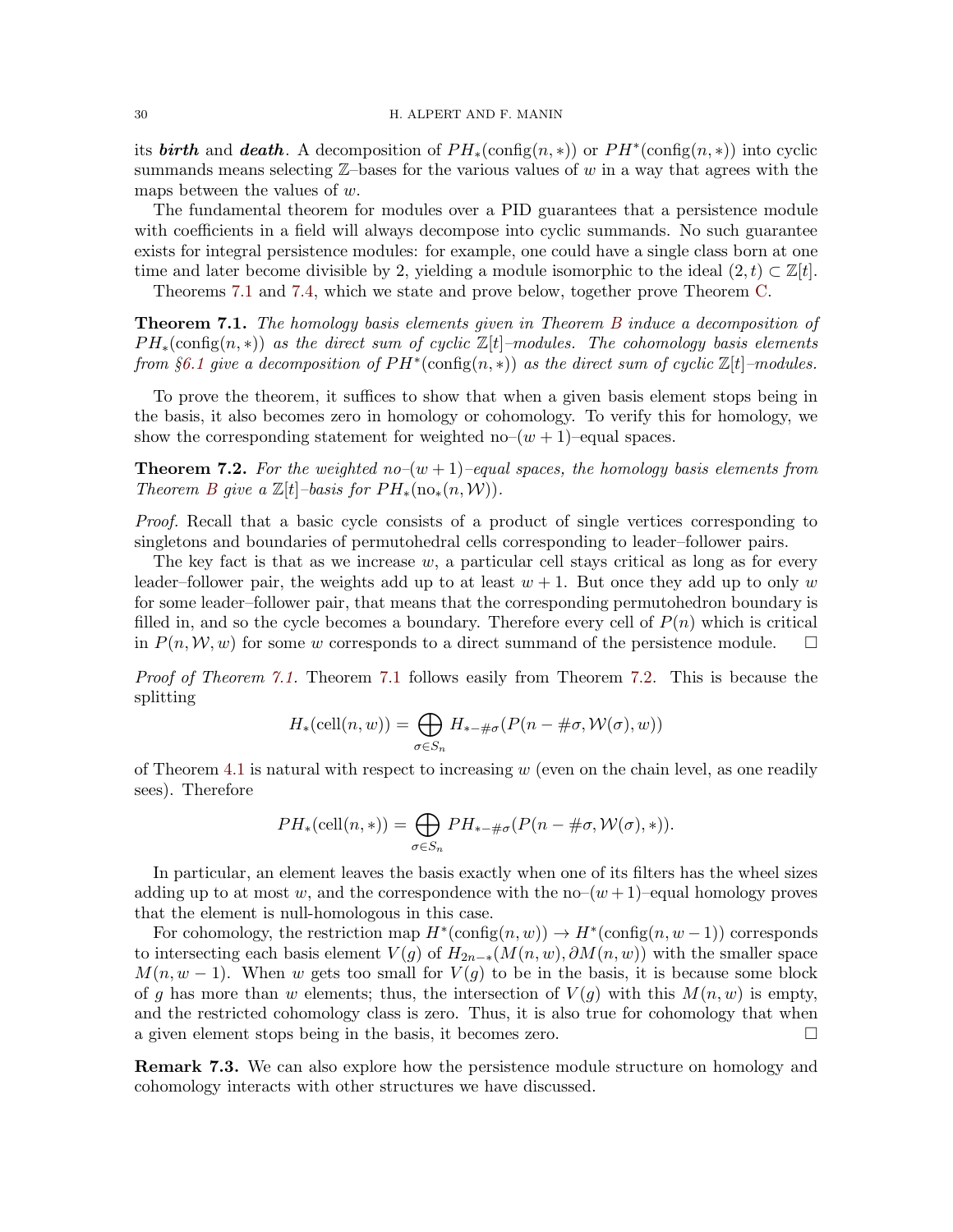(1) Cohomological persistence does not play nicely with the cup product structure: frequently a class is born indecomposable at time  $w$  and becomes decomposable at time  $w-1$ . For example, in the notation of the previous section, we have the relation

 $\nu(54 | 623 | 1) \cup \nu(41 | 6 | 5 | 3 | 2) = \nu(541 | 623),$ 

in config(6, 3) and config(6, 4), but  $\nu(541 \mid 623)$  is indecomposable in config(6, 5).

(2) The concatenation product is perfectly well-defined on persistence modules. So we can think of  $PH_*(\text{config}(-,*))$  as a graded twisted algebra in  $\mathbb{Z}[t]$ -modules! The  $\mathbb{Z}[t]$ module structure of this algebra is relatively easy to understand as we have seen above, but it does not interact in a nice way with the symmetric group action. Moreover, unlike the algebras  $H_*(\text{config}(-, w))$  for fixed w, it is not finitely generated as an algebra. For these reasons, we do not study this structure further.

7.1. Asymptotics of the persistence module. A main goal of [\[AKM19\]](#page-40-10) was to understand the growth of Betti numbers of  $\text{config}(n, w)$  as n increases. Now that we have described the persistence module of config $(n, *)$ , we can refine this: as the number of disks increases, we keep track of the number of bars of different lengths. It turns out that the number of short bars grows faster and eventually dominates the number of longer bars. We make this precise in the following theorem.

<span id="page-30-0"></span>**Theorem 7.4.** Each  $\mathbb{Z}[t]$ –basis element of  $PH_*(\text{config}(n,*))$  born at  $w = w_0$  either persists for all  $w > w_0$  or dies by  $w = 2w_0$ . For each j and  $w_0$ , either the maps

 $H_i(\text{config}(n, w_0)) \to H_i(\text{config}(n, w))$ 

are isomorphisms for all  $w > w_0$  and all n, or the fraction of basis elements of  $H_j(\text{config}(n, w_0))$ that persist to  $H_i(\text{config}(n, w_0 + 1))$  approaches 0 as n approaches  $\infty$ .

We note that because each homology basis element is matched to a cohomology basis element in the same degree with the same birth and death, the theorem for homology immediately implies a corresponding statement for cohomology, which we do not include here.

For the second statement of Theorem [7.4,](#page-30-0) it helps to have an asymptotic estimate of the dimension of  $H_i(\text{config}(n, w))$  as n approaches  $\infty$ . Examining the basis for homology and estimating the number of elements recovers the following theorem.

<span id="page-30-1"></span>**Theorem 7.5** ([\[AKM19\]](#page-40-10)). If  $w \ge 2$  and  $0 \le j \le w-2$ , then the inclusion of config $(n, w)$ into the configuration space of points in the plane induces an isomorphism on  $H_i$ . If  $w \geq 2$ and  $j \geq w-1$ , then there are positive constants  $c_1$  and  $c_2$ , depending on w and j, such that the following is true. Write  $j = q(w - 1) + r$  with  $q \ge 1$  and  $0 \le r < w - 1$ . Then

$$
c_1 \cdot n^{qw+2r} (q+1)^n \le \dim H_j(\text{config}(n, w)) \le c_2 \cdot n^{qw+2r} (q+1)^n
$$

.

Proof of Theorem [7.4.](#page-30-0) The basis elements that persist indefinitely are those with no filters. Each filter can be written as a leader–follower pair, and any leader–follower pair that appears at time  $w_0$  has total weight at most  $2w_0$ , because the leader block has at most the weight of the follower block. Thus it only remains a filter until at most  $w = 2w_0$ . This proves the first statement of the theorem.

For the second statement, by Theorem [7.5](#page-30-1) it suffices to show that for  $j \geq w-1$ , the number of basis elements of  $H_i(\text{config}(n, w))$  that persist to  $H_i(\text{config}(n, w+1))$  grows polynomially in n. We observe that if a filter for w contains any wheel of size 1, then its total size is  $w + 1$ , so it does not remain a filter for  $w + 1$ . Thus, in any basis element of  $H_i(\text{config}(n, w))$  that persists, every filter must contain only wheels of size at least 2. One rule for being a basis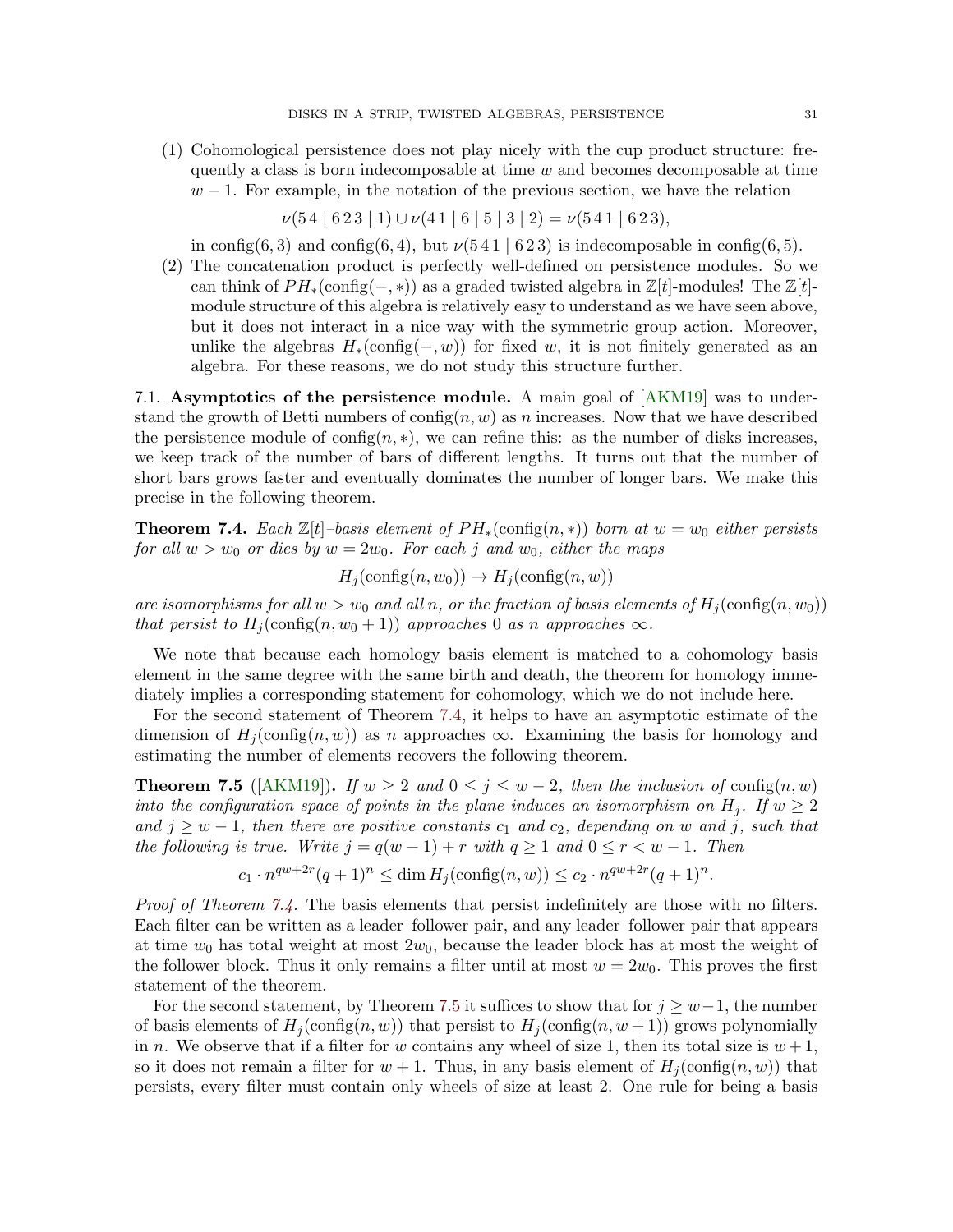### 32 H. ALPERT AND F. MANIN

element is, "Every wheel immediately to the left of a filter is greater than the least wheel in the filter," so this then implies that in any basis element of  $H_j(\text{config}(n, w))$  that persists, all of the wheels of size 1 appear to the right of all other wheels and filters.

To estimate the number of such basis elements, we simply count the cell symbols that end with (at least)  $n-2j$  singleton blocks in descending order. There are  $\binom{n}{2i}$  $\binom{n}{2j} \cdot (2j)! \cdot 2^{2j-1}$ such symbols, and that function grows polynomially in n. Because the total number of basis elements of  $H_i(\text{config}(n, w))$  grows exponentially in n, asymptotically almost all of the basis elements do not persist to  $w + 1$ .

# 8. RELATIONS IN THE TWISTED ALGEBRA AND  $FI<sub>d</sub>$ -MODULES

<span id="page-31-0"></span>The twisted algebra structure of  $H_*(\text{cell}(-, w))$  is unusual because many pairs of elements do not commute. In particular, there are some elements that do not commute with the 0– cycles coming from a single disk: we think of these as **barriers** that prevent singleton disks from passing back and forth. This non-commuting with singleton 0–cycles is the main reason for Theorem [7.5:](#page-30-1) a given homology element in degree  $j$  can be written as the concatenation product of up to  $\lfloor \frac{j}{w-1} \rfloor$  barriers, giving up to  $1 + \lfloor \frac{j}{w-1} \rfloor$  non-equivalent ways to insert a new disk as a singleton.

One algebraic object that exhibits this kind of exponential growth is an  $FI_d$ -module. The best example for understanding the idea of an  $FI_d$ -module is the jth homology of the configuration space of n disks on the disjoint union of  $d$  planes. Each additional disk can be added to any of the d planes. Sam and Snowden define  $FI_d$ –modules for the first time in [\[SS17\]](#page-43-4). In [\[Ram17\]](#page-43-5), Ramos shows that finitely generated  $FI_d$ –modules satisfy a notion of generalized representation stability, and in [\[Ram19\]](#page-43-6) he shows that the homology groups of a certain kind of graph configuration space are finitely generated  $FI<sub>d</sub>$ –modules.

We show in this section that the homology of unweighted no– $(w + 1)$ –equal spaces and of config(n, 2) are both  $FI<sub>d</sub>$ -modules. On the other hand, we give an example to show that the homology of config $(n, w)$  for  $w > 2$  is probably not well-described via FI<sub>d</sub>–modules, since there seems to be no consistent way of decomposing homology classes as products of barriers.

Formally, the category  $FI_d$  has one object  $[n] = \{1, \ldots, n\}$  for each natural number n. The morphisms are pairs  $(\varphi, c)$ , where  $\varphi$  is an injection, say, from [n] to [m], and c is a d–coloring on the complement of the image of  $\varphi$ ; that is, c is a map from  $[m] \setminus \varphi([n])$  to a set of size d, which in this paper we choose to be  $\{0, 1, \ldots, d-1\}$ . The morphisms compose as illustrated in Figure [11:](#page-32-0) for each element colored by the first morphism, in the composition, the image of that element under the second morphism is the one that gets that color. (In the picture, the color of a given element is shown in a diamond just above the element.) More formally, if  $(\varphi, c)$ :  $[n_1] \to [n_2]$  and  $(\varphi', c')$ :  $[n_2] \to [n_3]$  are two morphisms, then we have

$$
(\varphi', c') \circ (\varphi, c) = (\varphi' \circ \varphi, c''),
$$

where  $c''(i)$  is equal to  $c'(i)$  if  $i \notin \varphi'([n_2])$ , and is equal to  $c(\varphi'^{-1}(i))$  if  $i \in \varphi'([n_2])$ .

An FI<sub>d</sub>–module M over a commutative ring k is defined to be a functor from FI<sub>d</sub> to k– modules; that is, we have a k–module  $M_n$  for each n, and for each  $(\varphi, c) : [n] \to [m]$ , we have a corresponding k–module map  $(\varphi, c)_*: M_n \to M_m$ . In the present paper we use  $k = \mathbb{Z}$ . An  $\text{FI}_d\text{--module} \text{ is } \hat{\pmb{f}} \textit{initely generated} \text{ if there exists a finite set of elements } x_1,\ldots,x_r \in \bigsqcup_{n=1}^{\infty} M_n$ such that the only  $FI_d$ -submodule of M containing  $x_1, \ldots, x_r$  is M itself. Figure [12](#page-32-1) sketches the FI<sub>j+1</sub>–module structure for  $H_i(\text{config}(n, 2))$ : the colors of the disks, shown in the picture as the numbers in the diamonds, indicate where to insert the disks between barriers.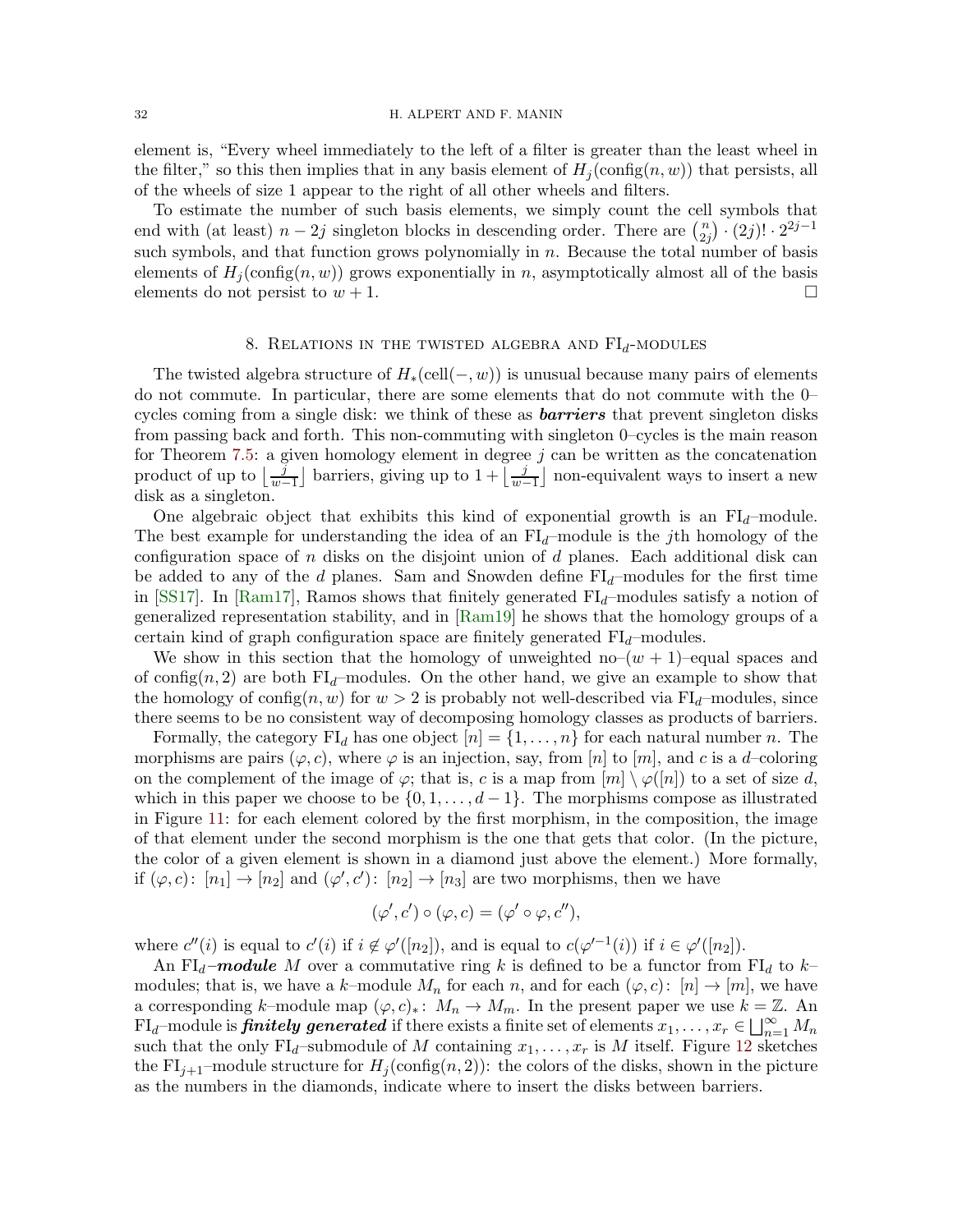<span id="page-32-0"></span>

<span id="page-32-1"></span>FIGURE 11. To compose two morphisms in FI<sub>d</sub>, we have  $(\varphi', c') \circ (\varphi, c) =$  $(\varphi' \circ \varphi, c'')$ , where  $c''(i)$  is equal to  $c'(i)$  if i is not in the image of  $\varphi'$  (for instance,  $i = 3$  has color 1 in the example shown) and is equal to  $c(\varphi^{-1}(i))$ if i is in the image of  $\varphi'$  (for instance,  $i = 2$  has color 2 in the composition because  $c(1) = 2$  and  $\varphi'(1) = 2$ .



FIGURE 12. When applying this FI<sub>3</sub>–morphism to a class in  $H_2(\text{config}(5, 2)),$ we insert the disks with color– $k$  labels immediately after the kth circling pair.

## 8.1. No– $(w+1)$ –equal spaces.

<span id="page-32-2"></span>**Theorem 8.1.** The graded twisted algebra  $H_*(no_{w+1}(-))$  has a presentation with two generators and two relations. The generators are the representations spanned by a singleton 0-cycle and the  $(w-1)$ -cycle  $\partial(12 \cdots w+1)$ : these are trivial representations of  $S_1$  and  $S_{w+1}$ , respectively. The relations are that two singletons commute, and for each  $(w+2)$ -block, taking the signed sum of the boundaries of those facets that have a  $(w+1)$ –block in them gives zero.

Proof. The fact that our proposed generators do generate comes automatically from the description of the basis. To show that the relations are true, we know that  $\partial^2 = 0$ , in particular when applied to a  $(w+2)$ –block, so the signed sum of the boundaries of all facets of the  $(w + 2)$ –block gives zero. The facets that have no  $(w + 1)$ –block in them are cells in  $P(n, w)$ , so their boundaries are null-homologous; thus, the sum of the boundaries of the remaining facets gives zero in homology.

To show that the specified relations are sufficient, we take every product of generators that is not in the basis and use the specified relations to write it in terms of the basis. First we may assume that consecutive singletons are always in descending order, using the relation that commutes singletons. Then, if a generator is not in the basis, some boundary of a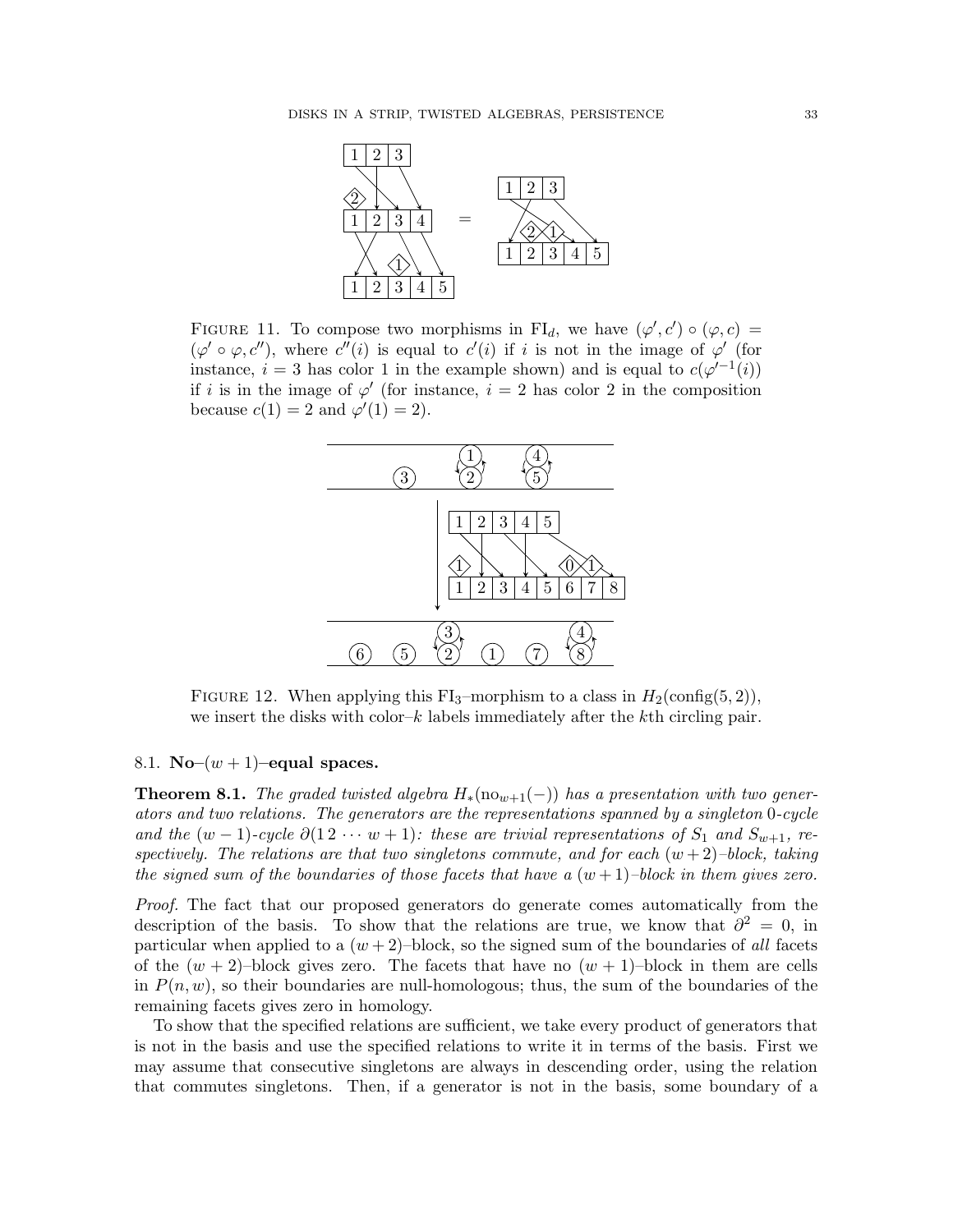$(w + 1)$ –block must be immediately preceded by a singleton that is less than every element of the  $(w + 1)$ –block. If we combine those elements to form a  $(w + 2)$ –block, this substring of our generator is the boundary of one facet of the  $(w + 2)$ –block, and the boundaries of all the other facets are in the basis. Thus, applying the relation replaces a non-basis substring of our generator by a sum of basis substrings. Applying the relations repeatedly from left to right rewrites our original non-basis generator in terms of the basis.

<span id="page-33-0"></span>**Theorem 8.2.** For each j a multiple of  $w - 1$ , the homology groups  $H_j(\text{no}_{w+1}(-))$  form a finitely generated  $\text{FI}_d$ -module for  $d = 1 + \frac{j}{w-1}$ .

*Proof.* The FI<sub>d</sub>–module structure is as follows. Suppose we have an FI<sub>d</sub>–morphism from [m] to [n] with  $n \geq m$ . For any element of  $H_i(\text{no}_{w+1}(m))$ , we write it in terms of the generators from Theorem [8.1.](#page-32-2) We apply the relabeling injection, and for each additional number with color  $i \in \{0, 1, \ldots, \frac{j}{w-1}\}$  $\frac{J}{w-1}$ , we insert an element of that color into each summand between the ith and the  $(i + 1)$ st factors of the generator that look like the boundary of a  $(w + 1)$ -block (rather than a singleton). The result is an element of  $H_i(\text{no}_{w+1}(n))$ .

To show that this map on homology is well-defined, we need to show that if we write an element of  $H_i(\text{no}_{w+1}(m))$  in terms of the generators in two different ways, the resulting elements of  $H_i(\text{no}_{w+1}(n))$  are the same. To see this, suppose that we apply a relation to an original generator. The same relation can just as easily be applied after the relabeling and insertion, just by moving the new singletons past old singletons so that they are out of the way. Thus, applying the relation does not change which homology class we get.

The fact that the maps respect composition of  $FI_d$ –morphisms is automatic once we use the fact that consecutive singletons commute. Thus we have an  $FI<sub>d</sub>$ –module. It is finitely generated by the basis of  $H_i(\text{no}_{w+1}(j(w+1)))$ .

A proof along similar lines shows that the homology of weighted no– $(w + 1)$ –equal spaces can be written as a direct sum, with each summand equal to the span of the generators with a particular number of filters. This allows us to insert weight-1 points between the filters in a well-defined way. However, the result is not formally an  $FI_d$ -module (or a direct sum of them) in a reasonable way, because relabeling cannot permute points of different weights without leaving the no– $(w + 1)$ –equal space. Because the statement of the theorem would be cumbersome, we do not include the details.

8.2. Disks in a strip of width  $w = 2$ . Essentially the same proofs as for the no– $(w + 1)$ – equal spaces give generators and relations for the configuration spaces for  $w = 2$ , which then give its homology an  $FI_d$ –module structure.

**Theorem 8.3.** The graded twisted algebra  $H_*(\text{config}(-, 2))$  has a presentation with three generators and three relations. The generators are:

- (1)  $H_0(\text{config}(1,2)) \cong \mathbb{Z}$ , i.e. a singleton 0-cycle on which  $S_1$  acts trivially.
- (2)  $H_1(\text{config}(2, 2)) \cong \mathbb{Z}$ , i.e. a 2-wheel on which  $S_2$  acts trivially. Write this as  $w(1, 2) =$  $21 + 12.$
- (3) The two-dimensional representation of  $S_3$  spanned by the cycles  $z(1,2,3) = \frac{\langle 2 \rangle}{\langle 1 \rangle \langle 3 \rangle}$  and

 $z(1,3,2) = \frac{113}{27}$  in  $H_1(\text{config}(3,2))$ , where transpositions in  $S_3$  act by switching the two basis vectors. This representation is irreducible over  $\mathbb Z$ , but over  $\mathbb Q$  it splits into the direct sum of a trivial representation and a sign representation.

The relations are: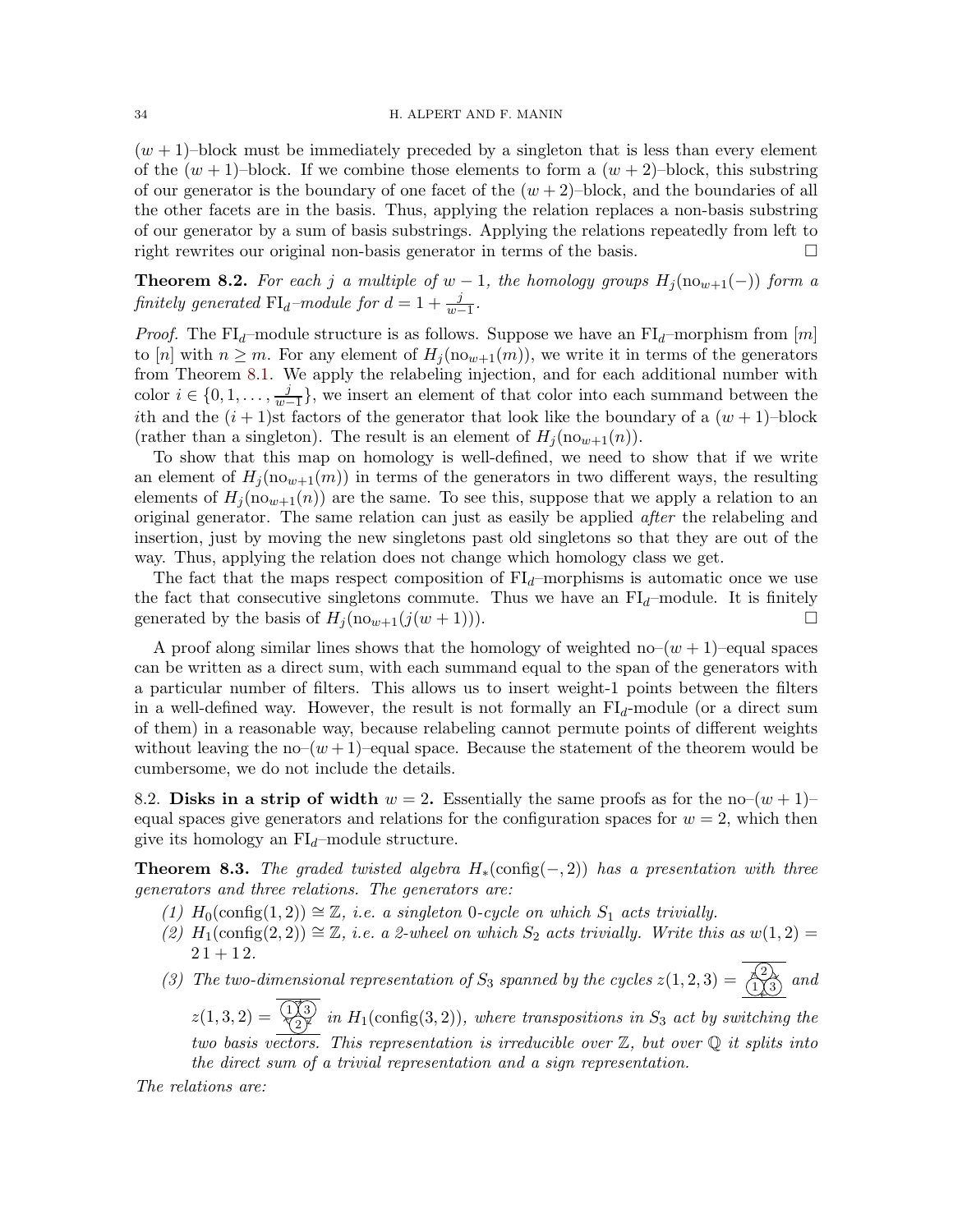- (1) The singletons commute:  $a | b = b | a$ .
- (2) The relation induced by boundaries of  $\frac{1}{4}$ -cells in cell(4).
- (3) The relation in  $H_1(\text{cell}(3,2))$ :

$$
z(1,2,3) + z(1,3,2) = 1 | w(2,3) + w(2,3) | 1 + 2 | w(3,1) + w(3,1) | 2+3 | w(1,2) + w(1,2) | 3.
$$

Rationally, one can use the sign representation in  $H_1(\text{config}(3, 2))$  as a generator, removing the need for the third relation.

*Proof.* We first establish a basis for  $H_*(\text{config}(n,2))$  consisting of concatenation products of  $(1)$ ,  $(2)$ , and  $(3)$ . We use the same critical cells as in Remark [4.5,](#page-17-0) but interpret them differently: leader–follower pairs of the form  $a \mid b \, c$  where  $a \leq b \leq c$  become  $z(a, b, c)$  factors, while the rest of the blocks individually yield singletons and 2-wheels.

To show that the generators and relations are valid, it suffices to show:

- (i) Any concatenation product of generators can be written as a sum of basis elements by rewriting via the relations.
- (ii) Every element of the basis from Theorem [B](#page-3-0) can be written as a sum of concatenation products of the new generators.

Together, the two steps imply that the new basis spans  $H_*(\text{config}(n, w));$  since it has the same cardinality as the old basis, this shows that it is indeed a basis. The first step then implies that the provided relations are sufficient.

<span id="page-34-0"></span>To see (ii), we note that

(8.4) 
$$
\partial(ab c) + z(a, b, c) = w(b, c) |a + b| w(c, a) + w(a, b) |c.
$$

In this fashion we obtain filters of singletons. We already know that every filter of a singleton and a 2-wheel is given by an expression of the form

$$
a \mid w(b, c) - w(b, c) \mid a.
$$

Every element of the old basis is a concatenation product of these two types of cycles as well as singletons and 2-wheels.

To see (i), note first that in the description of the basis, the 2-wheels separate the strip into intervals that do not interact with each other or with the 2-wheels; that is, the requirements for being a basis element are the same as the requirements for each of these intervals individually to give a basis element. Then to rewrite a product of generators in terms of basis elements, we only need to rewrite products of singletons and 3-disk generators.

Relation (3) allows us to eliminate 3-disk generators that are in the "wrong" order. Equa-tion [\(8.4\)](#page-34-0) lets us turn relation (2) into a way to eliminate subwords of the form  $a \mid z(b, c, d)$ where  $a < b < c < d$ . Thus we can rewrite every product of singletons and 3-disk generators in normal form using the same method as in Theorem [8.1.](#page-32-2)  $\Box$ 

**Theorem 8.5.** For each j, the homology groups  $H_j(\text{config}(-, 2))$  form a finitely generated  $FI_{i+1}$ –module.

*Proof.* Every generator of  $H_i(\text{config}(n, 2))$  has exactly j factors of types (2) and (3). We define the FI<sub>j+1</sub>–module structure as follows: to insert a new disk of color  $i \in \{0, 1, \ldots, j\}$ into a generating cycle, we insert it as a singleton 0–cycle between the *i*th and  $(i+1)$ st factors of type (2) or (3) of the generator.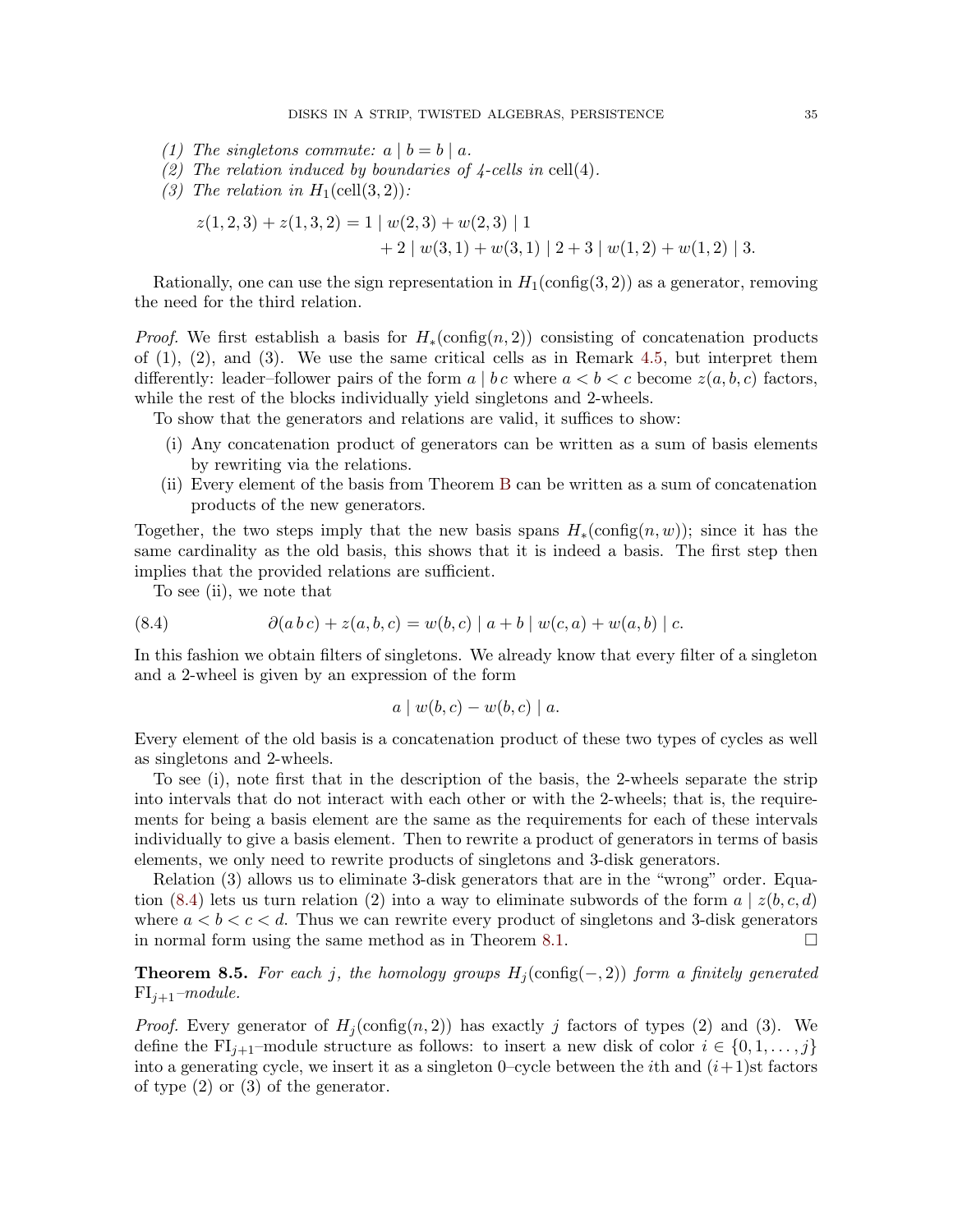### 36 H. ALPERT AND F. MANIN

As in Theorem [8.2,](#page-33-0) the relations can be applied either before or after the insertion, so the  $FI_{j+1}$ –module structure is well-defined. The basis of  $H_j(\text{config}(3j, 1))$  gives a finite generating set for the  $FI_{j+1}$ –module.

8.3. Disks in a strip of width  $w > 2$ . We say that an element of  $H_*(\text{config}(n, w))$  is a **barrier** if the two ways to concatenate it with a one-disk 0–cycle represent different homology classes. The wheels of size  $w$  are barriers, as are any filters that contain a wheel of size 1. Because the homology  $H_*(\text{config}(n, w))$  is generated by concatenations of wheels and filters, we can count the number of barriers in each generator.

The following proposition implies that counting barriers is not well-defined on arbitrary homology classes in  $H_*(\text{config}(n, w))$ .

<span id="page-35-0"></span>**Proposition 8.6.** There is a nontrivial element of  $H_4$ (config(8,3)) that is simultaneously a sum of non-barrier generators, a sum of one-barrier generators, and a sum of two-barrier generators.

As a warm-up before proving the proposition, we consider the case of  $n = 4$ ,  $w = 3$ , and  $\sigma = 2$  1 4 3. Then  $P(n - \#\sigma, \mathcal{W}(\sigma), w)$  is a no– $(w + 1)$ –equal space with two points of weight 2, which we denote [2 1] and [4 3]. Then because  $i_{\sigma}$  is a chain map we have

$$
i_{\sigma}(\partial([2\;1][4\;3])) = \partial(i_{\sigma}([2\;1][4\;3])).
$$

The left-hand side is the sum (with some signs) of the two ways to concatenate the wheels 2 1 and 4 3, whereas the right-hand side is the sum (with some signs) of the four cycles  $\partial(2\ 1\ 4\ 3)$ ,  $\partial(2\ 1\ 3\ 4)$ ,  $\partial(1\ 2\ 4\ 3)$ , and  $\partial(1\ 2\ 3\ 4)$ , each of which can be thought of as an image under the S<sub>4</sub>–relabeling of  $\partial(1\ 2\ 3\ 4)$ , which for width  $w=3$  is a filter with four wheels each containing one disk, and is a barrier.

*Proof of Proposition [8.6.](#page-35-0)* Let  $\sigma = 2 \cdot 1 \cdot 4 \cdot 3 \cdot 6 \cdot 5 \cdot 8 \cdot 7$ . Then  $P(n - \# \sigma, \mathcal{W}(\sigma), w)$  is a no– $(w + 1)$ – equal space with four points of weight 2, which we denote by  $[2 1]$ ,  $[4 3]$ ,  $[6 5]$ , and  $[8 7]$ . We can apply any element  $\tau \in S_4$  to any chain in  $C_*(P(n - \#\sigma, \mathcal{W}(\sigma), w))$  by permuting these four labels of points.

To construct our cycle, we take

$$
z = \sum_{\tau \in S_4} sign(\tau) \cdot i_{\sigma}(\tau([2\;1]|[4\;3]|[6\;5]|[8\;7])).
$$

That is, we take the signed sum of all of the ways to concatenate the four wheels 2 1, 4 3, 6 5, and 8 7. Each of these summands is already a basis element, although they differ as to which pairs are considered filters of two wheels. Thus, their sum is nonzero in homology, and none of these wheels is a barrier so it is a sum of non-barrier generators.

To write our element z as a sum of one-barrier cycles, we pair up all elements  $\tau$  in  $S_4$  that differ by swapping the middle two wheels. One such pair gives

$$
i_{\sigma}([2\;1]|\partial([4\;3][6\;5])|[8\;7]),
$$

which concatenates the wheels  $2\ 1$  (on the left) and  $8\ 7$  (on the right) to the cycle

$$
i_{\sigma}(\partial([4\;3][6\;5])) = \partial(i_{\sigma}([4\;3][6\;5])),
$$

which is a sum (with some signs) of relabelings of the barrier filter  $\partial(3\ 4\ 5\ 6)$ . In this way we can write our element z as a sum of generators, each one a concatenation of a 2–wheel, a barrier filter, and another 2–wheel.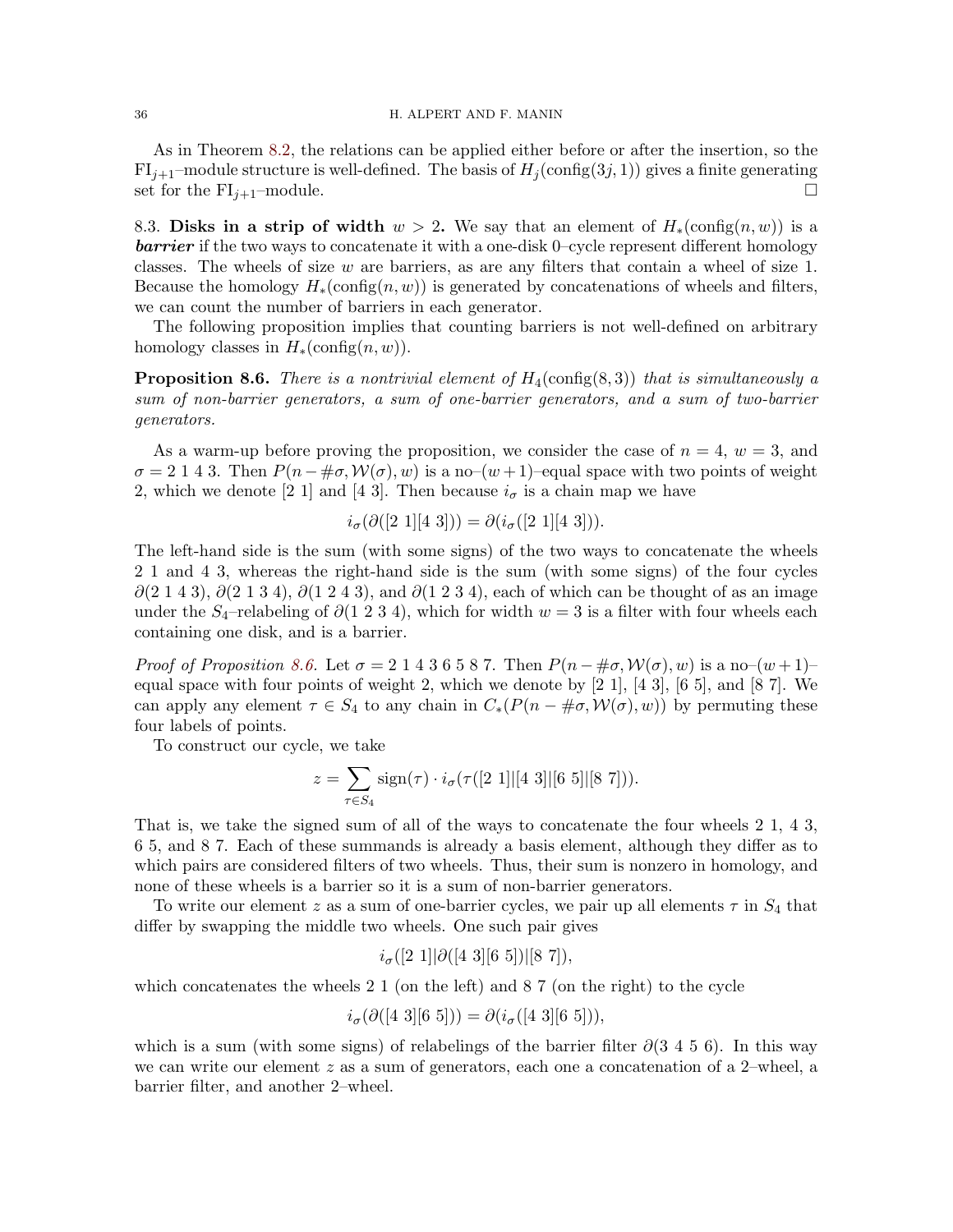To write our element z as a sum of two-barrier cycles, we group the elements  $\tau$  in  $S_4$ into quadruples: permutations get grouped together if they differ by swapping the first two and/or the last two wheels. One such quadruple gives

$$
i_{\sigma}(\partial([2\ 1][4\ 3])|\partial([6\ 5][8\ 7])) = \pm \partial(i_{\sigma}([2\ 1][4\ 3]))|\partial(i_{\sigma}([6\ 5][8\ 7])),
$$

<span id="page-36-0"></span>which, similar to the computation above, is a sum of generators, each one a concatenation of two barrier filters.

### 9. Configuration spaces of unordered disks

The configuration space of n unordered disks of diameter 1 in a strip of width  $w$  is the quotient of config $(n, w)$  by the action of  $S_n$  that permutes the disk labels, and it is homotopy equivalent to the quotient of  $cell(n, w)$  by the action of  $S_n$ . Because the action is cellular and free, this quotient is a cell complex which we call ucell $(n, w)$ . In this section of the paper, we compute the homology of ucell $(n, w)$  (and thus of the configuration space of unordered disks in a strip) with field coefficients, using the discrete Morse theory methods from Section [3.](#page-11-0)

The concatenation product

$$
H_j(\text{ucell}(n, w)) \otimes H_{j'}(\text{ucell}(n', w)) \to H_{j+j'}(\text{ucell}(n + n', w))
$$

is well-defined since there is no need to choose labels for the disks. Therefore, for any ring R,  $H_*(\text{ucell}(*, w); R)$  forms a noncommutative bigraded R-algebra.

The cells of ucell $(n, w)$  are labeled by symbols as in cell $(n, w)$ , but the numbers in the symbols become indistinguishable; the only remaining information is the sizes of blocks. We notate them all by ∘, and use exponents to denote the sizes of the blocks. For instance, in cell(3) we have

$$
\partial(1\ 2\ 3) = -1 \begin{vmatrix} 2 & 3 \\ 3 & 4 \end{vmatrix} + 2 \begin{vmatrix} 1 & 3 \\ 1 & 3 \end{vmatrix} - 3 \begin{vmatrix} 1 & 2 & 4 \\ 2 & 3 & 5 \end{vmatrix} + 1 \begin{vmatrix} 1 & 3 & 4 \\ 2 & 1 & 1 \end{vmatrix} + 1 \begin{vmatrix} 1 & 3 & 4 \\ 2 & 1 & 5 \end{vmatrix}.
$$

and the corresponding relation in ucell(3) is

$$
\partial(\circ^3) = -\circ | \circ \circ + \circ | \circ \circ - \circ | \circ \circ + \circ \circ | \circ - \circ \circ | \circ + \circ \circ | \circ = -\circ | \circ \circ + \circ \circ | \circ.
$$

The following lemma describes all the coefficients of these boundary maps.

**Lemma 9.1.** In ucell $(n)$ , the coefficient of the face  $\circ^{k} | \circ^{n-k}$  in the boundary of the cell  $\circ^{n}$ can be described as follows:

- If k and  $n k$  are both odd, the coefficient is 0.
- If  $n = 2n'$  is even and  $k = 2k'$  is even, the coefficient is  $\binom{n'}{k'}$  $\binom{n'}{k'}$ .
- If  $n = 2n' + 1$  is odd and  $k = 2k'$  is even, the coefficient is  $\begin{pmatrix} n' \\ k' \end{pmatrix}$  $\binom{n'}{k'}$ .
- If  $n = 2n' + 1$  is odd and  $k = 2k' + 1$  is odd, the coefficient is  $-{n' \choose k'}$  $\binom{n'}{k'}$ .

*Proof.* Consider the cell 1 2  $\cdots$  *n* in cell(*n*). In its boundary, there are  $\binom{n}{k}$  cells that project k to  $\circ^k$  |  $\circ^{n-k}$  in ucell $(n)$ , and our task is to add up all of their signs. The sign of each such face is  $(-1)^k$  times the sign of the corresponding permutation.

We pair up the numbers 1 and 2, 3 and 4, and so on, pairing up  $n-1$  and n if n is even, or leaving only n unpaired if n is odd. We can match and cancel faces of  $1\ 2\ \cdots\ n$  with opposite signs in the following way. Given a face, if 1 and 2 are in different blocks, then swapping them gives another face with opposite sign. Similarly, if 1 and 2 are in the same block, but 3 and 4 are in different blocks, then swapping 3 and 4 gives another face with opposite sign. In this way, for each face for which a pair of numbers is split up, we match and cancel it with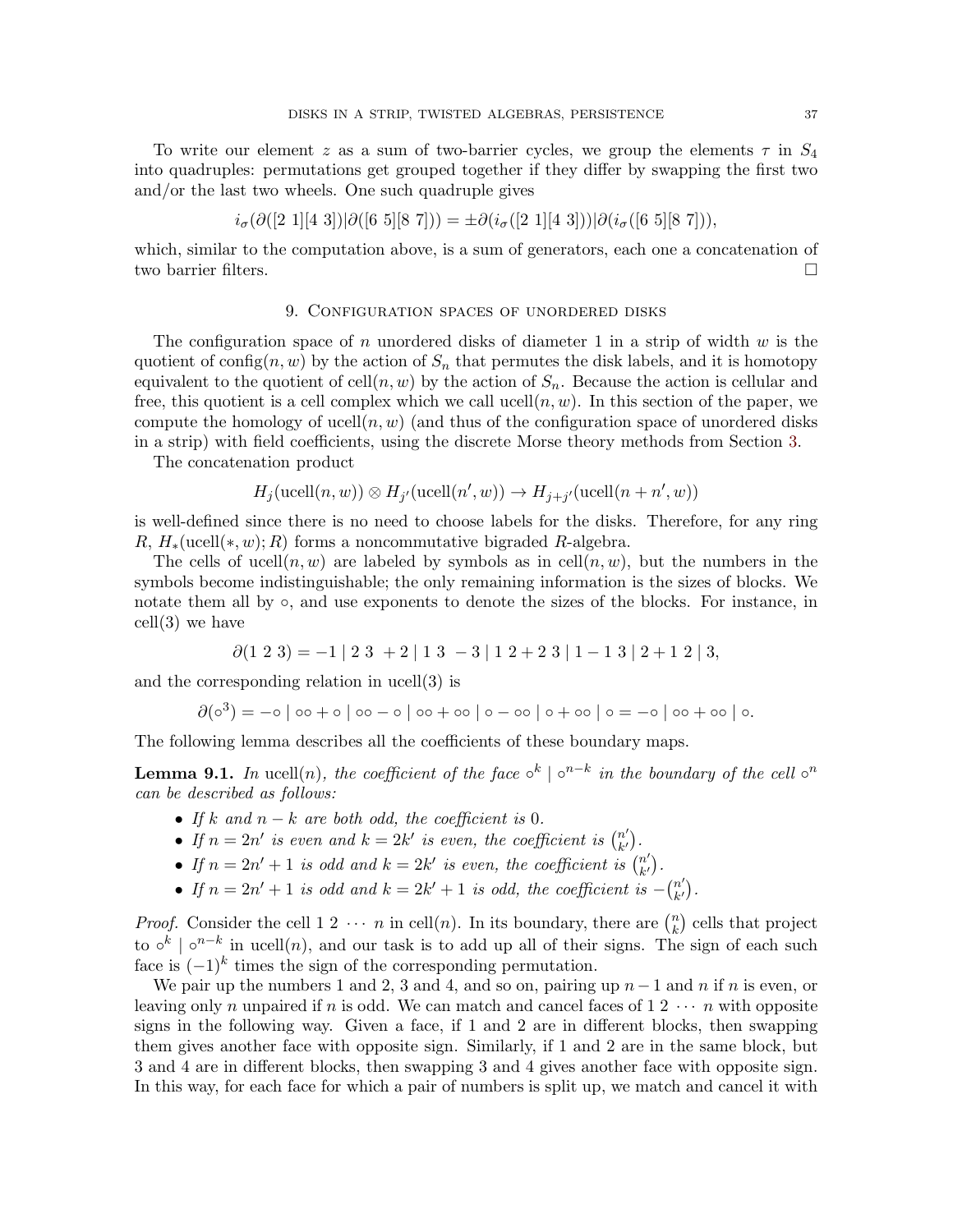### 38 H. ALPERT AND F. MANIN

another such face by finding the first pair of numbers that is split up, and swapping those numbers.

The remaining faces have 1 and 2 in the same block, 3 and 4 in the same block, and so on, and each one corresponds to an even permutation, so the total sign is  $(-1)^k$ . If k and  $n - k$ are both odd, then there are no such faces. If  $k = 2k'$  is even and there are n' pairs, then the faces all have positive sign, and there are  $\binom{n'}{k'}$  $\binom{n'}{k'}$  of them. And, if  $k = 2k' + 1$  is odd and there are n' pairs, then the faces all have negative sign, and there are  $\binom{n'}{k'}$  $\binom{n'}{k'}$  of them.

**Lemma 9.2.** For any prime p, the lexicographically least face of the cell  $\circ^n$  in ucell(n) with coefficient not divisible by p is given as follows. If n is odd, the least face is  $\circ^1 \circ^{n-1}$ . If n is even, then we write n as  $2p^k \cdot a$ , where a is not divisible by p, and the least face is  $\circ^{2p^k} \mid \circ^{2p^k(a-1)}$ .

*Proof.* If *n* is odd, then the coefficient of the face  $\circ^1 \circ^{n-1}$  is  $- \binom{(n-1)/2}{0}$  $\binom{1}{0}$  = -1, which is a unit in any  $\mathbb{F}_p$ .

If  $n = 2p^k \cdot a$  is even, then the faces of  $\circ^n$  have coefficients  $\binom{p^ka}{k'}$  $\binom{k}{k'}$  for various  $k'$ . These are the coefficients of  $(x + y)^{p^k a} \equiv (x^{p^k} + y^{p^k})^a \mod p$ , using the Frobenius homomorphism. These coefficients are 0 unless  $p^k$  divides  $k'$ , and the coefficient  $\binom{p^k a}{k}$  $\binom{p^n a}{p^k}$  is congruent mod p to  $\binom{a}{1}$  $\binom{a}{1} = a$ , which is a unit in  $\mathbb{F}_p$ .

**Definition.** Two consecutive blocks in a symbol in ucell $(n, w)$  form a **leader-follower pair** in characteristic p if they have the form  $\circ^1 | \circ^{2k'}$  for some k', or the form  $\circ^{2p^k} | \circ^{2p^k(a-1)}$ for some  $k > 0$  and a not divisible by p. We assign the pairs disjointly from left to right, so that once a block is a follower in a pair with the previous block, it cannot also be a leader in a pair with the next block.

**Theorem 9.3.** There is a discrete gradient vector field on ucell $(n, w)$  in characteristic p (possibly 0), such that the critical cells are in bijection with a basis for  $H_*(\text{ucell}(n, w); \mathbb{F}_n)$ . The critical cells are those with the properties that every leader–follower pair has total weight greater than w, and every block that is not a follower is either  $\circ^1$  or has the form  $\circ^{2p^k}$  for some  $k \geq 0$ . These properties imply that consecutive blocks that are not followers appear in decreasing order of size, weakly decreasing if  $p = 2$  and strictly decreasing if  $p \neq 2$ , except for singleton blocks  $\circ^1$  which may occur consecutively for any p.

Proof. The proof is similar to the proof of Theorem [3.4,](#page-14-2) which finds a basis for homology of weighted no-(w + 1)-equal spaces. We order the cells of ucell $(n, w)$  for each p, such that if f and  $g$  are two cells, we find the first block where they differ, and order according to this first non-critical block in  $f$  and  $g$ :

- a follower block is less than a non-follower;
- two follower blocks are ordered in increasing order of size; and
- two non-follower blocks are ordered in decreasing order of size.

Then, we pair up two cells f and g, with f a face of g, if f is the greatest face of g and g is the least coface of  $f$ . One can check that  $f$  and  $g$  get paired if they follow the specified form of critical cells up to the pair of blocks in  $f$  that get combined, and if furthermore this pair of blocks in  $f$  forms a leader-follower pair. (The resulting block in  $g$  violates being critical because it is not a follower but does not have the form  $\circ^1$  or  $\circ^{2p^k}$ .)

To check that the resulting critical cells correspond to a basis, by the proof of Lemma [3.1](#page-12-0) it suffices to find a cycle  $z(e)$  for each critical cell e, such that e is the greatest cell in  $z(e)$ .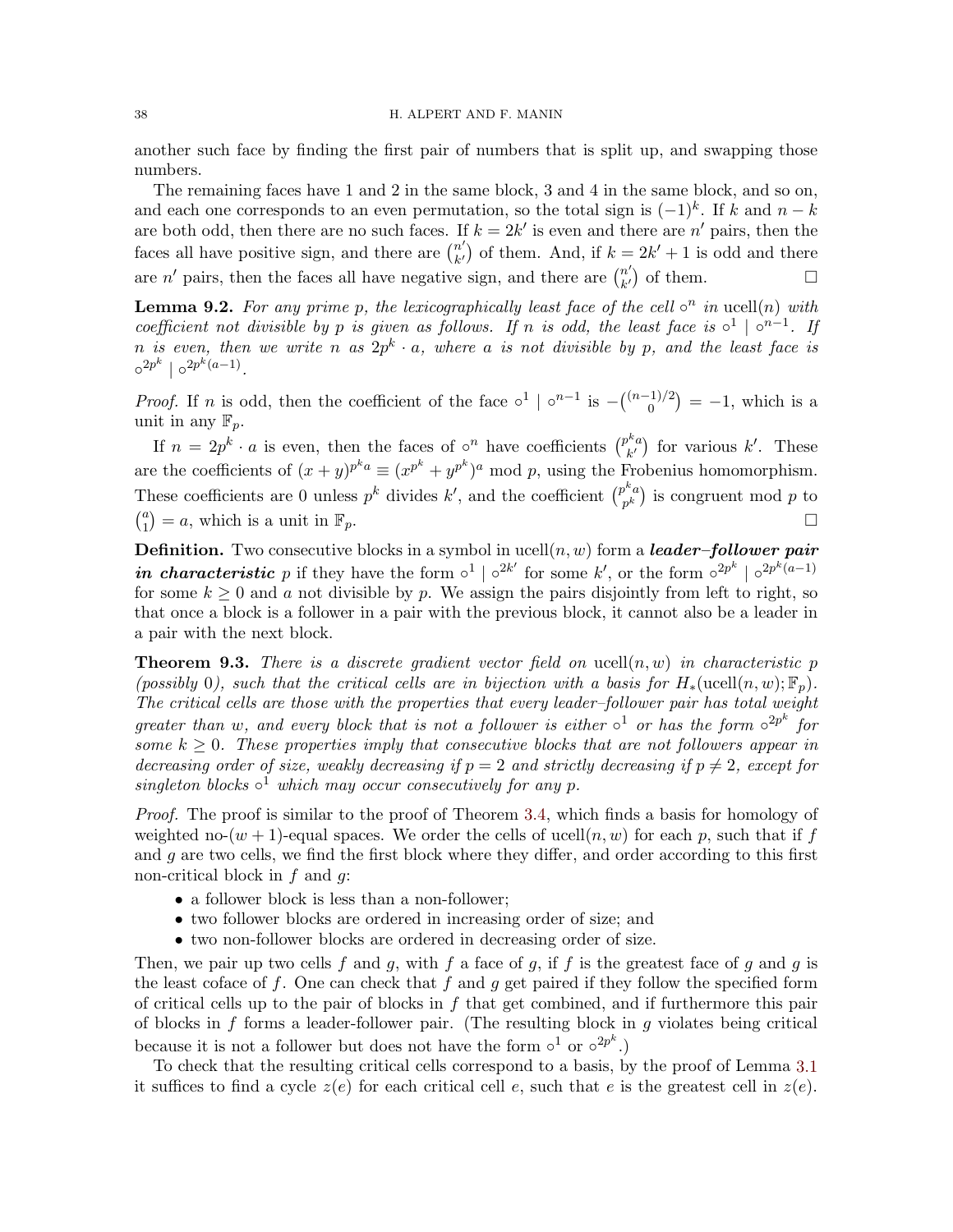Because we are using field coefficients  $\mathbb{F}_p$  (or  $\mathbb{Q}$  if  $p = 0$ ), every nonzero coefficient is a unit, so we do not need to worry about whether the coefficient is  $\pm 1$ . To construct  $z(e)$ , we take the concatenation product of the following cycles: for each block that is not in a leader–follower pair, it is already a cycle, and for each leader–follower pair, as our cycle we take the boundary of the block resulting from merging the pair. Note that every cell of this boundary that has a nonzero coefficient mod  $p$  has block size at most  $w$ , because the original leader-follower pair is one of the two faces with most unbalanced block sizes in this boundary. Because our leader–follower pair is the lexicographically least face of the merged block, and our ordering is the reverse of lexicographical for non-followers, we see that e is the greatest cell in  $z(e)$ . This implies that the cells  $z(e)$  form a basis for  $H_*(\text{ucell}(n, w); \mathbb{F}_p)$ .

**Corollary 9.4.** In each characteristic p (possibly 0), the homology  $H_*(\text{ucell}(*, w); \mathbb{F}_n)$  forms a bigraded algebra over  $\mathbb{F}_p$  under concatenation product. It has the following generators:

- (1) The singleton block  $\circ^1$ ;
- (2) The block  $\circ^{2p^k}$ , for each  $k \geq 0$  with  $2p^k \leq w$ ;
- (3) If w is even, the cycle  $\partial(\circ^{w+1})$ ; and
- (4) The cycle  $\partial(\circ^{n'})$ , where n' is the least multiple of  $2p^k$  in the range w+1 ≤ n' ≤ 2w, for each  $k \geq 0$ . In this case we let  $k(n')$  denote the power of p in the prime factorization of  $n'$ .

It has the following relations:

- (1) The singleton block  $\circ^1$  commutes with  $\circ^{2p^k}$ ;
- (2) The singleton block  $\circ^1$  commutes with  $\partial(\circ^{n'})$  whenever  $1 + n' 2p^{k(n')} \leq w$ ;
- (3) If  $p \neq 2$ , then  $\circ^{2p^k}$  |  $\circ^{2p^k}$  is null-homologous;
- (4) We have  $\circ^{2p^{\ell}} \mid \circ^{2p^k} = -(\circ^{2p^k} \mid \circ^{2p^{\ell}})$  whenever  $k \neq \ell$ ; and
- (5) The block  $\circ^{2p^{\ell}}$  commutes with  $\partial(\circ^{n'})$  whenever  $2p^{\ell} + n' 2p^{k(n')} \leq w$ .

Proof. The description of the basis shows that the specified generators do generate.

Relation (1) is true because the boundary of the cell  $\circ^{1+2p^k}$  mod p is  $-\circ^1 |\circ^{2p^k} + \circ^{2p^k} | \circ^1$ . All other faces have coefficients of 0, because  $\binom{p^k}{k'}$  $p^{\kappa}_{k'}$  = 0 mod p unless k' is 0 or  $p^{k}$ . Relation (2) comes from the relation  $\partial^2(\circ^{1+n'})=0$  on ucell $(n)$ ; expanding  $\partial(\circ^{1+n'})$  gives  $-\circ^1|\circ^{n'}+\circ^{n'}|\circ^1$ plus a sum of cells in ucell $(n, w)$ , so applying  $\partial$  again gives our desired homology relation. Relation (3) is true because  $\circ^{2p^k}$  |  $\circ^{2p^k}$  is the only face of  $\circ^{4p^k}$  with nonzero coefficient mod p when  $p \neq 2$ . (If  $p = 2$ , then  $\circ^{4p^k}$  is a cycle.) To see that relation (4) is true, if  $\ell < k$ the faces of  $\circ^{2p^{\ell}+2p^k}$  have coefficients  $\binom{p^{\ell}(1+p^{k-\ell})}{p^{\ell}p^{\ell}}$  $\binom{p^k+p^{k-\ell}}{p^\ell k'}\equiv \binom{1+p^{k-\ell}}{k'}$  $\binom{p^{k-1}}{k'}$  for various k'. The coefficients for  $k' = 1$  and  $k' = p^{k-\ell}$  are both 1 mod p and are the coefficients of  $\circ^{2p^{\ell}}$  |  $\circ^{2p^k}$  and  $\circ^{2p^k}$  |  $\circ^{2p^\ell}$ . The other coefficients are all 0 mod p, because the Pascal's triangle identity gives  $\binom{1+p^{k-\ell}}{k}$  $\binom{p^{k-\ell}}{k'}=\binom{p^{k-\ell}}{k'-1}$  $\binom{p^{k-\ell}}{k'-1} + \binom{p^{k-\ell}}{k'}$  $\binom{k}{k'}$ , which is 0 mod p unless k' is 0, 1,  $p^{k-\ell} - 1$ , or  $p^{k-\ell}$ . Relation (5) comes from the relation  $\partial^2(\circ^{2p^{\ell}+n'})=0$ ; using similar reasoning to relation (4), we find that the only faces of  $\partial (\circ^{2p^{\ell}+n'})$  with nonzero coefficient have the form  $\circ^{k'} | \circ^{2p^{\ell}+n'-k'}$  where k' is congruent to either 0 or  $2p^{\ell}$  mod  $2p^k$ . Thus,  $\partial(\circ^{2p^{\ell}+n'})$  is  $\circ^{2p^{\ell}} \mid \circ^{n'} + \circ^{n'} \mid \circ^{2p^{\ell}}$  plus a sum of cells in ucell $(n, w)$ , and then we may apply  $\partial$  again, keeping in mind that the sign convention for the Leibniz rule gives a negative sign to the term  $\circ^{2p^{\ell}} \left[ \partial(\circ^{n'}) \right]$ .

The relations are enough to transform an arbitrary product of generators so that consecutive non-follower blocks are in decreasing order, strictly decreasing if  $p \neq 2$ . The resulting cycle is in our basis.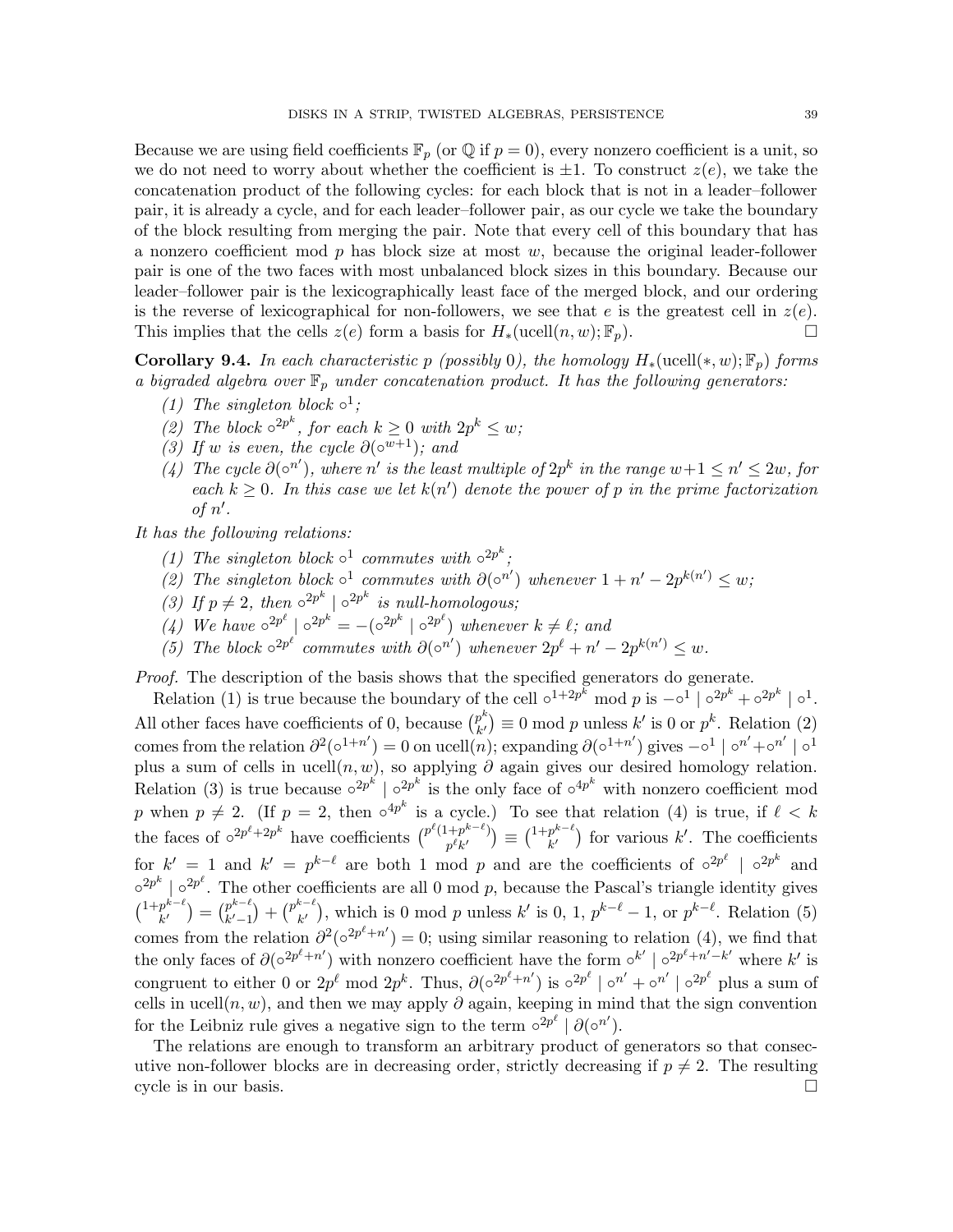**Corollary 9.5.** For fixed j, w, and p (possibly 0), the Betti numbers  $\beta_j(\text{ucell}(n, w); \mathbb{F}_p)$  for varying n grow with an upper bound of  $O(n^q)$ , where  $q = \frac{j}{n}$  $\frac{j}{w-1}$ . If w is odd, the Betti numbers become eventually constant in n; if w is even and  $j \geq (w-1)(w-3)$ , the Betti numbers grow as  $\Theta(n^q)$ .

*Proof.* Deleting non-leader singleton blocks  $\circ^1$  from a critical cell gives a critical cell with smaller n, and for each j, w, and p, there are finitely many ways to form one of these "skyline" critical cells that have no non-leader singletons. For each skyline critical cell, the only places to insert singletons are at the end (that is, on the right side) and immediately before the leader–follower pair  $\circ^1 \circ^w$ , which exists only if w is even. Thus, if w is odd, then for all sufficiently large n the Betti number  $\beta_i(\text{ucell}(n, w); \mathbb{F}_p)$  is constant, equal to the number of skyline critical cells for  $j, w$ , and  $p$ .

If  $w$  is even, the number of critical cells with  $n$  disks arising from a skyline critical cell with n' disks and k instances of  $\circ^1 | \circ^w$  is  $\binom{n-n'+k}{k}$  $\binom{n'+k}{k}$ , corresponding to the number of ways to arrange  $n - n'$  additional singletons and k dividers. This is a polynomial in n of degree k, and the largest possible k is  $q = \frac{j}{w-1}$  $\left| \frac{j}{w-1} \right|$ . Summing these polynomials over all skyline critical cells gives a total Betti number bounded above by  $O(n^q)$ .

In the case where  $j \geq (w-1)(w-3)$ , we can construct a skyline critical cell with q instances of  $\circ^1$  |  $\circ^w$ . Namely, we write j as  $q(w-1) + r$ , with  $0 \le r \le w-2$  and  $q \ge w-3$ . To construct the critical cell, if  $r \leq q$  we concatenate r instances of  $\circ^2 | \circ^1 | \circ^w$  and then  $q-r$ instances of  $\circ^1$  |  $\circ^w$ . The only case of  $r > q$  is when  $r = w - 2$  and  $q = w - 3$ , and in this case we concatenate q instances of  $\circ^2$  |  $\circ^1$  |  $\circ^w$ , followed by one instance of  $\circ^2$ . The existence of such a skyline critical cell implies that  $\beta_j(\text{ucell}(n, w); \mathbb{F}_p)$  grows with a lower bound of  $\Omega(n^q)$ , matching the upper bound.  $\square$ 

### 10. Open questions and further directions

- <span id="page-39-0"></span>(1) One generalization of the disks in a strip configuration spaces is the following. Let  $E \to B$  be a locally trivial bundle, and consider the configuration space of n distinct points in  $E$ , such that each fiber of the bundle may contain at most  $w$  of them. What do our methods say about the homology of this configuration space? We predict that if some neighborhoods in  $B$  are 1-dimensional, then the homology exhibits the same non-commutativity as that of disks in a strip, but that if  $B$  is everywhere at least 2-dimensional, then the homology of the configuration space is a finitely generated FI-module.
- (2) The representation stability properties of the configuration space of  $n$  points on a given manifold come in some sense from the special case where the manifold is Euclidean space; the special case can be considered a local model. In particular, when the manifold has an end, the homology of the manifold configuration space, considered for all  $n$  at once, is a module over the twisted commutative algebra given by the homology of the Euclidean configuration space. The algebra acts by inserting cycles near infinity in the end of the manifold. Does our disks in a strip configuration space act as a local model for other configuration spaces, for which the homology exhibits similar finite generation properties due to its being a module? For instance, what can we say about the homology of the configuration space of disks in the product of an interval with a non-compact 1-complex, such as the union of three rays with a common starting point?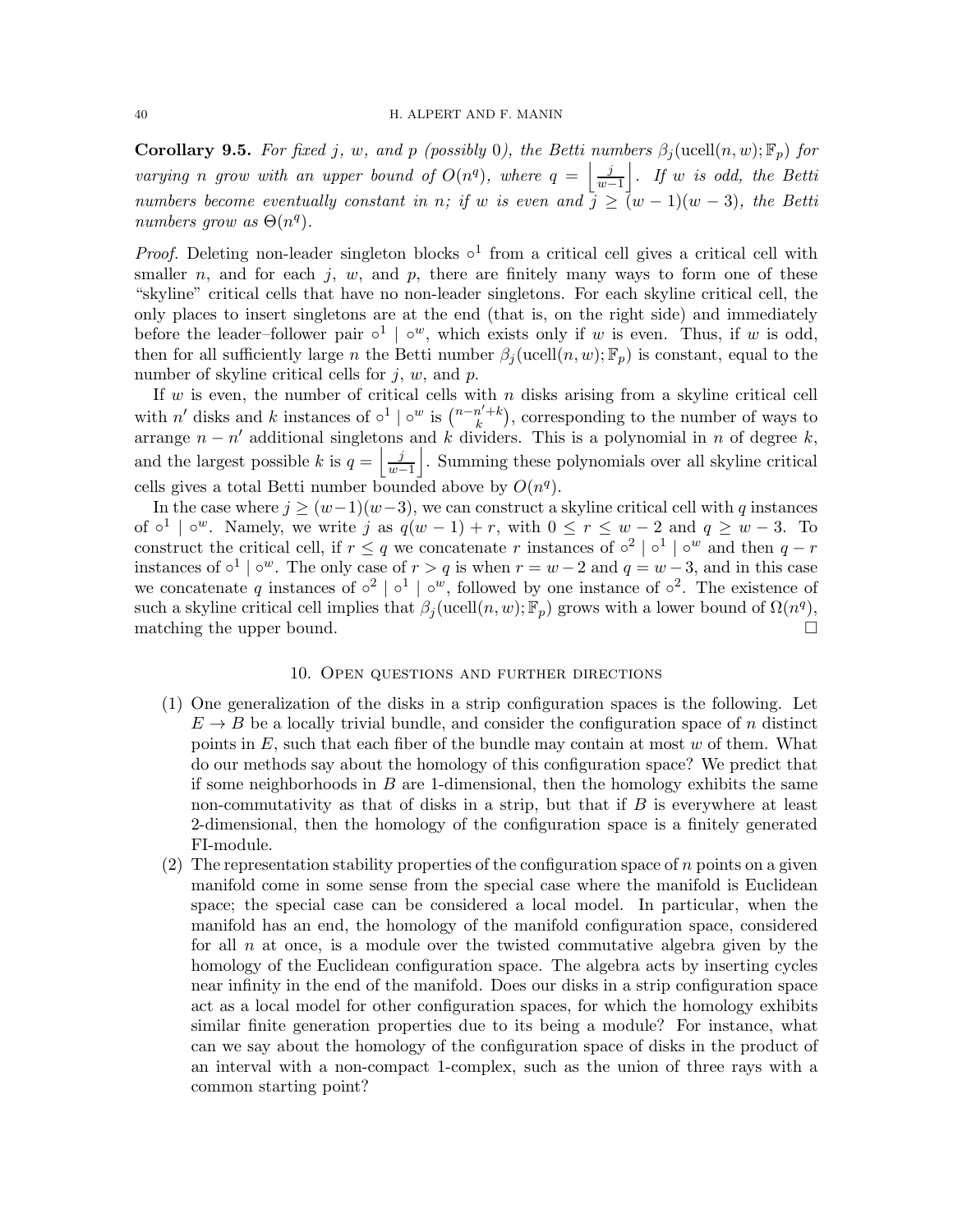- (3) Our proof that  $H_*(\text{config}(n, w))$  is finitely generated as a twisted non-commutative algebra relies on fully computing  $H_*(\text{config}(n, w))$  and exhibiting the generators. Is there a more abstract algebraic framework that would prove finite generation without computing the homology?
- (4) Having described  $H_*(\text{config}(n, w))$ , but not at all equivariantly, we can ask about its  $S_n$ -action by permuting the disk labels. In its decomposition into irreducible representations of  $S_n$ , how do the multiplicities grow in n? For finitely generated twisted noncommutative algebras in general, by what patterns can the multiplicities grow? In particular, can one use presentations by generators and relations as in §[8](#page-31-0) to recover this information?

## APPENDIX A. COMPUTER CALCULATIONS FOR SMALL  $n$

<span id="page-40-0"></span>In [\[AKM19\]](#page-40-10), the Betti numbers of config $(n, w)$  were computed for  $n \leq 8$  using off-theshelf software for computing persistent homology. This involved running the software on the complex cell(8), which has over 5 million cells. In general, cell(n) has  $2^{n-1}n!$  cells.

We wrote a Python script that harnesses Theorems [B](#page-3-0) and [C](#page-4-0) to compute the persistence diagram of  $H_*(\text{cell}(n,*))$ . Although the runtime still grows as n!, this is faster than the above method by an exponential factor; for  $n = 12$ , the script ran on a laptop in less than 90 minutes. Figures [13,](#page-41-3) [14,](#page-42-0) and [15](#page-43-7) show a graphical representation of the resulting persistence diagram. We would like to thank Matthew Kahle for making the first version of this series of figures.

## <span id="page-40-1"></span>**REFERENCES**

- <span id="page-40-9"></span>[ABK<sup>+</sup>20] H. Alpert, U. Bauer, M. Kahle, R. MacPherson, and K. Spendlove, *Configuration spaces of hard* squares in a rectangle, arXiv 2010.14480 [math.AT], 2020.
- <span id="page-40-10"></span>[AKM19] H. Alpert, M. Kahle, and R. MacPherson, Configuration spaces of disks in an infinite strip, arXiv 1908.04241 [math.AT], 2019.
- <span id="page-40-8"></span>[Alp20] H. Alpert, Discrete configuration spaces of squares and hexagons, J. Appl. Comput. Topol. 4 (2020), no. 2, 263–280.
- <span id="page-40-2"></span>[Arn69] V. I. Arnol'd, *The cohomology ring of the colored braid group*, Mathematical notes of the Academy of Sciences of the USSR 5 (1969), no. 2, 138–140.
- <span id="page-40-14"></span>[Bau19] U. Bauer, Ripser: efficient computation of Vietoris–Rips persistence barcodes, arXiv:1908.02518 [math.AT], 2019.
- <span id="page-40-6"></span>[BBK14] Y. Baryshnikov, P. Bubenik, and M. Kahle, Min-type Morse theory for configuration spaces of hard spheres, Int. Math. Res. Not. IMRN 9 (2014), 2577–2592.
- <span id="page-40-12"></span>[Bjö08] A. Björner, Random walks, arrangements, cell complexes, greedoids, and self-organizing libraries, Building bridges, Bolyai Soc. Math. Stud., vol. 19, Springer, 2008, pp. 165–203.
- <span id="page-40-11"></span>[BW95] A. Björner and V. Welker, The homology of "k-equal" manifolds and related partition lattices, Adv. Math. 110 (1995), no. 2, 277–313.
- <span id="page-40-13"></span>[BZ14] P. Blagojević and G. Ziegler, Convex equipartitions via equivariant obstruction theory, Israel J. Math. 200 (2014), no. 1, 49–77.
- <span id="page-40-7"></span>[CGKM12] G. Carlsson, J. Gorham, M. Kahle, and J. Mason, Computational topology for configuration spaces of hard disks, Phys. Rev. E 85 (2012), 011303.
- <span id="page-40-3"></span>[CLM76] F. R. Cohen, T. J. Lada, and J. P. May, The homology of iterated loop spaces, Lecture Notes in Mathematics, Vol. 533, Springer, 1976.
- <span id="page-40-4"></span>[Dia09] P. Diaconis, The Markov chain Monte Carlo revolution, Bull. Amer. Math. Soc. (N.S.) 46 (2009), no. 2, 179–205.
- <span id="page-40-15"></span>[EH08] H. Edelsbrunner and J. Harer, Persistent homology—a survey, Surveys on discrete and computational geometry, Contemp. Math., vol. 453, Amer. Math. Soc., Providence, RI, 2008, pp. 257–282.
- <span id="page-40-5"></span>[Far08] M. Farber, Invitation to topological robotics, Zurich Lectures in Advanced Mathematics, European Mathematical Society (EMS), Zürich, 2008.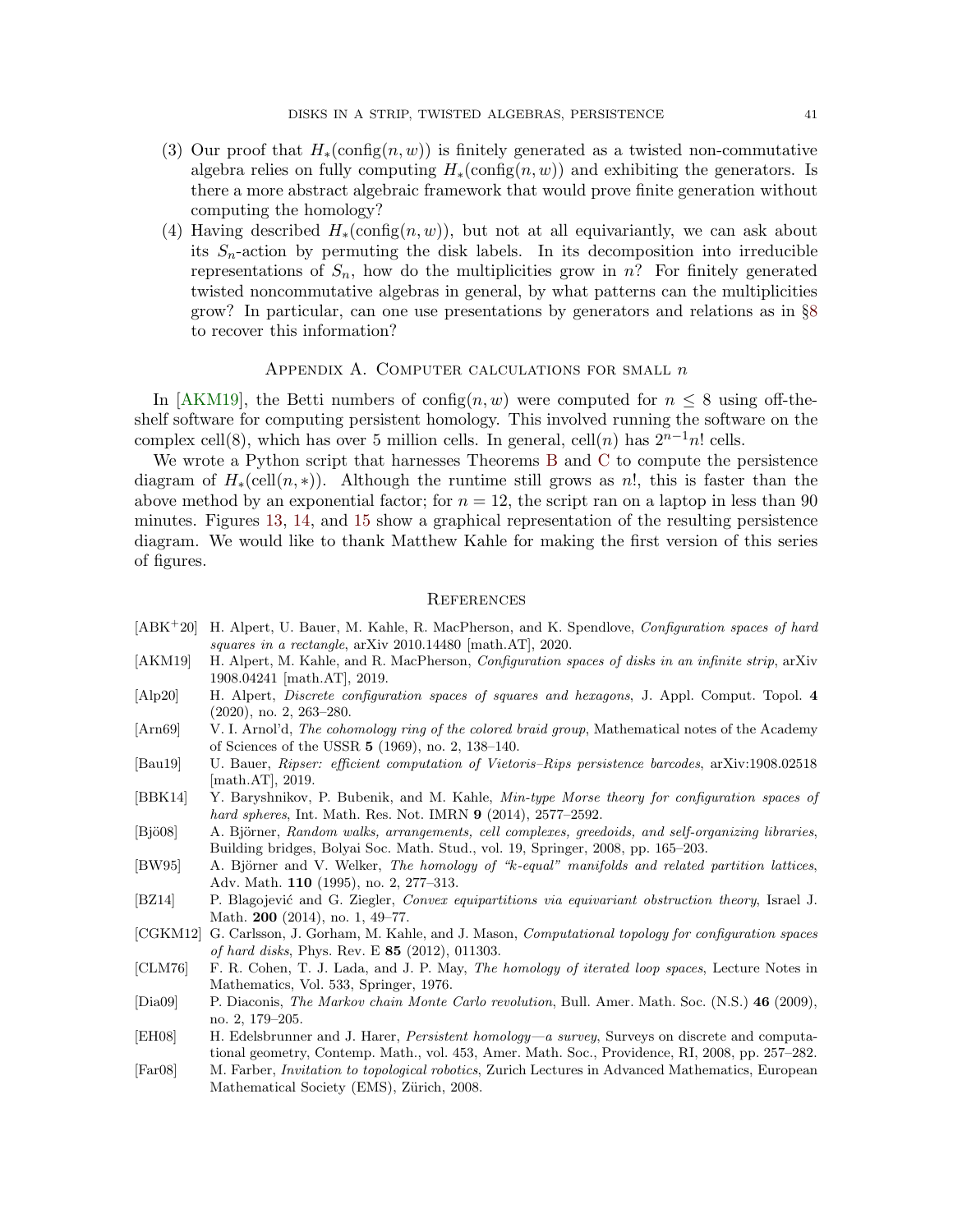<span id="page-41-3"></span>

FIGURE 13. The persistent homology for the configuration space of 12 disks of unit diameter in a strip of width w. The thickness of a bar in the barcode is proportional to the logarithm of the multiplicity, and the exact multiplicity is in the rightmost column.

- <span id="page-41-2"></span>[For02] R. Forman, A user's guide to discrete Morse theory, Sém. Lothar. Combin. 48 (2002), Art. B48c, 35.
- <span id="page-41-1"></span>
- <span id="page-41-0"></span>[Kah12] M. Kahle, *Sparse locally-jammed disk packings*, Ann. Comb. **16** (2012), no. 4, 773–780.<br>[ML98] S. Mac Lane, *Categories for the working mathematician*, second ed., Graduate Texts S. Mac Lane, Categories for the working mathematician, second ed., Graduate Texts in Mathematics, vol. 5, Springer, 1998.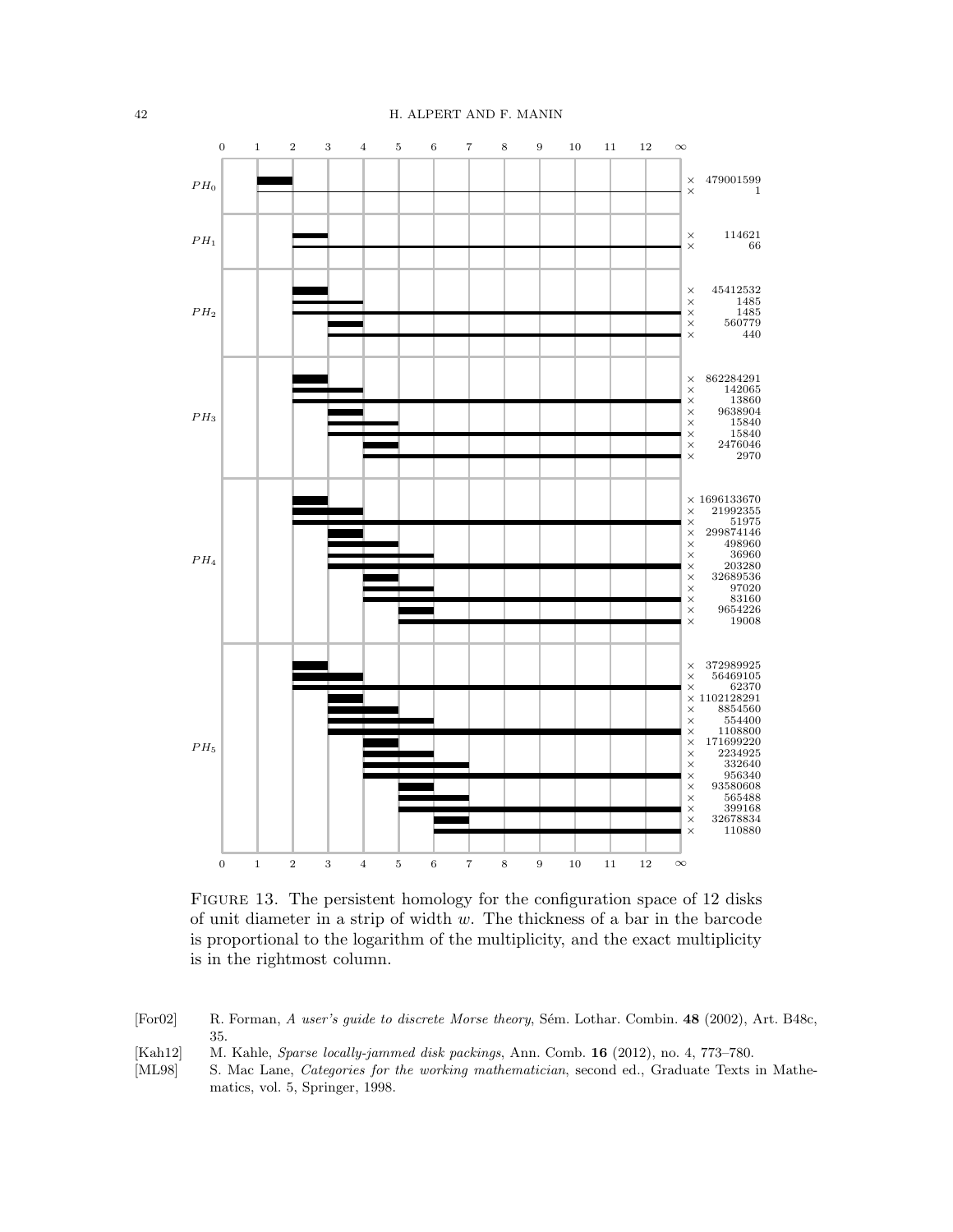<span id="page-42-0"></span>

FIGURE 14. The persistent homology for the configuration space of 12 disks of unit diameter in a strip of width  $w$ . The thickness of a bar in the barcode is proportional to the logarithm of the multiplicity, and the exact multiplicity is in the rightmost column.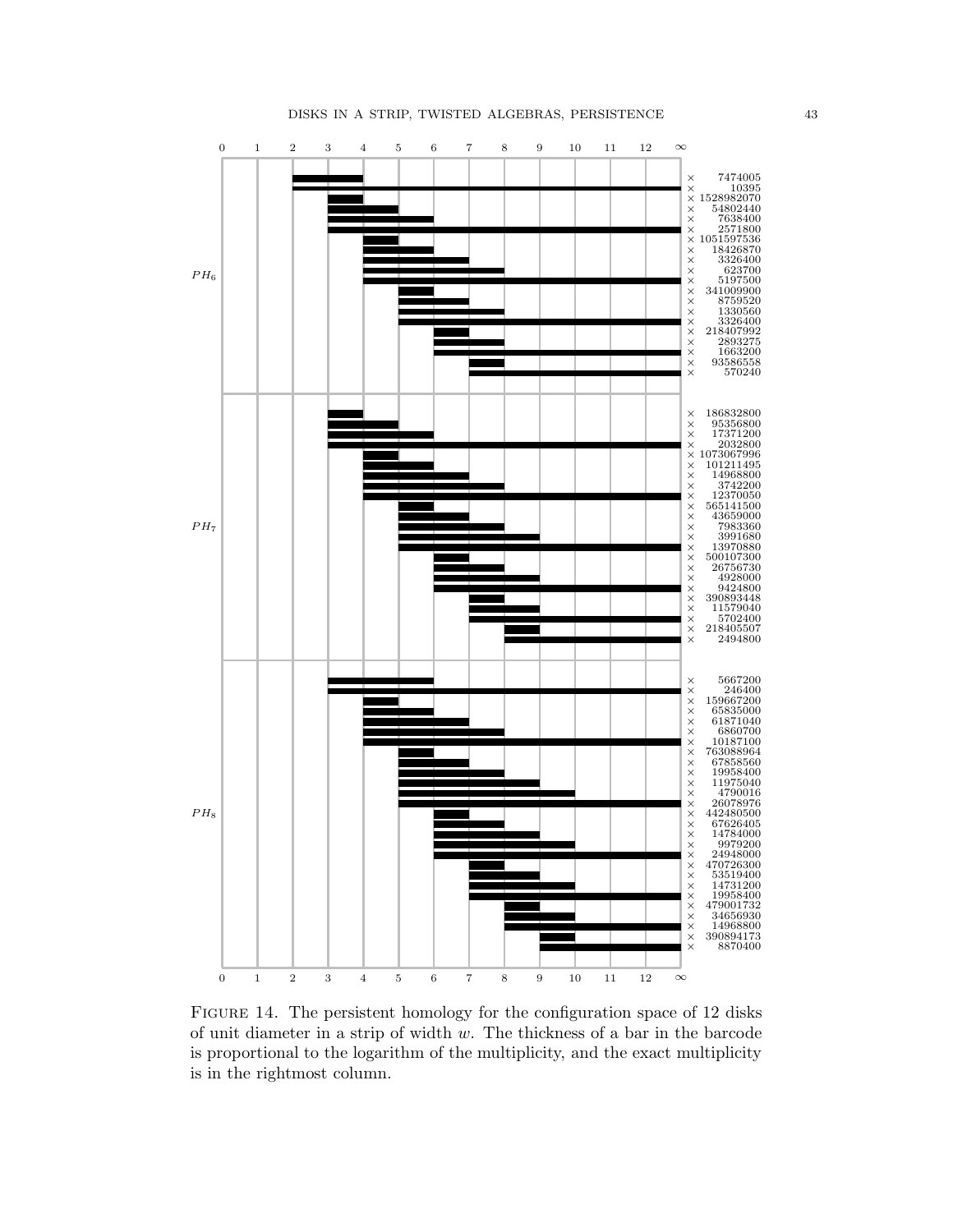<span id="page-43-7"></span>

FIGURE 15. The persistent homology for the configuration space of 12 disks of unit diameter in a strip of width  $w$ . The thickness of a bar in the barcode is proportional to the logarithm of the multiplicity, and the exact multiplicity is in the rightmost column.

- <span id="page-43-2"></span>[MW19] J. Miller and J. C. H. Wilson, Higher-order representation stability and ordered configuration spaces of manifolds, Geom. Topol. 23 (2019), no. 5, 2519–2591.
- <span id="page-43-5"></span>[Ram17] E. Ramos, *Generalized representation stability and* FI<sub>d</sub>-modules, Proc. Amer. Math. Soc. 145 (2017), no. 11, 4647–4660.
- <span id="page-43-6"></span>[Ram19] , Configuration spaces of graphs with certain permitted collisions, Discrete Comput. Geom. 62 (2019), no. 4, 912–944.
- <span id="page-43-3"></span>[Rie17] E. Riehl, Category theory in context, Courier Dover Publications, 2017.
- <span id="page-43-0"></span>[Sin13] D. P. Sinha, The (non-equivariant) homology of the little disks operad, OPERADS 2009, Sémin. Congr., vol. 26, Soc. Math. France, Paris, 2013, pp. 253–279.
- <span id="page-43-1"></span>[SS12] S. Sam and A. Snowden, Introduction to twisted commutative algebras, arXiv 1209.5122 [math.AC], 2012.
- <span id="page-43-4"></span>[SS17] , Gröbner methods for representations of combinatorial categories, J. Amer. Math. Soc. 30 (2017), no. 1, 159–203.